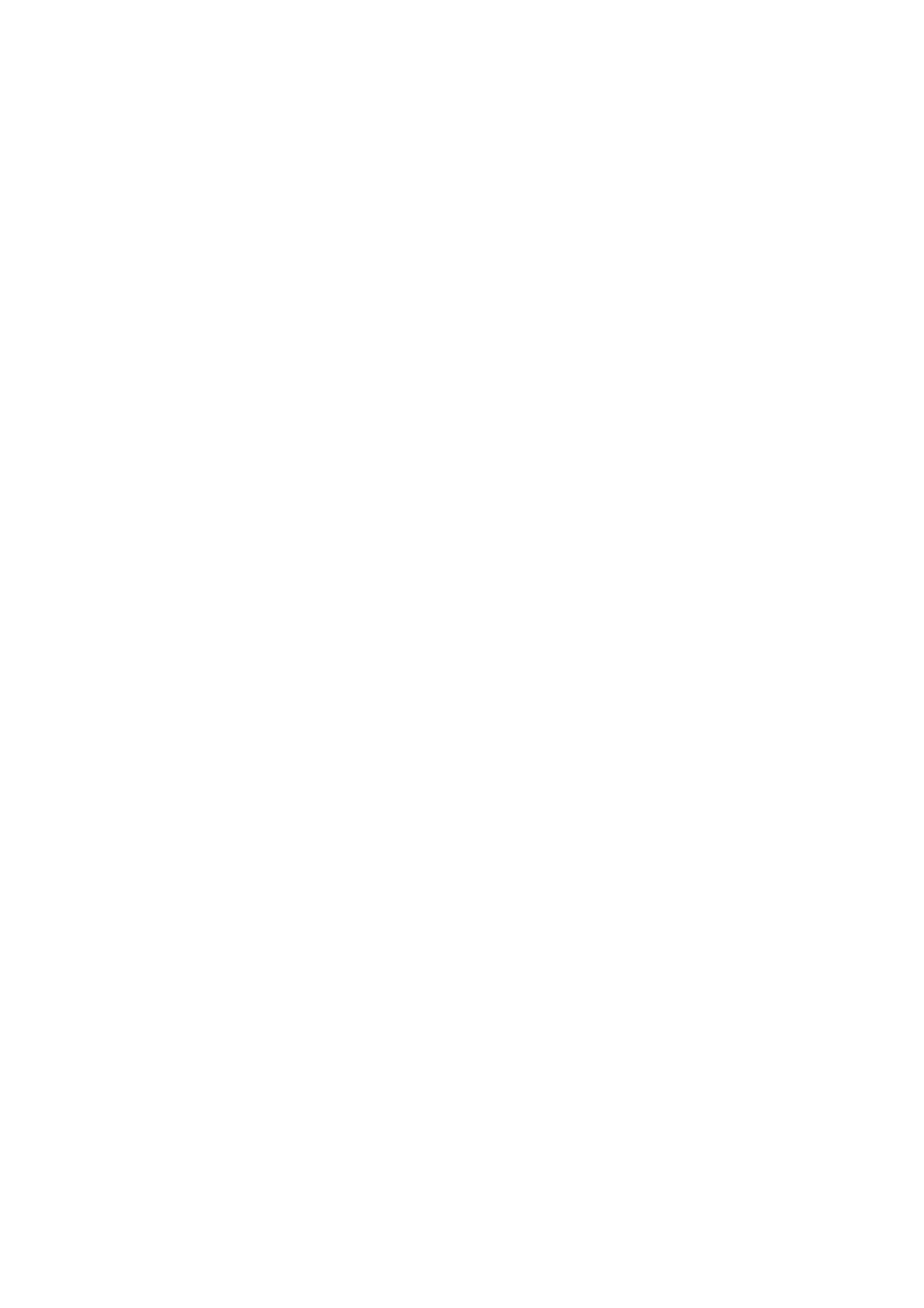*I certify that this public bill, which originated in the Legislative Assembly, has finally passed the Legislative Council and the Legislative Assembly of New South Wales.*

> *Clerk of the Legislative Assembly. Legislative Assembly, Sydney, , 2009*



New South Wales

# **Fisheries Management Amendment Bill 2009**

Act No , 2009

An Act to amend the *Fisheries Management Act 1994* to make further provision for the management of fishery resources; and to make related amendments to other Acts.

*I have examined this bill and find it to correspond in all respects with the bill as finally passed by both Houses.*

*Assistant Speaker of the Legislative Assembly.*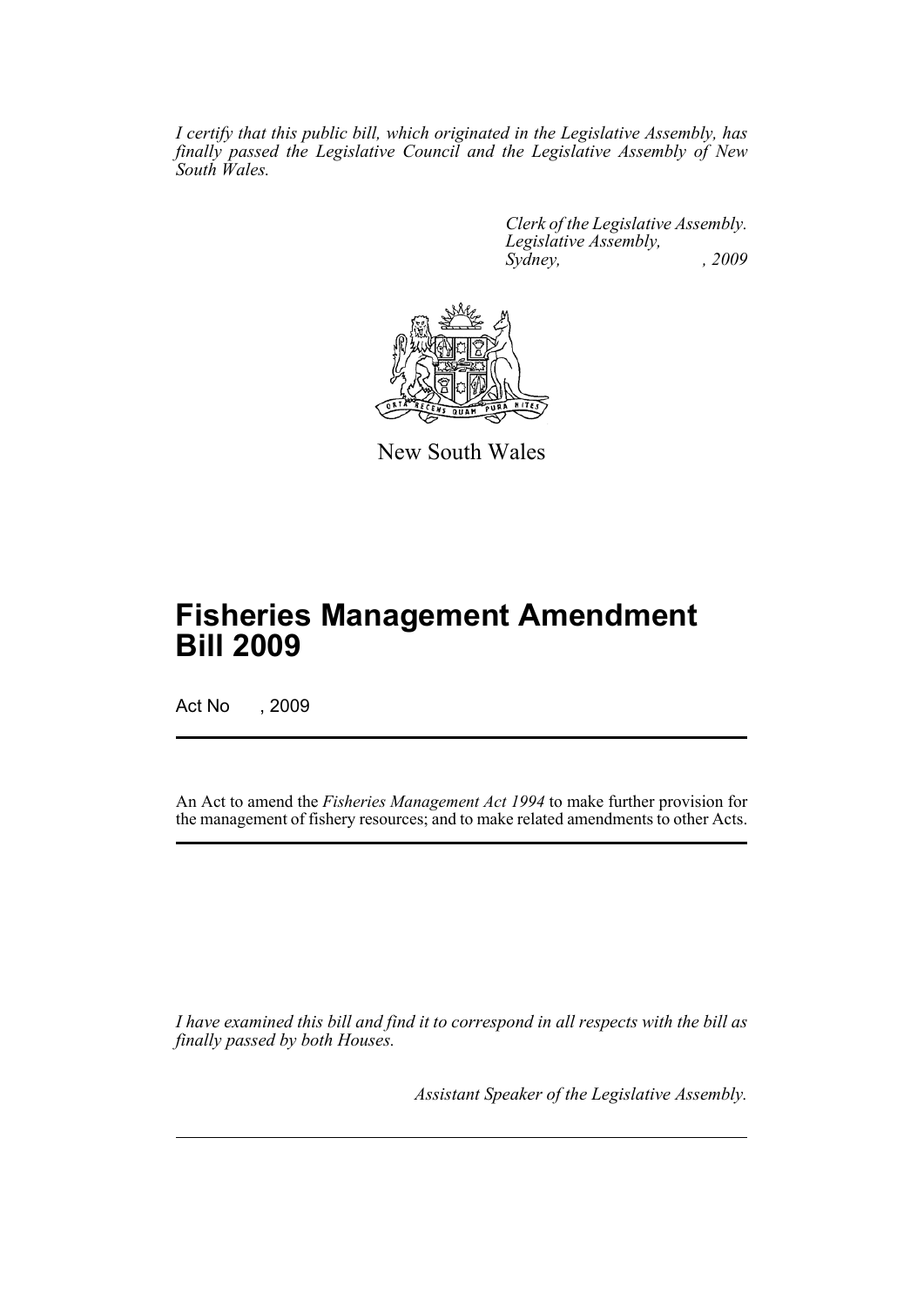# <span id="page-3-0"></span>**The Legislature of New South Wales enacts:**

# **1 Name of Act**

This Act is the *Fisheries Management Amendment Act 2009*.

# <span id="page-3-1"></span>**2 Commencement**

This Act commences on a day or days to be appointed by proclamation.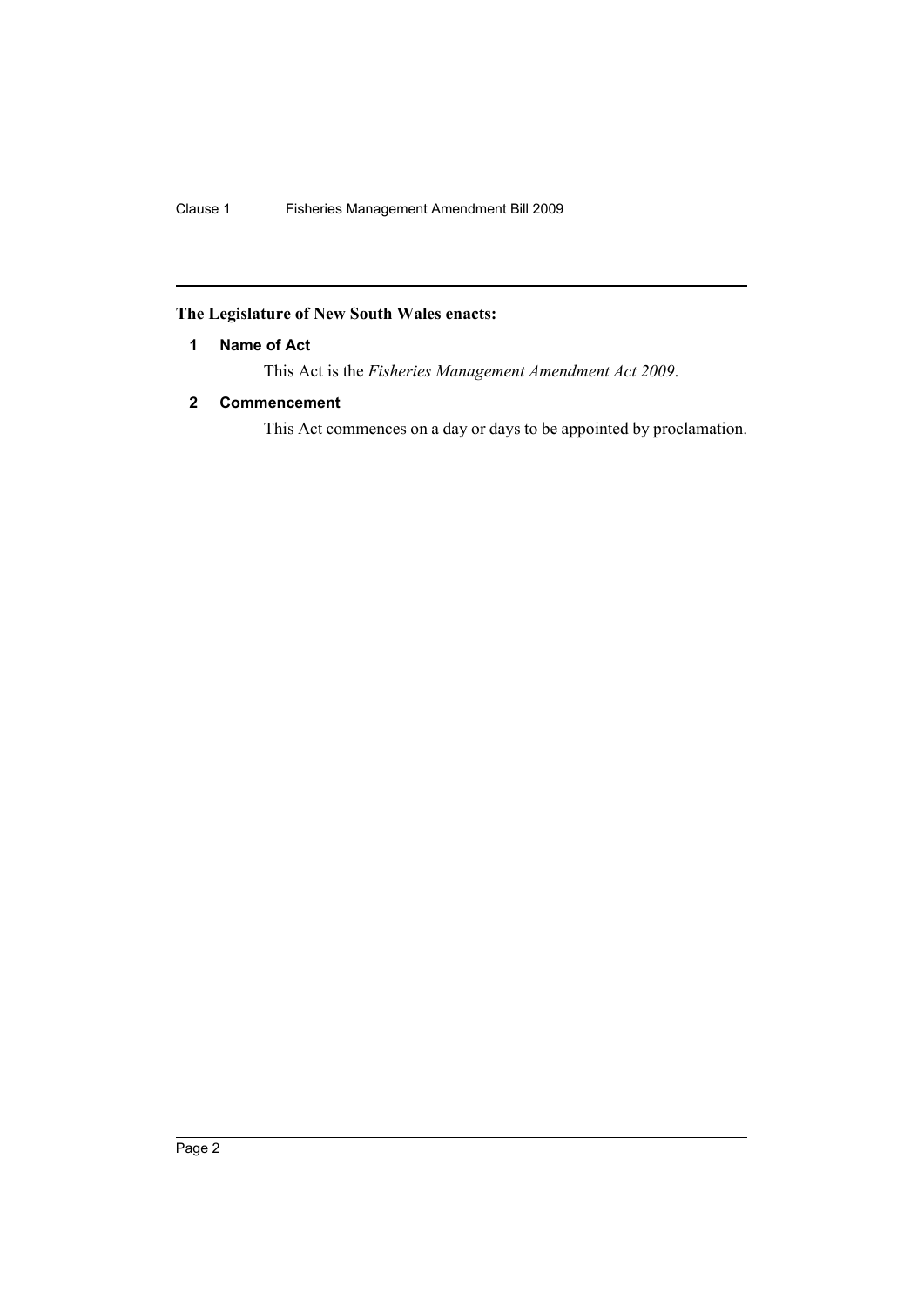Amendment of Fisheries Management Act 1994 No 38 Schedule 1

# <span id="page-4-0"></span>**Schedule 1 Amendment of Fisheries Management Act 1994 No 38**

#### **[1] Section 3 Objects of Act**

Insert at the end of section 3 (2) (g):

, and

(h) to recognise the spiritual, social and customary significance to Aboriginal persons of fisheries resources and to protect, and promote the continuation of, Aboriginal cultural fishing.

#### **[2] Section 4 Definitions**

Insert in alphabetical order in section 4 (1):

*Aboriginal cultural fishing* means fishing activities and practices carried out by Aboriginal persons for the purpose of satisfying their personal, domestic or communal needs, or for educational, ceremonial or other traditional purposes, and which do not have a commercial purpose.

*share management plan* means a management plan for a share management fishery.

#### **[3] Section 4 (1)**

Omit the definitions of *noxious fish* and *noxious marine vegetation*.

Insert instead:

*noxious fish*—see section 209.

*noxious marine vegetation*—see section 209.

### **[4] Section 4 (3)**

Insert after section 4 (2) (before the note):

- (3) For the purposes of any provision of this Act that provides for an increased maximum penalty for a second or subsequent offence, an offence is to be regarded as a second or subsequent offence in relation to another offence only if:
	- (a) a conviction was recorded in relation to the other offence, and
	- (b) the other offence occurred on a separate occasion.

#### **[5] Section 7 Waters to which Act applies**

Insert ", or a part of a fishery," after "a fishery" wherever occurring in section  $7(1)$  (b) and (c).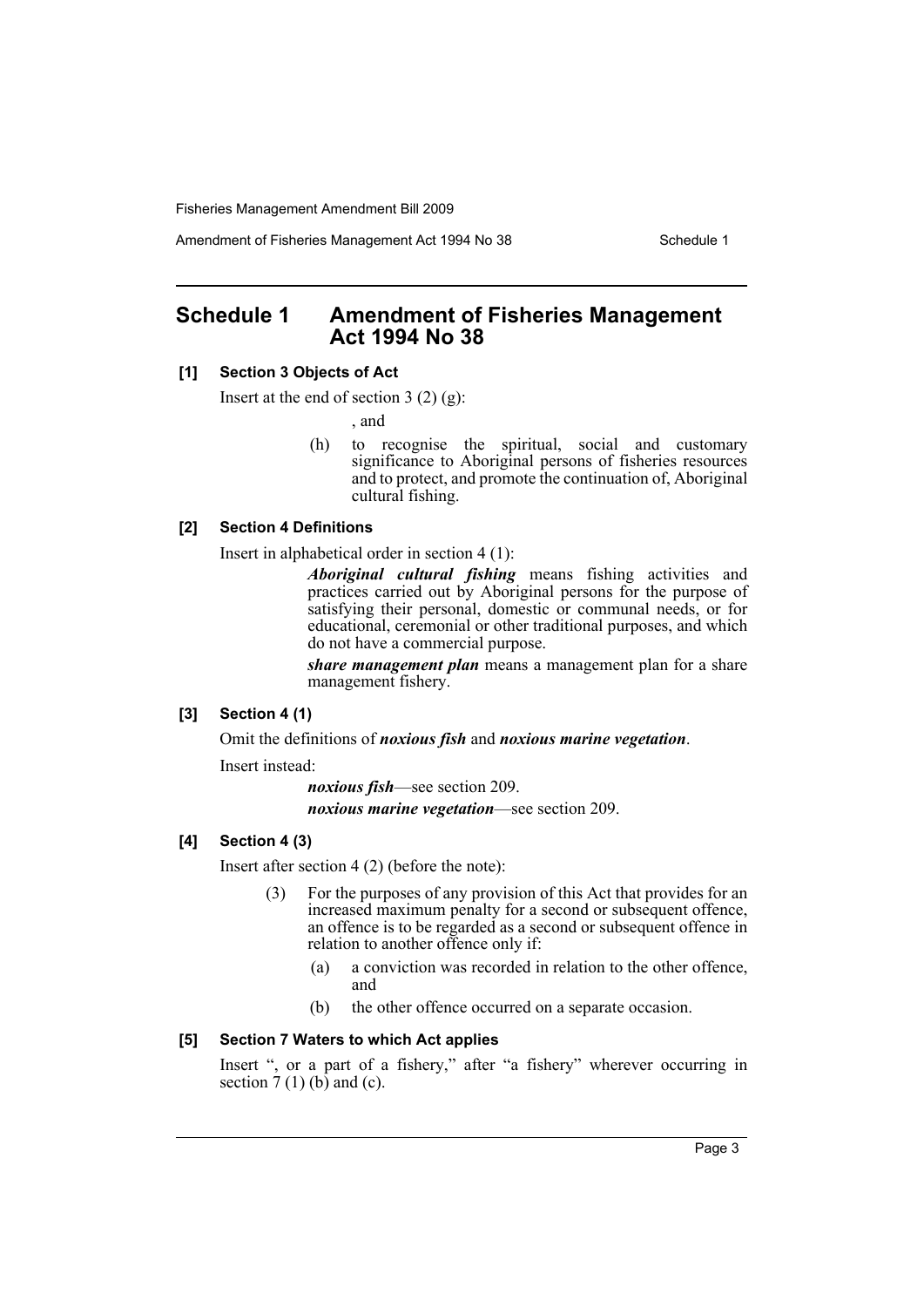Schedule 1 Amendment of Fisheries Management Act 1994 No 38

#### **[6] Section 14 Offences relating to closures**

Omit the maximum penalties from section 14 (1) and (2). Insert instead: Maximum penalty:

- (a) in the case of an individual:
	- (i) 200 penalty units or imprisonment for 6 months (or both) for a first offence, or
	- (ii) 400 penalty units or imprisonment for 12 months (or both) for a second or subsequent offence, or
- (b) in the case of a corporation:
	- (i) 1,000 penalty units for a first offence, or
	- (ii) 2,000 penalty units for a second or subsequent offence.

# **[7] Part 2, Division 2, heading**

Omit the heading. Insert instead:

# **Division 2 Offences relating to size, quantity and particular species of fish**

# **[8] Section 14A**

Insert before section 15:

#### **14A Definitions**

(1) In this Division:

*commercial quantity* of a priority species of fish means:

- (a) in relation to an offence against section 16—the quantity specified as a commercial quantity of fish for the species concerned in Column 3 of Part 1 of Schedule 1B, or
- (b) in relation to an offence against section 17 or 18—the quantity specified as a commercial quantity of fish for the species concerned in Column 3 of Part 2 of Schedule 1B.

#### *priority species* of fish means:

- (a) in relation to an offence against section 16—a species of fish specified in Column 1 of Part 1 of Schedule 1B, or
- (b) in relation to an offence against section 17 or 18—a species of fish specified in Column 1 of Part 2 of Schedule 1B.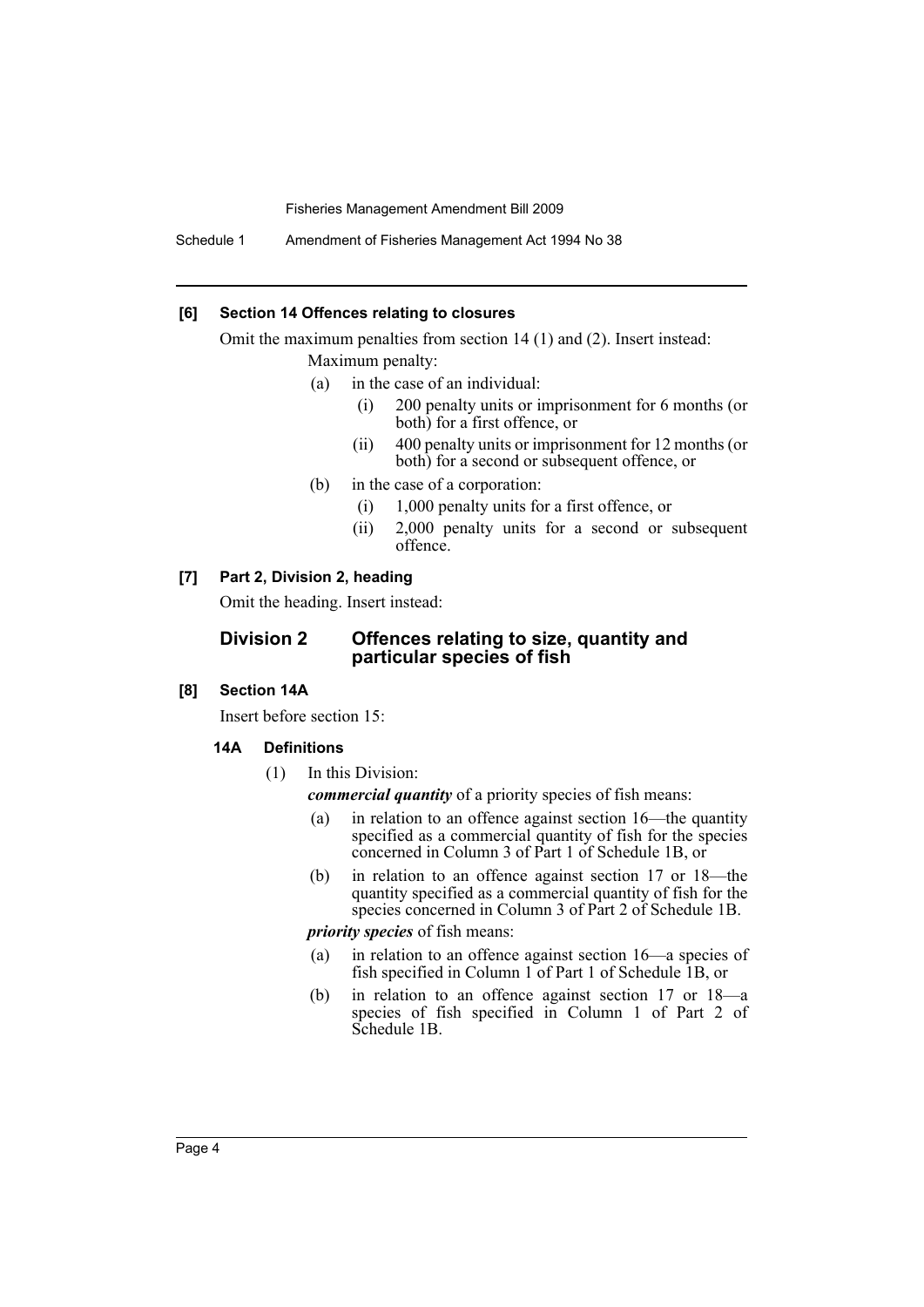Amendment of Fisheries Management Act 1994 No 38 Schedule 1

- (2) If the commercial quantity of a priority species of fish is specified by reference to the total weight of the fish concerned, the total weight of the fish is to be determined in accordance with the regulations.
- (3) The common name of a species of fish specified in Column 2 of Schedule 1B is for information purposes only and does not limit the description of the species of fish in Column 1.
- (4) The Governor may, by regulation made on the recommendation of the Minister, amend Schedule 1B to insert, alter or omit any matter in that Schedule.

### **[9] Section 15 Declaration of prohibited size fish**

Insert after section 15 (1):

(1A) The regulations may declare different prohibited size fish for different classes of persons or for different circumstances.

### **[10] Section 15 (3)**

Omit the subsection. Insert instead:

(3) The regulations may specify the size of fish by reference to measurement or weight (or both), or by reference to the number of individuals in any specified weight.

# **[11] Section 16**

Omit the section. Insert instead:

# **16 Prohibited size fish**

(1) A person who has prohibited size fish in the person's possession is guilty of an offence.

Maximum penalty:

- (a) in the case of an individual:
	- (i) 200 penalty units or imprisonment for 6 months (or both) for a first offence, or
	- (ii) 400 penalty units or imprisonment for 12 months (or both) for a second or subsequent offence, or
- (b) in the case of a corporation:
	- (i) 1,000 penalty units for a first offence, or
	- (ii) 2,000 penalty units for a second or subsequent offence.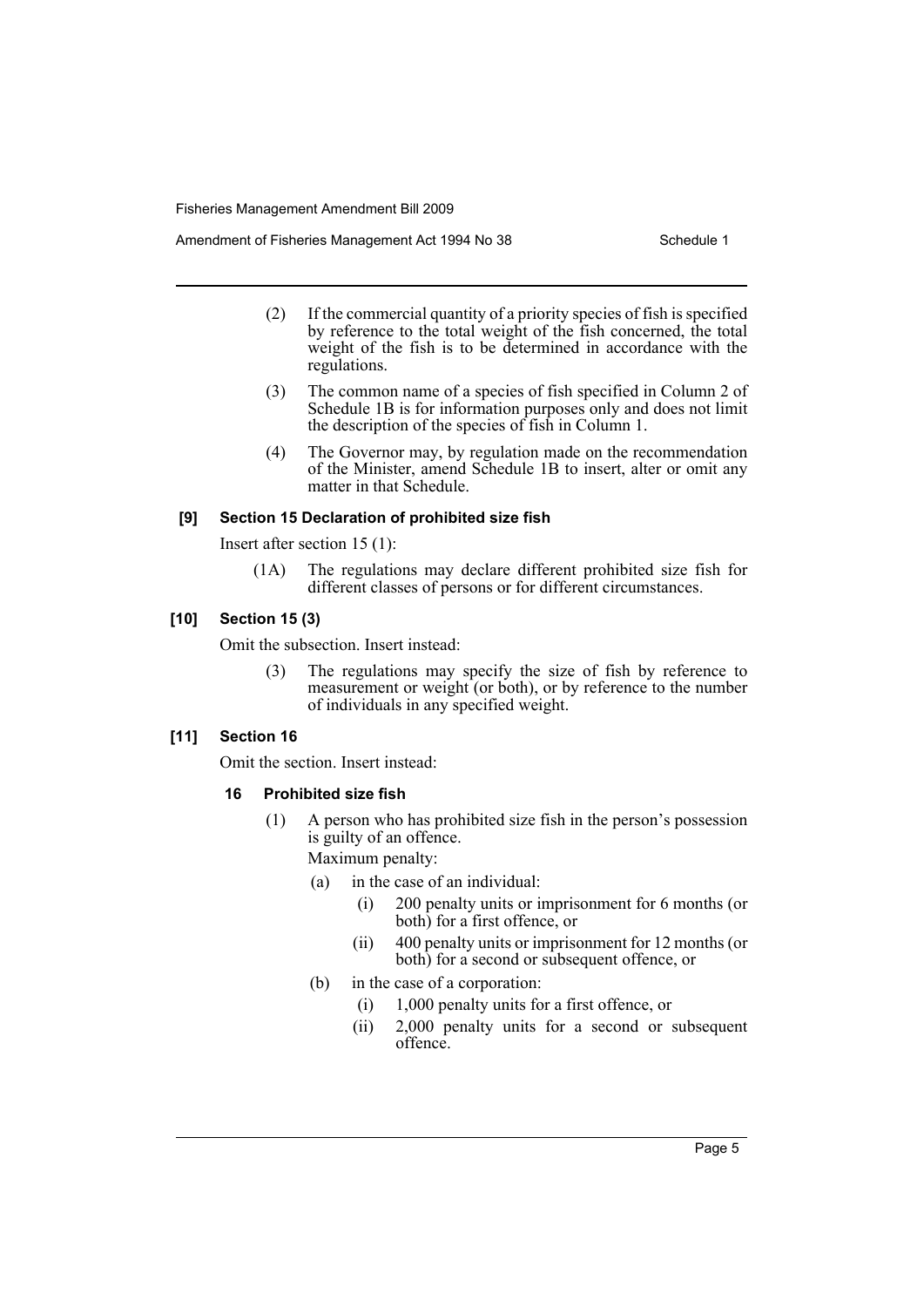- (2) A person who has prohibited size fish in the person's possession, in circumstances of aggravation, is guilty of an offence. Maximum penalty:
	- (a) in the case of an individual:
		- (i) 400 penalty units or imprisonment for 12 months (or both) for a first offence, or
		- (ii) 800 penalty units or imprisonment for 18 months (or both) for a second or subsequent offence, or
	- (b) in the case of a corporation:
		- (i) 2,000 penalty units for a first offence, or
		- (ii) 4,000 penalty units for a second or subsequent offence.
- (3) A person who sells prohibited size fish is guilty of an offence. Maximum penalty:
	- (a) in the case of an individual:
		- (i) 200 penalty units or imprisonment for 6 months (or both) for a first offence, or
		- (ii) 400 penalty units or imprisonment for 12 months (or both) for a second or subsequent offence, or
	- (b) in the case of a corporation:
		- (i) 1,000 penalty units for a first offence, or
		- (ii) 2,000 penalty units for a second or subsequent offence.
- (4) A person who sells prohibited size fish, in circumstances of aggravation, is guilty of an offence. Maximum penalty:
	- (a) in the case of an individual:
		- (i) 400 penalty units or imprisonment for 12 months (or both) for a first offence, or
		- (ii) 800 penalty units or imprisonment for 18 months (or both) for a second or subsequent offence, or
	- (b) in the case of a corporation:
		- (i) 2,000 penalty units for a first offence, or
		- (ii) 4,000 penalty units for a second or subsequent offence.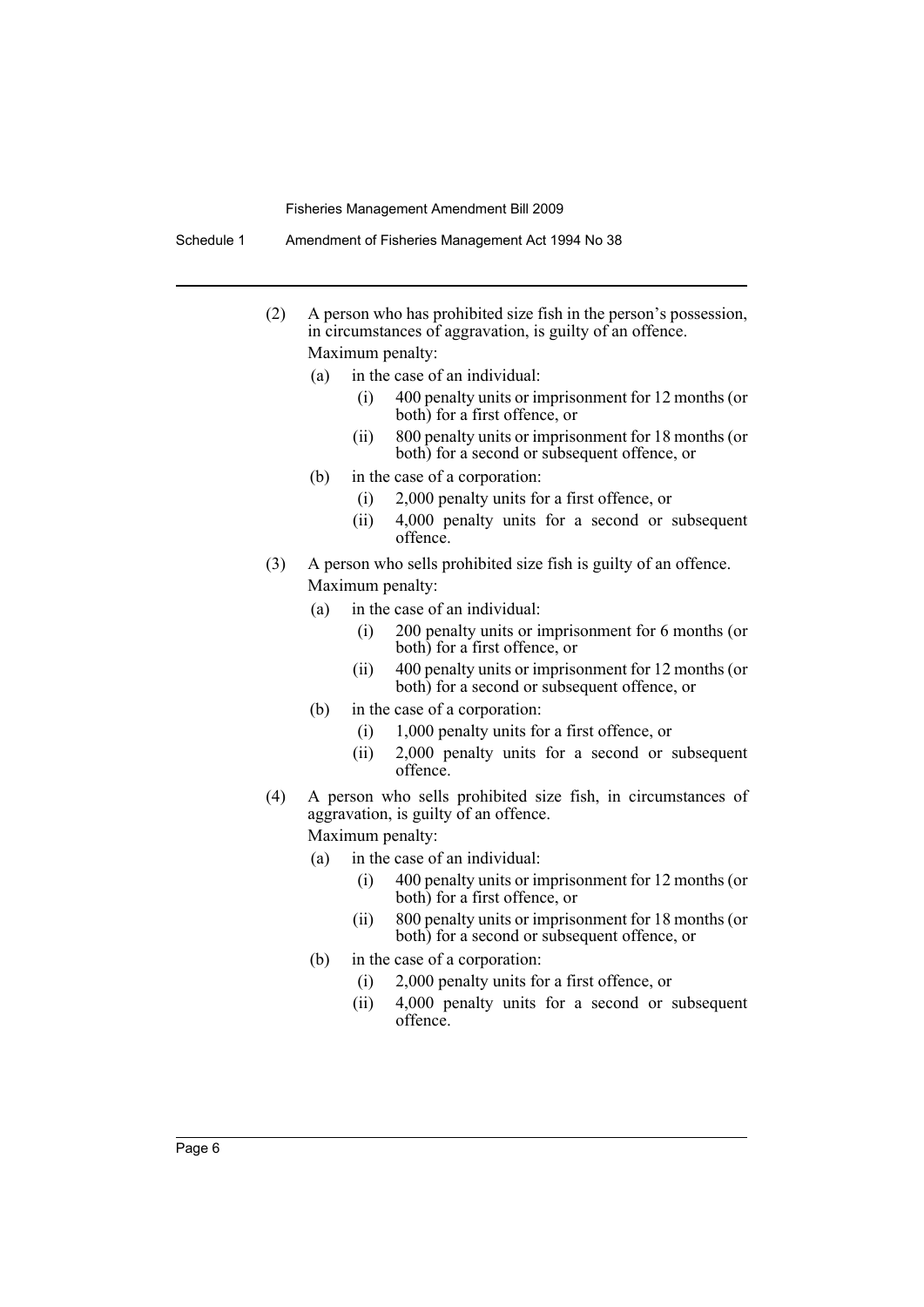Amendment of Fisheries Management Act 1994 No 38 Schedule 1

- (5) For the purposes of subsections (2) and (4), a person has possession of prohibited size fish, or sells prohibited size fish, in *circumstances of aggravation* if:
	- (a) the prohibited size fish in possession or sold by the person are a priority species of fish, and
	- (b) the quantity of prohibited size fish in possession or sold by the person is a commercial quantity of that species of fish.

#### **[12] Section 17 Bag limits—taking of fish**

Omit the maximum penalty from section 17 (2). Insert instead:

Maximum penalty:

- (a) in the case of an individual:
	- (i) 200 penalty units or imprisonment for 6 months (or both) for a first offence, or
	- (ii) 400 penalty units or imprisonment for 12 months (or both) for a second or subsequent offence, or
- (b) in the case of a corporation:
	- (i) 1,000 penalty units for a first offence, or
	- (ii) 2,000 penalty units for a second or subsequent offence.

# **[13] Section 17 (2A) and (2B)**

Insert after section 17 (2):

(2A) A person who takes on any one day more fish than the daily limit of those fish, in circumstances of aggravation, is guilty of an offence.

Maximum penalty:

- (a) in the case of an individual:
	- (i) 400 penalty units or imprisonment for 12 months (or both) for a first offence, or
	- (ii) 800 penalty units or imprisonment for 18 months (or both) for a second or subsequent offence, or
- (b) in the case of a corporation:
	- (i) 2,000 penalty units for a first offence, or
	- (ii) 4,000 penalty units for a second or subsequent offence.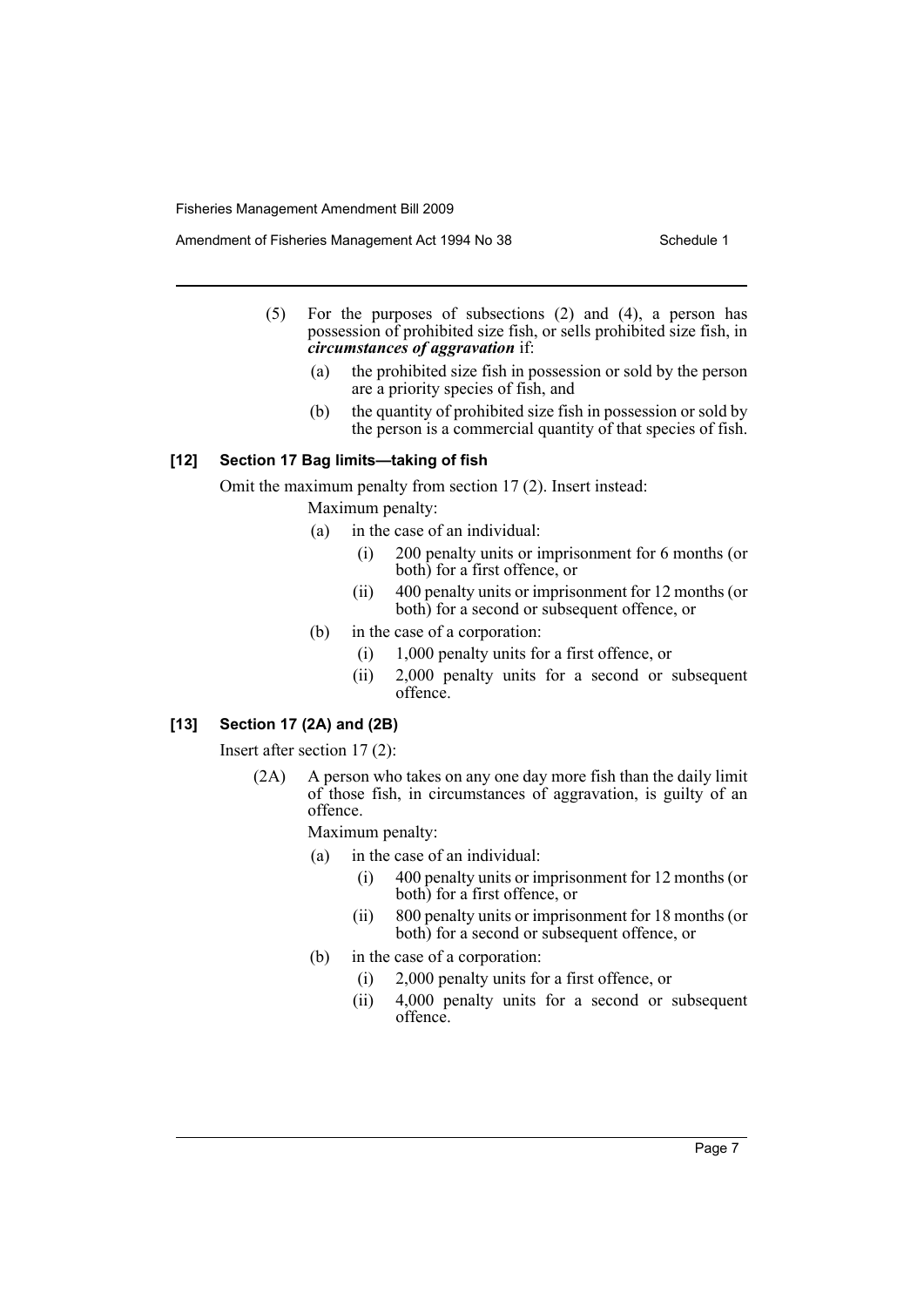Schedule 1 Amendment of Fisheries Management Act 1994 No 38

- (2B) For the purposes of subsection (2A), a person takes fish in *circumstances of aggravation* if:
	- (a) the fish taken are a priority species of fish, and
	- (b) the quantity of fish taken is a commercial quantity of that species of fish.

#### **[14] Section 17 (3A)**

Insert after section 17 (3):

(3A) The regulations may specify a daily limit of zero for fish of a specified species or of a specified class. In that case, a reference in this section to taking more fish than the daily limit of those fish is to be read as a reference to taking any of those fish.

#### **[15] Section 18 Bag limits—possession of fish**

Omit "in any such circumstances" from section 18 (2).

#### **[16] Section 18 (2)**

Omit the maximum penalty. Insert instead:

Maximum penalty:

- (a) in the case of an individual:
	- (i) 200 penalty units or imprisonment for 6 months (or both) for a first offence, or
	- (ii) 400 penalty units or imprisonment for 12 months (or both) for a second or subsequent offence, or
- (b) in the case of a corporation:
	- (i) 1,000 penalty units for a first offence, or
	- (ii) 2,000 penalty units for a second or subsequent offence.

### **[17] Section 18 (2A) and (2B)**

Insert after section 18 (2):

(2A) A person who has in the person's possession, in circumstances of aggravation, more than the possession limit of any fish is guilty of an offence. This subsection applies irrespective of the period over which the fish were taken.

Maximum penalty:

- (a) in the case of an individual:
	- (i) 400 penalty units or imprisonment for 12 months (or both) for a first offence, or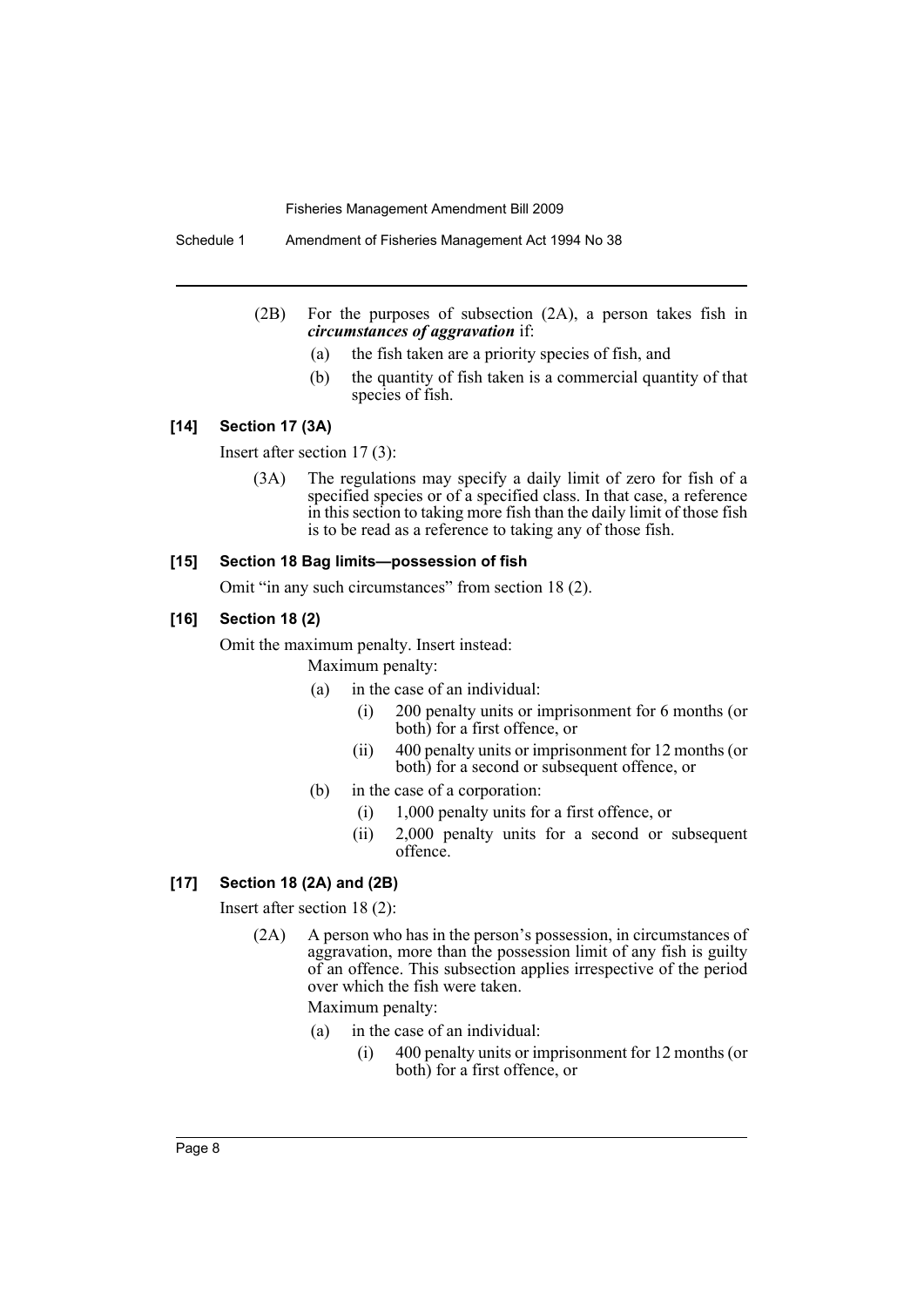Amendment of Fisheries Management Act 1994 No 38 Schedule 1

- (ii) 800 penalty units or imprisonment for 18 months (or both) for a second or subsequent offence, or
- (b) in the case of a corporation:
	- (i) 2,000 penalty units for a first offence, or
	- (ii) 4,000 penalty units for a second or subsequent offence.
- (2B) For the purposes of subsection (2A), a person has possession of fish in *circumstances of aggravation* if:
	- (a) the fish in the person's possession are a priority species of fish, and
	- (b) the quantity of fish in the person's possession is a commercial quantity of that species of fish.

# **[18] Section 18 (3A)**

Insert after section 18 (3):

(3A) The regulations may specify a possession limit of zero for fish of a specified species or of a specified class. In that case, a reference in this section to being in possession of more than the possession limit of those fish is to be read as a reference to being in possession of any of those fish.

#### **[19] Section 18A**

Insert after section 18:

#### **18A Additional monetary penalty for bag limit offences involving priority species**

- (1) A court that finds a person guilty of an offence against section 17 or 18 in respect of any species of fish that is a priority species of fish in relation to the offence concerned may impose an additional penalty for the offence of up to 10 times the market value of the fish the subject of the offence.
- (2) The *market value* of the fish the subject of the offence is the amount determined by the court as the price at which the fish might reasonably have been expected to be sold by the person who committed the offence at the time the offence was committed.
- (3) In determining the market value of the fish the subject of the offence, the court may have regard to the following:
	- (a) the price for which fish of that species were being sold at the time of the offence (whether or not to purchasers within this State and whether or not legally),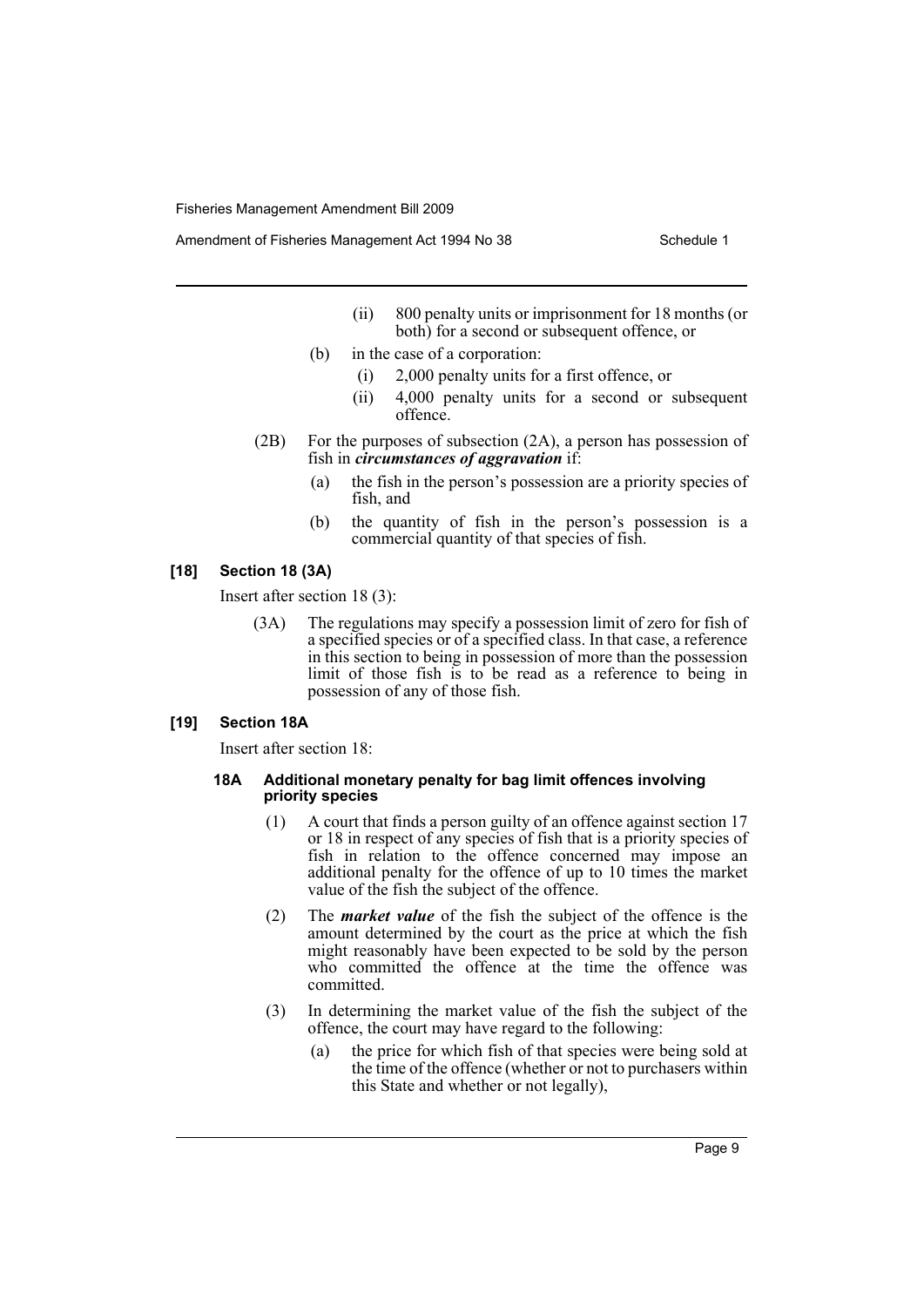- (b) the price for which the fish were sold, or for which fish of that species have previously been sold, by the person who committed the offence,
- (c) any other matters it considers appropriate.
- (4) The court may determine the market value of the fish the subject of the offence by reference to the weight of the fish the subject of the offence, the number of fish the subject of the offence or by any other method it considers appropriate.
- (5) The penalty provided for by this section is in addition to the maximum penalty provided for by this Act in respect of the particular offence concerned.

#### **[20] Section 19 Protected fish**

Omit section 19 (4). Insert instead:

- (4) The regulations may declare the possession of any protected fish to be prohibited absolutely.
- (5) If the possession of protected fish is prohibited absolutely, subsection (3) applies whether or not the fish are taken from waters to which this Act applies.

### **[21] Section 19, maximum penalty**

Omit the maximum penalty. Insert instead: Maximum penalty:

- (a) in the case of an individual:
	- (i) 200 penalty units or imprisonment for 6 months (or both) for a first offence, or
	- (ii) 400 penalty units or imprisonment for 12 months (or both) for a second or subsequent offence, or
- (b) in the case of a corporation:
	- (i) 1,000 penalty units for a first offence, or
	- (ii) 2,000 penalty units for a second or subsequent offence.

#### **[22] Section 20 Fish and waters protected from commercial fishing**

Omit section 20 (1). Insert instead:

(1) The regulations may declare that fish of a specified species are protected, absolutely or conditionally, from all or a class of commercial fishing.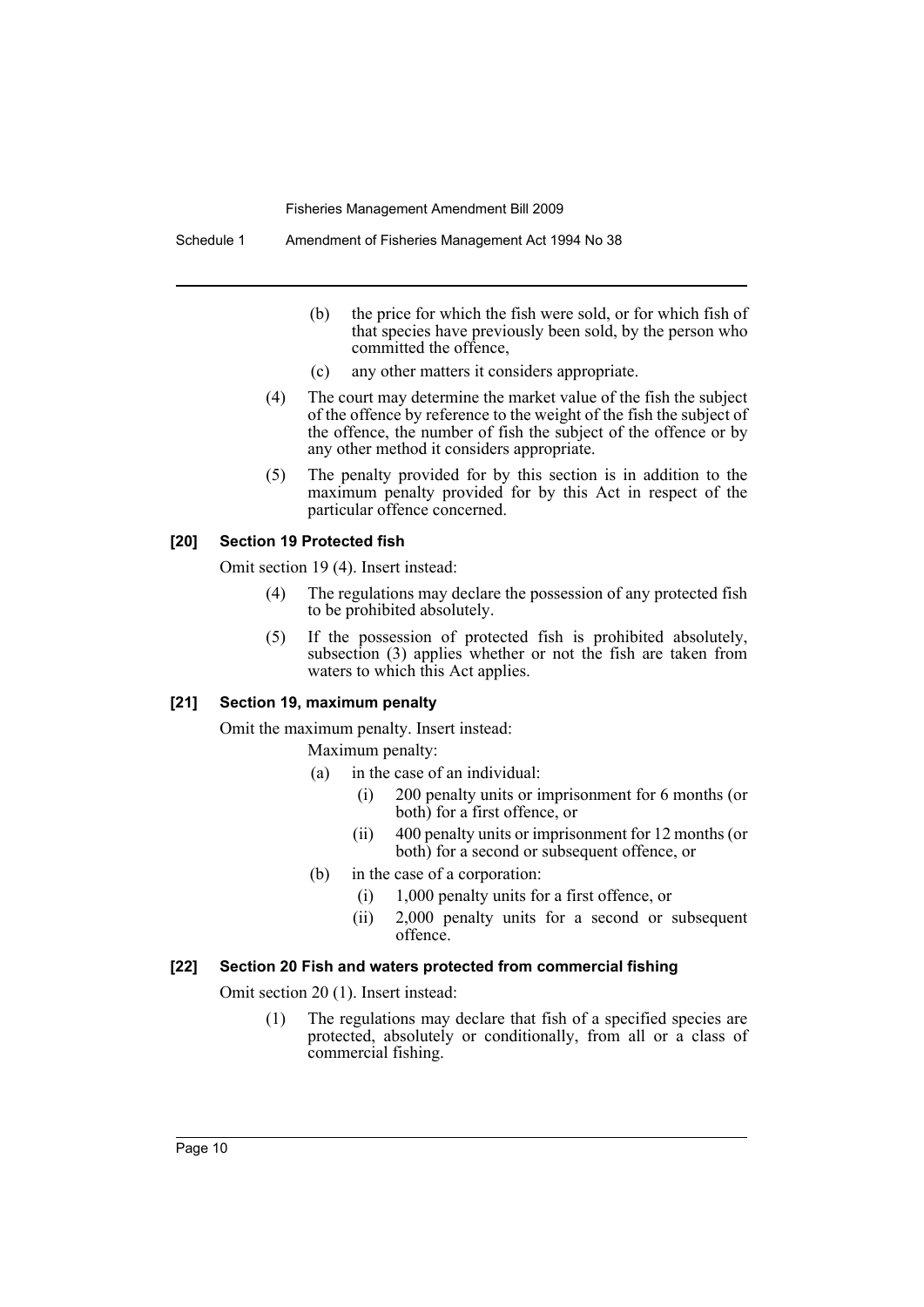### **[23] Section 20 (3)–(8)**

Omit section 20 (3), (4) and (5). Insert instead:

- (3) A person who:
	- (a) takes fish of a species declared under subsection (1) in breach of the declaration, or
	- (b) takes fish from waters declared under subsection (2) in breach of the declaration, or
	- (c) sells fish taken in breach of a declaration under subsection  $(1)$  or  $(2)$ ,

is guilty of an offence.

Maximum penalty:

- (a) in the case of an individual:
	- (i) 1,000 penalty units or imprisonment for 6 months (or both) for a first offence, or
	- (ii) 2,000 penalty units or imprisonment for 12 months (or both) for a second or subsequent offence, or
- (b) in the case of a corporation:
	- (i) 2,000 penalty units for a first offence, or
	- (ii) 4,000 penalty units for a second or subsequent offence.
- (4) The regulations may declare the sale of any species of fish that is protected from commercial fishing under subsection (1) to be prohibited absolutely.
- (5) A person who sells fish of a species declared under subsection (4) is guilty of an offence.

Maximum penalty:

- (a) in the case of an individual:
	- (i) 1,000 penalty units or imprisonment for 6 months (or both) for a first offence, or
	- (ii) 2,000 penalty units or imprisonment for 12 months (or both) for a second or subsequent offence, or
- (b) in the case of a corporation:
	- (i) 2,000 penalty units for a first offence, or
	- (ii) 4,000 penalty units for a second or subsequent offence.
- (6) Subsection (5) applies whether or not the fish were taken from waters to which this Act applies.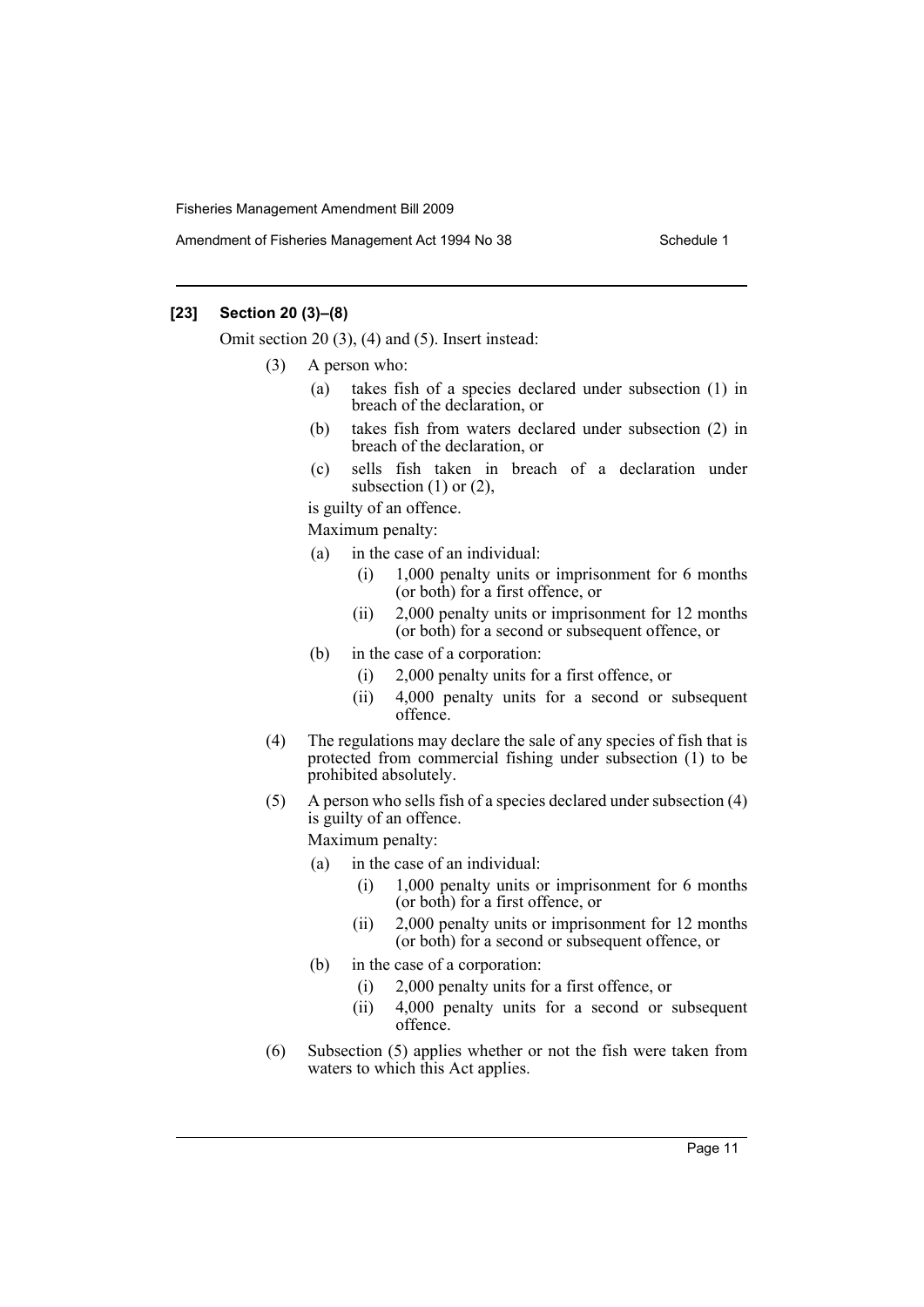Schedule 1 Amendment of Fisheries Management Act 1994 No 38

- (7) A person cannot be found guilty of both an offence against subsection  $(1)$  (c) and an offence against subsection  $(5)$  in respect of the same sale.
- (8) Nothing in this section limits the power of the Minister to make a fishing closure in relation to commercial fishing.

### **[24] Section 20A**

Insert after section 20:

#### **20A Fish and waters protected from recreational fishing**

- (1) The regulations may declare that fish of a specified species are protected, absolutely or conditionally, from all or a class of recreational fishing.
- (2) The regulations may declare specified waters to be waters in which all or a class of recreational fishing is prohibited absolutely or conditionally.
- (3) A person who:
	- (a) takes fish of a species declared under subsection (1) in breach of the declaration, or
	- (b) takes fish from waters declared under subsection (2) in breach of the declaration,
	- is guilty of an offence.

Maximum penalty:

- (a) in the case of an individual:
	- (i) 200 penalty units or imprisonment for 6 months (or both) for a first offence, or
	- (ii) 400 penalty units or imprisonment for 12 months (or both) for a second or subsequent offence, or
- (b) in the case of a corporation:
	- (i) 1,000 penalty units for a first offence, or
	- (ii) 2,000 penalty units for a second or subsequent offence.
- (4) Nothing in this section limits the power of the Minister to make a fishing closure in relation to recreational fishing.

# **[25] Section 21 Defences**

Insert "or lawfully cultivated in" after "taken from" in section 21 (1) (a).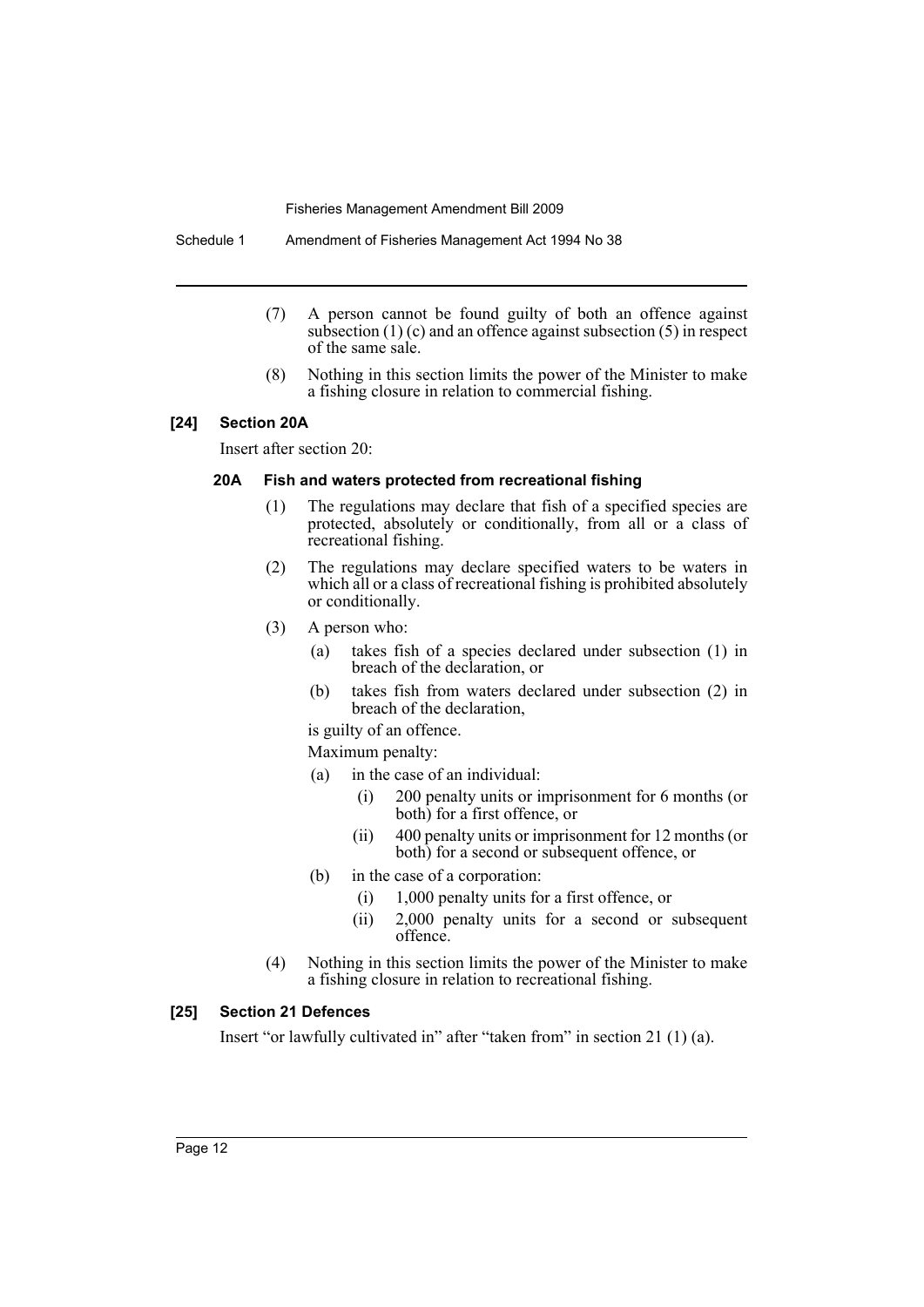Amendment of Fisheries Management Act 1994 No 38 Schedule 1

### **[26] Section 21 (2)**

Omit the subsection. Insert instead:

- Subsection  $(1)$  (a) does not apply to the following offences:
	- (a) an offence under section 19 (3), if the possession of the protected fish is prohibited absolutely by the regulations,
	- (b) an offence under section 20 (5).

#### **[27] Section 21AA**

Insert after section 21:

#### **21AA Special provision for Aboriginal cultural fishing**

- (1) An Aboriginal person is authorised to take or possess fish, despite section  $17$  or  $18$ , if the fish are taken or possessed for the purpose of Aboriginal cultural fishing.
- (2) The authority conferred by this section is subject to any regulations made under this section.
- (3) The regulations may make provision for the management of Aboriginal cultural fishing as authorised by this section.
- (4) Without limiting the above, the regulations may:
	- (a) prescribe the circumstances in which the taking or possession of fish by Aboriginal persons for the purpose of Aboriginal cultural fishing is authorised by this section, and
	- (b) specify restrictions as to the quantity of fish of a specified species or of a specified class that may be taken by or be in the possession of Aboriginal persons for the purposes of Aboriginal cultural fishing as authorised by this section.
- (5) The Minister must not recommend the making of a regulation under this section unless an advisory council for the Aboriginal sector of the fishing industry has been established under section 229 and the Minister certifies that the advisory council has been consulted on the proposed regulation.
- (6) A person does not commit an offence against section 17 or 18 in respect of the taking or possession of fish if the taking or possession of the fish is authorised under this section.
- (7) This section does not prevent the issue of a permit under section 37 for Aboriginal cultural fishing purposes.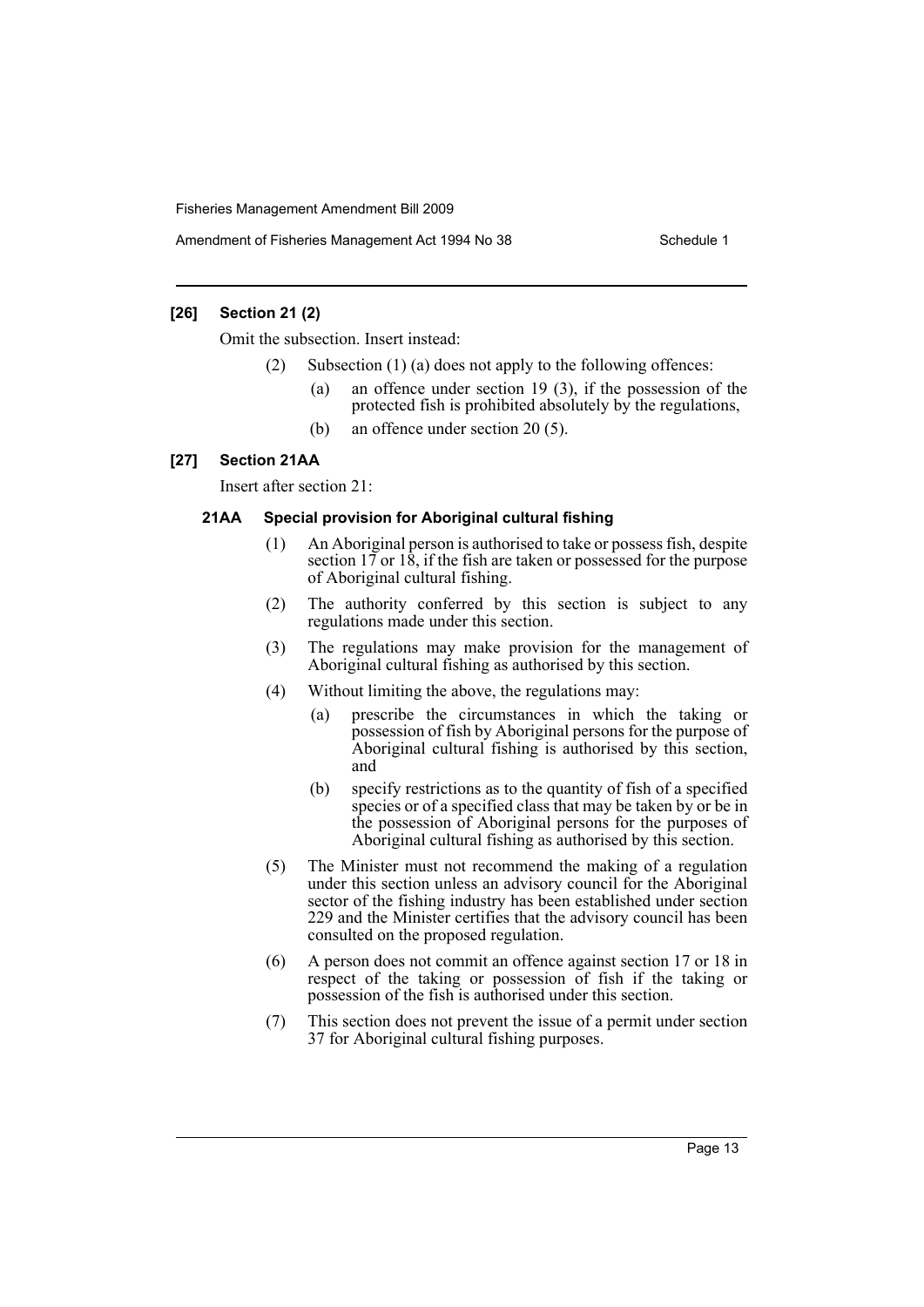Schedule 1 Amendment of Fisheries Management Act 1994 No 38

(8) This section does not authorise an Aboriginal person to do anything that is inconsistent with native title rights and interests under an approved determination of native title (within the meaning of the *Native Title Act 1993* of the Commonwealth) or with the terms of an indigenous land use agreement (within the meaning of that Act).

### **[28] Part 2, Division 2A**

Insert after Division 2:

# **Division 2A Trafficking in fish**

# **21A Definitions**

(1) In this Division:

*indictable quantity* of a species of fish means the quantity specified as an indictable quantity of fish for the species concerned in Column 3 of Schedule 1C.

*indictable species* of fish means a species of fish specified in Column 1 of Schedule 1C.

- (2) If an indictable quantity of a species of fish is specified by reference to the total weight of the fish concerned, the total weight of the fish is to be determined in accordance with the regulations.
- (3) The common name of a species of fish specified in Column 2 of Schedule 1C is for information purposes only and does not limit the description of the species of fish in Column 1.
- (4) The Governor may, by regulation made on the recommendation of the Minister, amend Schedule 1C to insert, alter or omit any matter in that Schedule.

# **21B Trafficking in fish**

- (1) A person must not traffic in an indictable species of fish. Maximum penalty: Imprisonment for 10 years.
- (2) For the purposes of this Division, a person *traffics* in an indictable species of fish if:
	- (a) the person dishonestly takes, sells, receives or possesses fish of an indictable species, and
	- (b) the taking, selling, receiving or possession of the fish by the person contravenes another provision of this Act or of the regulations, and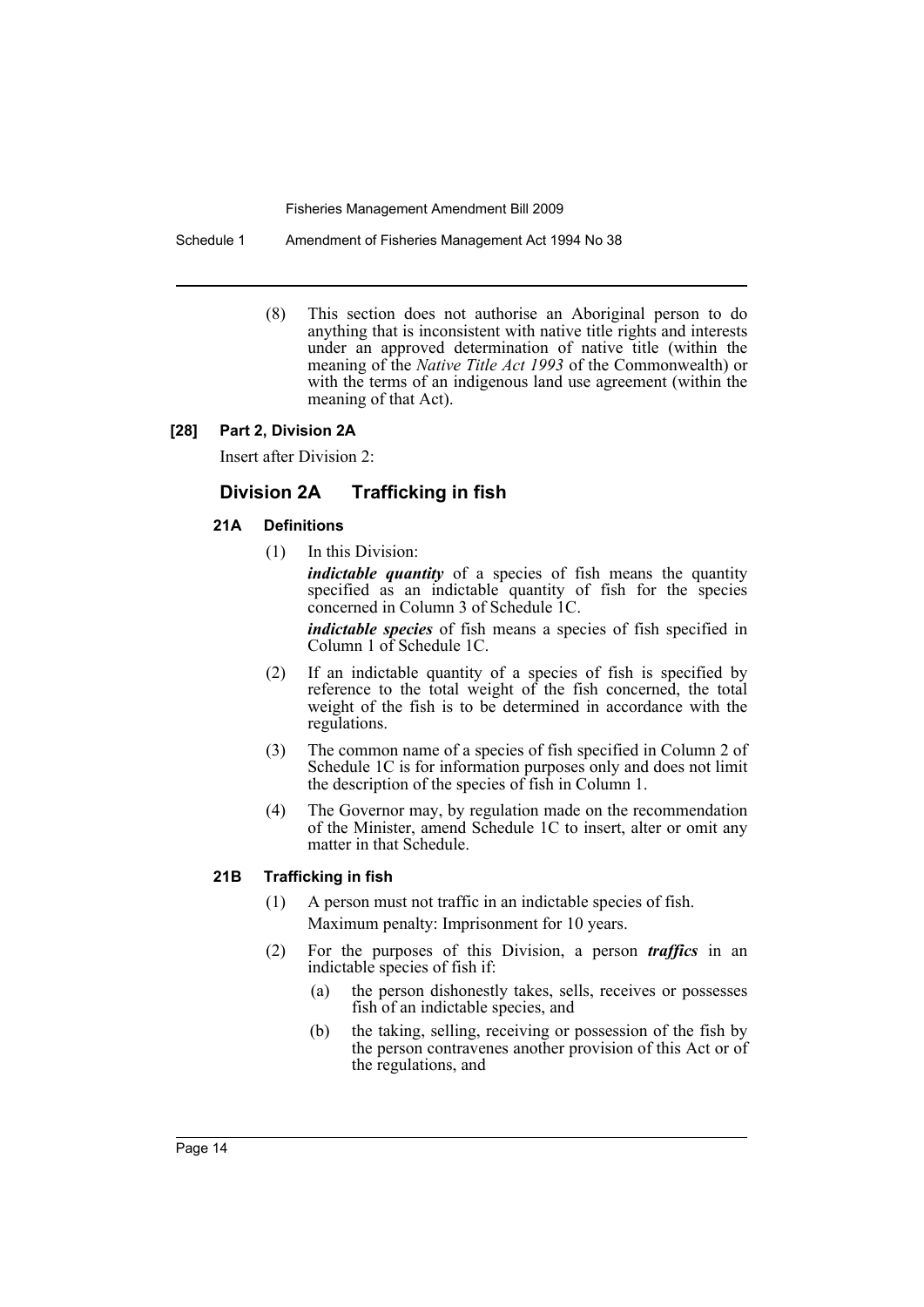Amendment of Fisheries Management Act 1994 No 38 Schedule 1

- (c) the quantity of fish of an indictable species taken, sold, received or possessed is not less than an indictable quantity of the species concerned.
- (3) Any defence that is applicable to proceedings for an offence in respect of a contravention of another provision of this Act or of the regulations also applies to proceedings for an offence against this section in respect of the same contravention.
- (4) A person may be found guilty of an offence against this section in relation to a contravention of another provision of this Act whether or not the person has been found guilty of an offence against another provision of this Act in relation to that contravention.

# **21C Additional monetary penalty may be imposed**

- (1) A court that finds a person guilty of an offence against section 21B may impose an additional penalty for the offence of up to 10 times the market value of the fish the subject of the offence.
- (2) The *market value* of the fish the subject of the offence is the amount determined by the court as the price at which the fish might reasonably have been expected to be sold by the person who committed the offence at the time the offence was committed.
- (3) In determining the market value of the fish the subject of the offence, the court may have regard to the following:
	- (a) the price for which fish of that species were being sold at the time of the offence (whether or not to purchasers within this State and whether or not legally),
	- (b) the price for which the fish were sold, or for which fish of that species have previously been sold, by the person who committed the offence,
	- (c) any other matters it considers appropriate.
- (4) The court may determine the market value of the fish the subject of the offence by reference to the weight of the fish the subject of the offence, the number of fish the subject of the offence or by any other method it considers appropriate.
- (5) The penalty provided for by this section is in addition to the maximum penalty provided for by this Act in respect of the offence concerned.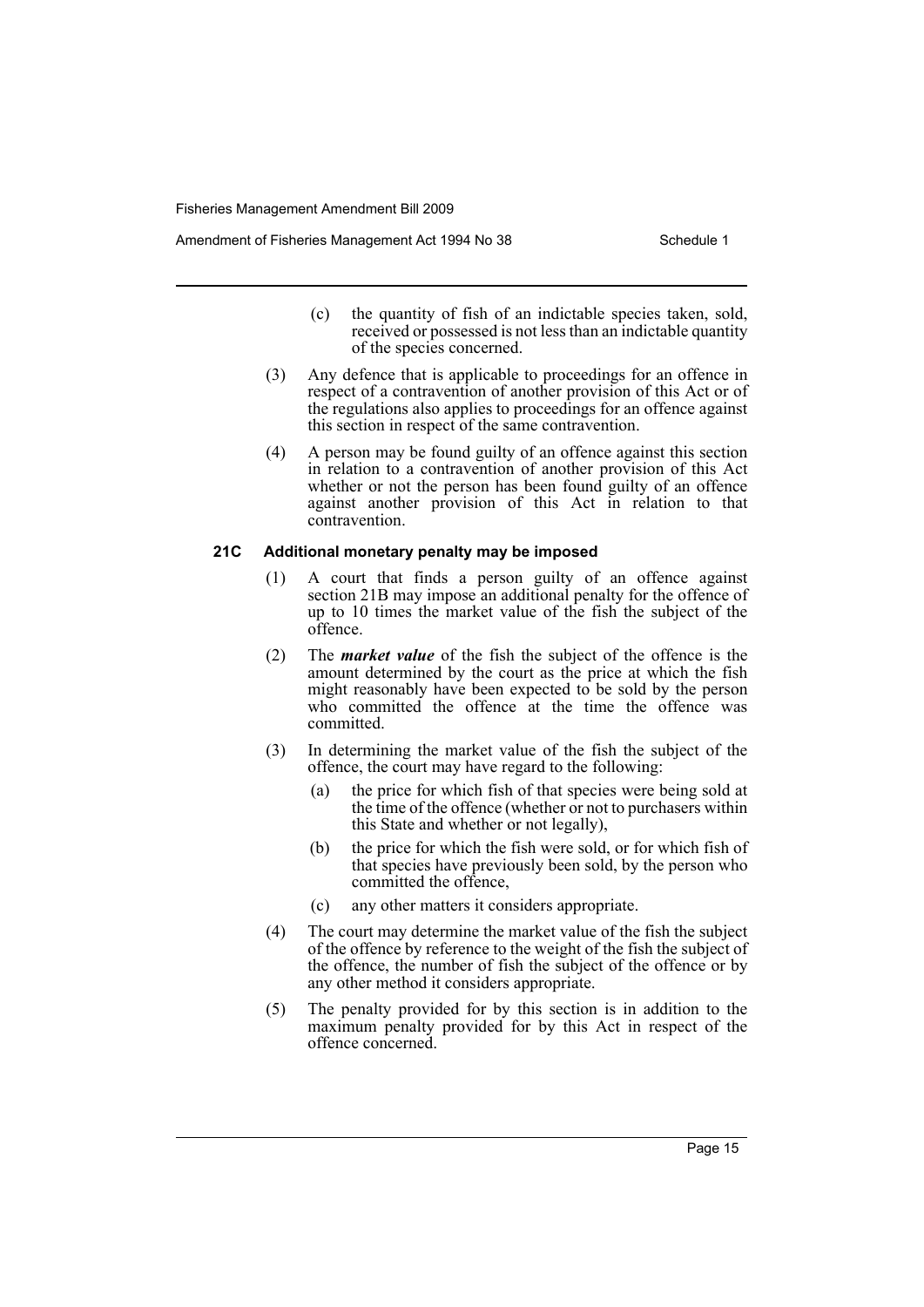Schedule 1 Amendment of Fisheries Management Act 1994 No 38

#### **[29] Section 24 Lawful use of nets or traps**

Omit the maximum penalty from section 24 (1). Insert instead: Maximum penalty:

- (a) in the case of an individual:
	- (i) 200 penalty units or imprisonment for 6 months (or both) for a first offence, or
	- (ii) 400 penalty units or imprisonment for 12 months (or both) for a second or subsequent offence, or
- (b) in the case of a corporation:
	- (i) 1,000 penalty units for a first offence, or
	- (ii) 2,000 penalty units for a second or subsequent offence.

### **[30] Section 25 Possession of illegal fishing gear**

Omit the maximum penalty from section 25 (1). Insert instead:

Maximum penalty:

- (a) in the case of an individual:
	- (i) 200 penalty units or imprisonment for 6 months (or both) for a first offence, or
	- (ii) 400 penalty units or imprisonment for 12 months (or both) for a second or subsequent offence, or
- (b) in the case of a corporation:
	- (i) 1,000 penalty units for a first offence, or
	- (ii) 2,000 penalty units for a second or subsequent offence.

### **[31] Section 34A Definitions**

Omit the definition of *official receipt*. Insert instead:

*official receipt* means a receipt issued under this Division for payment of a recreational fishing fee, being:

- (a) if the fishing fee was paid in person—the hard copy receipt issued as evidence of payment (or a copy of that receipt), or
- (b) if the fishing fee was paid over the telephone or by electronic means—the receipt number issued as evidence of payment, or
- (c) any other evidence of payment of a fishing fee prescribed by the regulations.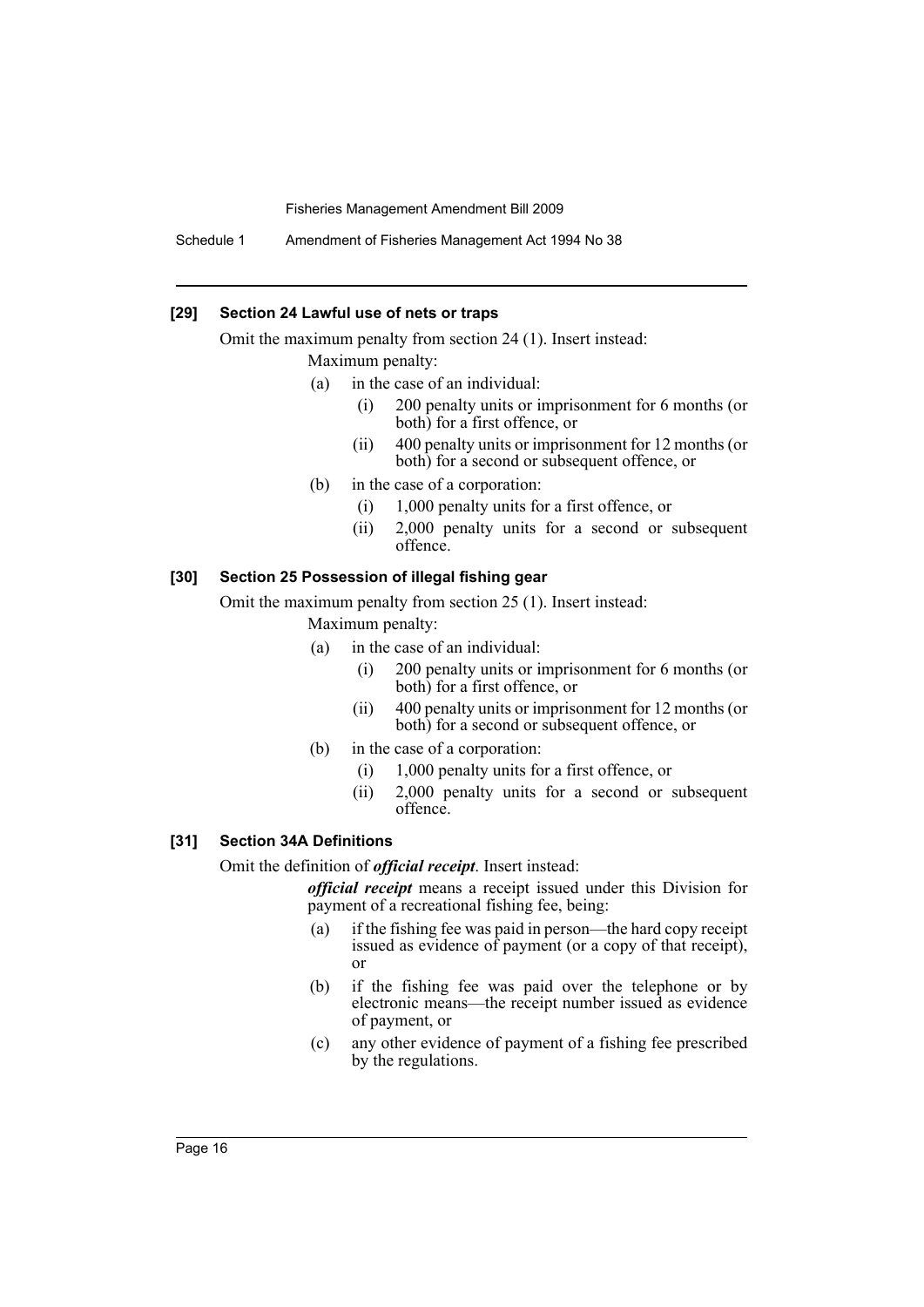Amendment of Fisheries Management Act 1994 No 38 Schedule 1

# **[32] Section 34AA Purpose of fishing fees**

Insert ", maintaining or protecting" after "enhancing" in section 34AA (a).

#### **[33] Section 34C Recreational fishers required to pay fishing fee**

Omit section 34C (2) (f). Insert instead:

(f) if the fisher is an Aboriginal person, or

# **[34] Section 34G Issue of receipt on payment of fishing fee**

Insert after section 34G (3):

(3A) The Director-General is to make appropriate arrangements to ensure that a person who pays a fishing fee is issued with an official receipt for the payment.

# **[35] Section 34J Offences**

Insert "immediate" after "his or her" in section 34J (2).

### **[36] Section 34J (4)**

Omit the subsection. Insert instead:

(4) For the purposes of this section, a person has an official receipt in his or her *immediate possession* only if the person is able to immediately produce the official receipt if required.

# **[37] Section 35 Possessing fish illegally taken**

Omit the maximum penalty from section 35 (1). Insert instead:

Maximum penalty:

- (a) in the case of an individual:
	- (i) 200 penalty units or imprisonment for 6 months (or both) for a first offence, or
	- (ii) 400 penalty units or imprisonment for 12 months (or both) for a second or subsequent offence, or
- (b) in the case of a corporation:
	- (i) 1,000 penalty units for a first offence, or
	- (ii) 2,000 penalty units for a second or subsequent offence.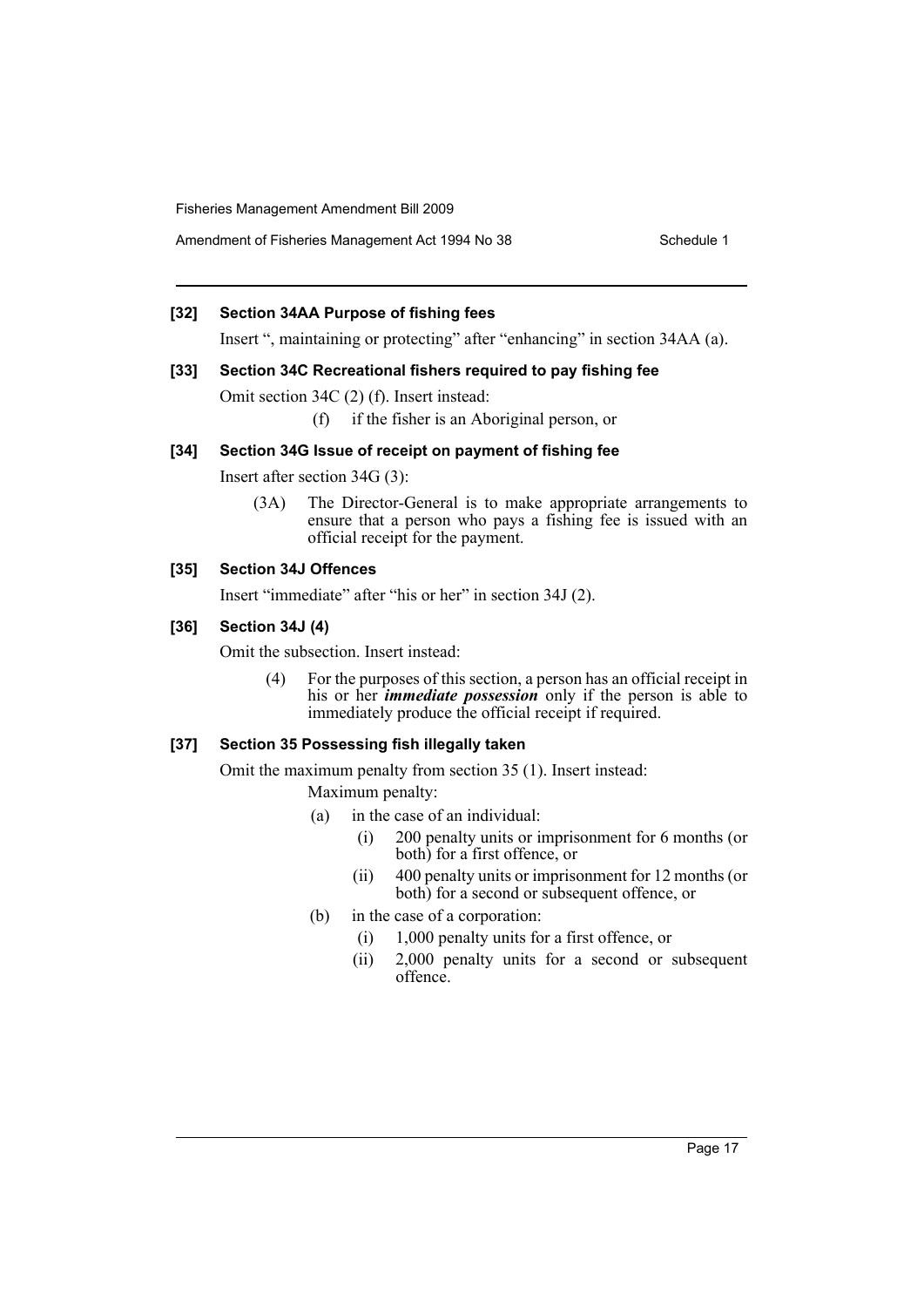Schedule 1 Amendment of Fisheries Management Act 1994 No 38

#### **[38] Section 36 Defence for accidental etc taking of fish**

Insert after section 36 (2):

(3) The defence provided under subsection (1) is not available in proceedings for an offence under Part 7A.

**Note.** See Division 4 of Part 7A for defences to offences under that Part.

#### **[39] Section 37 Defence—special permits for research or other authorised purposes**

Insert after section 37 (1) (c):

(c1) Aboriginal cultural fishing purposes,

#### **[40] Section 37 (2A)**

Insert after section 37 (2):

(2A) A permit may authorise a specified person or a specified class of persons, in addition to the permit holder, to take and possess fish or marine vegetation as authorised by the permit.

# **[41] Section 37 (3)**

Omit "that the person was the holder of a permit under this section that authorised the act or omission constituting the offence".

Insert instead "that the act or omission of the person constituting the offence was authorised by a permit under this section".

#### **[42] Section 37 (3A)**

Insert after section 37 (3):

(3A) An application for a permit under this section is to be in a form approved by the Minister.

#### **[43] Section 37 (6)**

Omit "In particular, the regulations may prescribe the fee payable for the issue of a permit.".

#### **[44] Section 37 (8)**

Insert after section 37 (7):

(8) The Minister is not to issue a permit to a person for Aboriginal cultural fishing purposes if to authorise the fishing activities and practices concerned would be inconsistent with native title rights and interests under an approved determination of native title (within the meaning of the *Native Title Act 1993* of the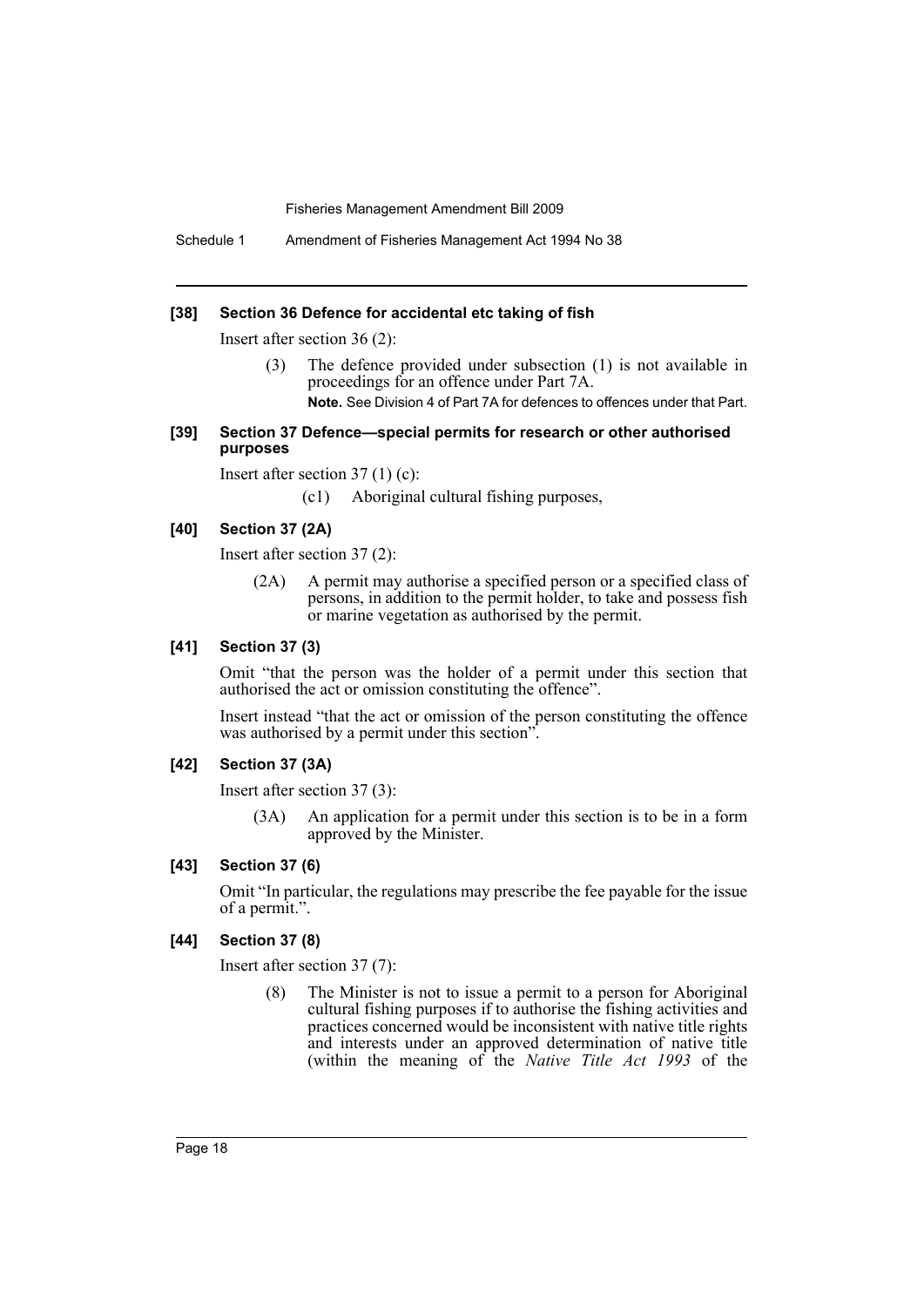Amendment of Fisheries Management Act 1994 No 38 Schedule 1

Commonwealth) or with the terms of an indigenous land use agreement (within the meaning of that Act).

#### **[45] Section 40 Regulations relating to general management of fisheries**

Insert after section 40 (2) (l):

(m) the fees payable in respect of an application for, or the issue of, a permit under this Act.

#### **[46] Section 68 Endorsements on licences**

Omit section 68 (1) and (2). Insert instead:

(1) The Minister may endorse a commercial fishing licence for the taking of fish in a share management fishery.

# **[47] Section 68 (6)**

Omit the subsection. Insert instead:

- (6) An endorsement:
	- (a) remains in force for the period specified in the endorsement, and
	- (b) may be renewed by the grant of an endorsement for a further period.

### **[48] Section 68 (6C)**

Omit the maximum penalty. Insert instead:

Maximum penalty:

- (a) 200 penalty units or imprisonment for 6 months (or both) for a first offence, or
- (b) 400 penalty units or imprisonment for 12 months (or both) for a second or subsequent offence.

#### **[49] Section 72 Maximum shareholding permitted**

Omit "changed" from section 72 (4). Insert instead "decreased".

#### **[50] Section 72 (4)**

Omit "change". Insert instead "decrease".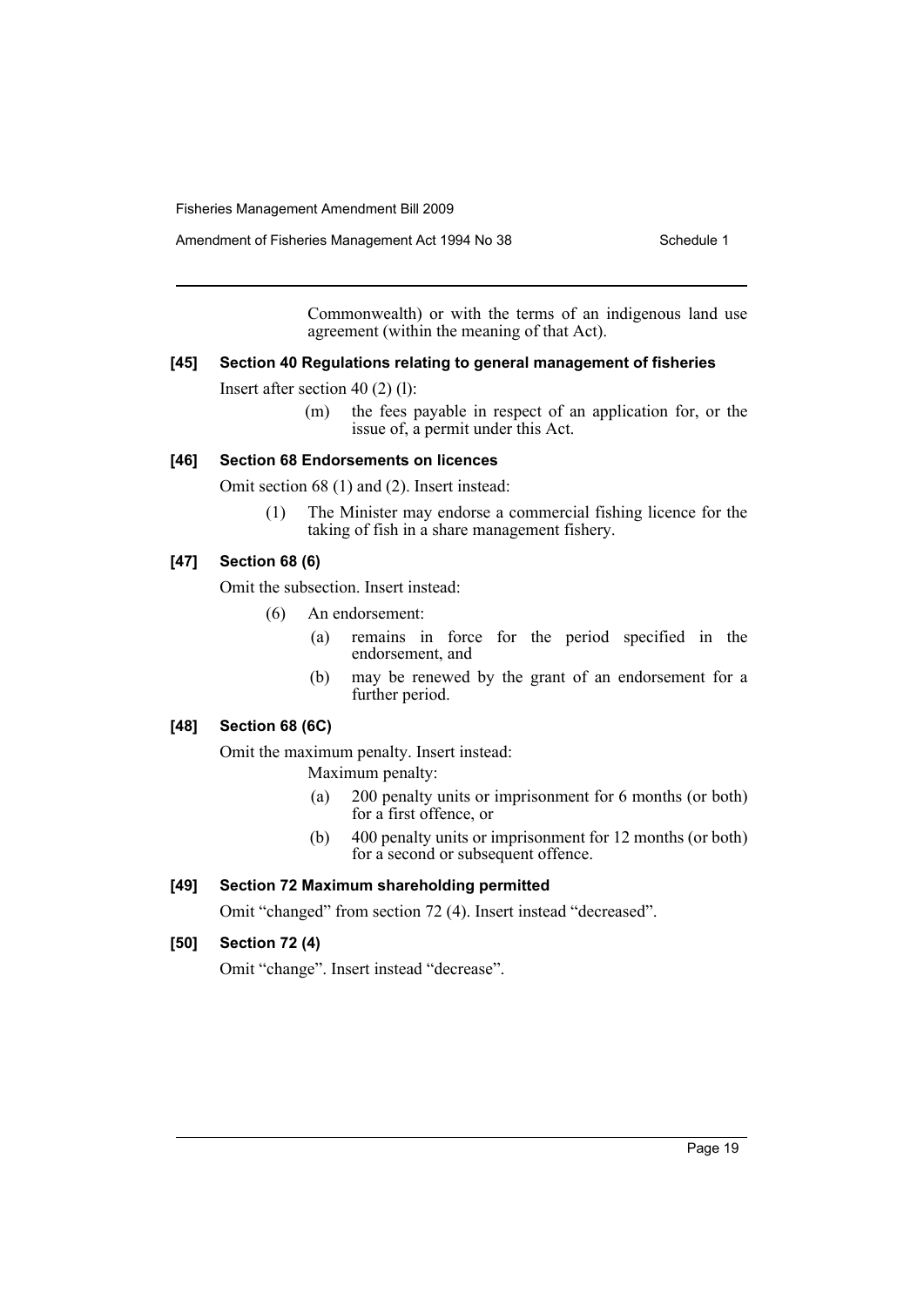Schedule 1 Amendment of Fisheries Management Act 1994 No 38

#### **[51] Section 73 Duration of shareholding—category 1 share management fishery**

Omit section 73 (2) and (3). Insert instead:

- (2) If during that 10-year period (or any subsequent period for which the shares are renewed) a fishery review is conducted and a new management plan is made under this Part, the shares are taken to be renewed (from the date the new plan commences) for a further period of 10 years and the balance of the current period is terminated.
- (3) If a new management plan is not made by the end of that 10-year period (or any subsequent period for which the shares are renewed), the shares are taken to be renewed, at the end of their current period, for a further period of 10 years.

#### **[52] Section 75 Forfeiture of shares for certain contraventions of Act**

Omit section 75 (5). Insert instead:

- (5) The Minister may cancel or sell forfeited shares to which this section applies.
- (5A) Any forfeited shares sold by the Minister are to be sold by public tender.

#### **[53] Section 75 (7)–(11)**

Omit section 75 (7) and (8). Insert instead:

- (7) If any amount is due under this Part in respect of the forfeited shares that would, on payment, be paid into the Commercial Fishing Trust Fund, that amount is to be deducted from the purchase price and paid to the credit of the Commercial Fishing Trust Fund, and the balance after payment is to be paid to the credit of the Consolidated Fund.
- (8) If shares are forfeited for a failure by the shareholder to pay a community contribution or other amount due under this Part, the following provisions apply:
	- (a) any community contribution due under this Part is to be deducted from the purchase price and paid to the credit of the Consolidated Fund,
	- (b) any other amount due under this Part that would, on payment, be paid into the Commercial Fishing Trust Fund, is to be deducted from the purchase price and paid to the credit of the Commercial Fishing Trust Fund,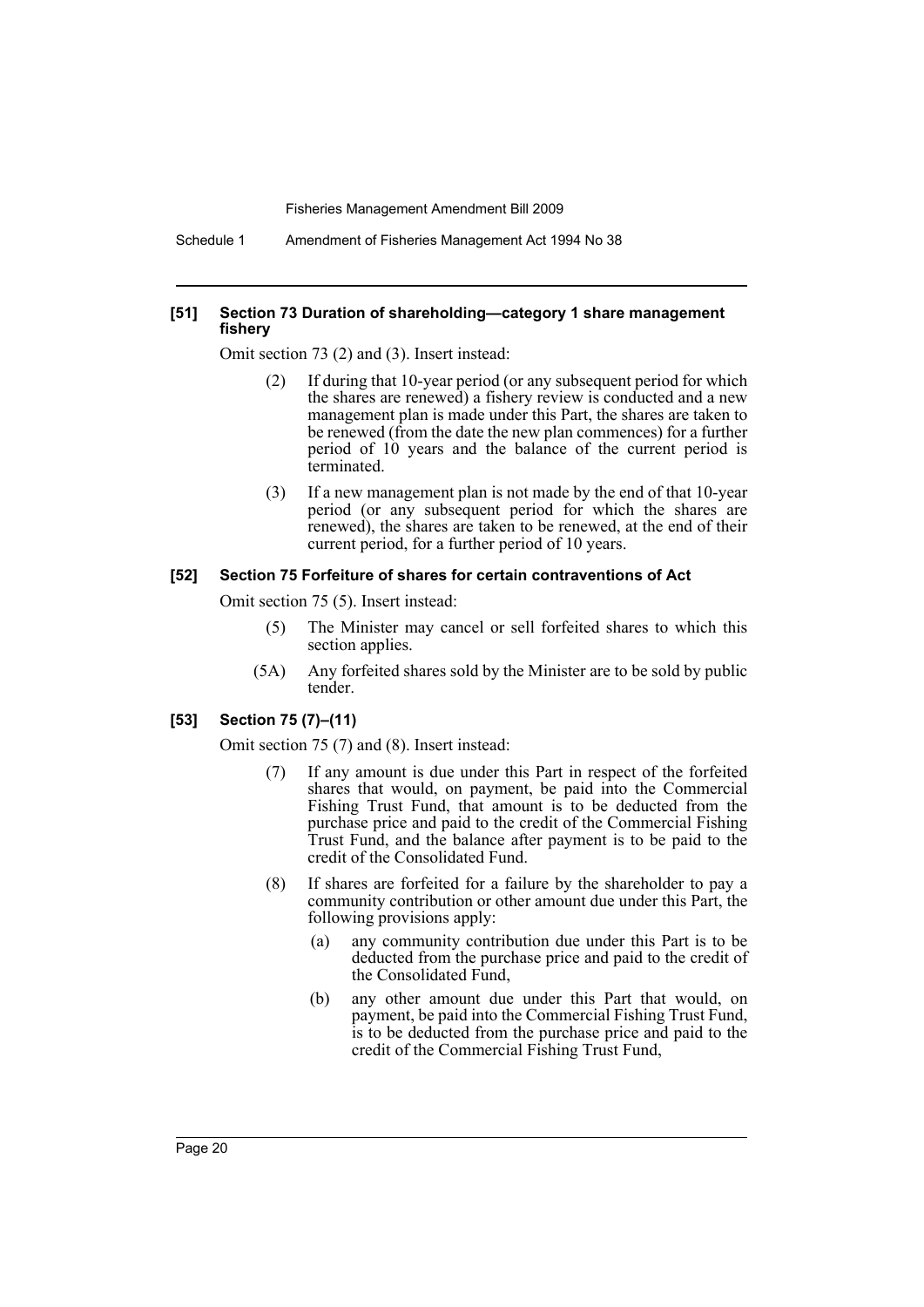Amendment of Fisheries Management Act 1994 No 38 Schedule 1

- (c) any reasonable costs incurred by or on behalf of the Minister in connection with the sale of the shares are to be deducted from the purchase price and paid to the credit of the Consolidated Fund,
- (d) the balance (if any) remaining after payment of the amounts referred to in paragraphs  $(a)$ – $(c)$  is to be paid to the shareholder.
- (9) The regulations may authorise or require the payment of any part of the purchase price to a person (other than the shareholder) who had an interest in the shares. Any such payment may be made only after payment of the amounts referred to in subsection  $(8)$  (a)–(c).
- (10) The Minister may recover from a person, as a debt in any court of competent jurisdiction, any reasonable costs incurred by or on behalf of the Minister in selling shares forfeited by the person, being costs not otherwise recovered as provided by this section.
- (11) The Minister is not liable to pay any community contribution or other amount under this Act that becomes payable in respect of forfeited shares following the forfeiture.

#### **[54] Section 91 Registration of dealings in shares**

Omit "When such an application is made to the Director-General," from section 91 (4).

Insert instead "If such an application is approved by the Director-General,".

### **[55] Section 95 Cancellation or forfeiture of shares to be noted in Share Register**

Omit "and cancel the registration of the share" from section 95 (1).

# **[56] Section 102 Commercial fishers required to be licensed**

Omit the maximum penalty from section 102 (1). Insert instead: Maximum penalty:

- (a) in the case of an individual:
	- (i) 1,000 penalty units for a first offence, or
	- (ii) 2,000 penalty units for a second or subsequent offence, or
- (b) in the case of a corporation:
	- (i) 2,000 penalty units for a first offence, or
	- (ii) 4,000 penalty units for a second or subsequent offence.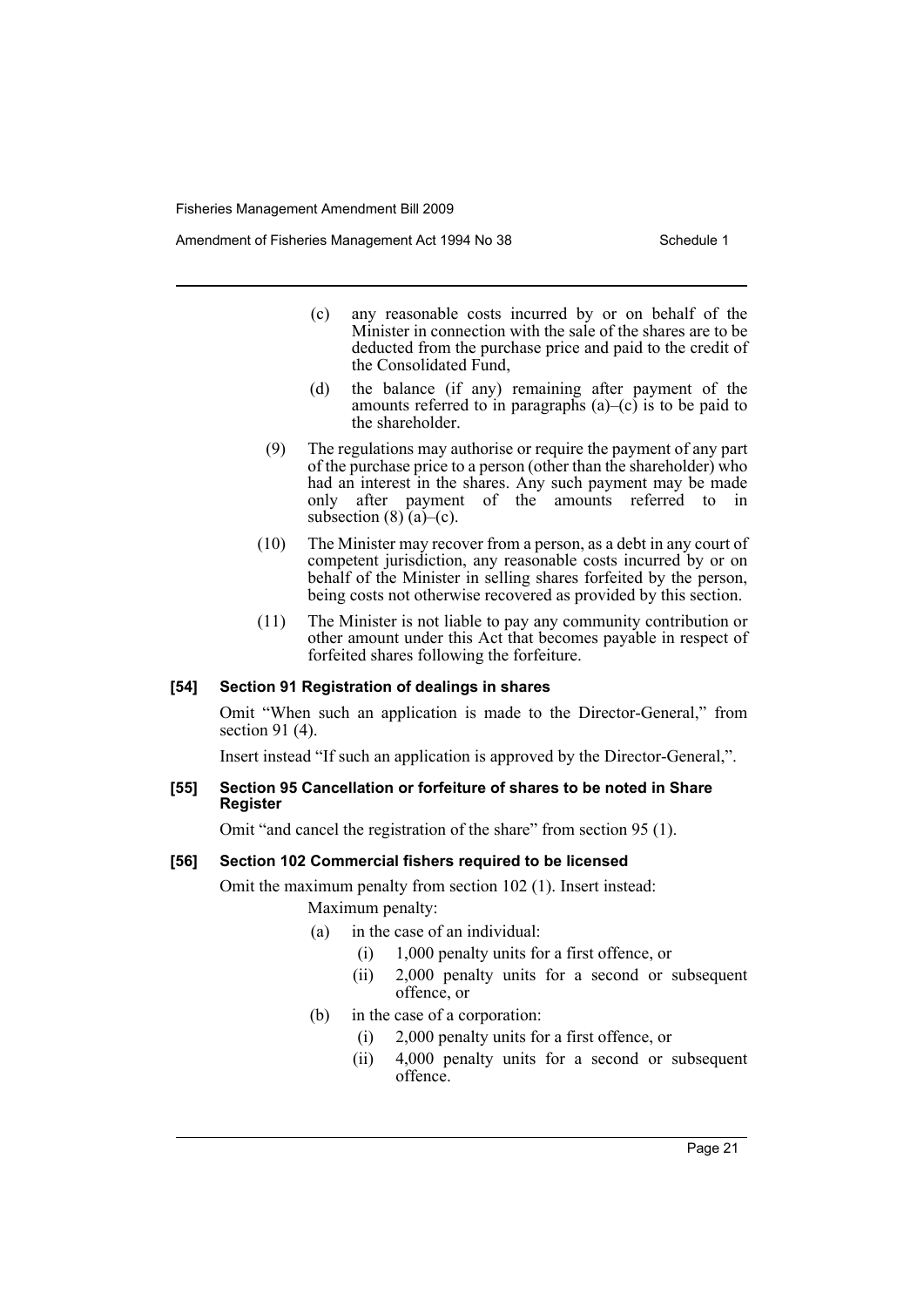Schedule 1 Amendment of Fisheries Management Act 1994 No 38

#### **[57] Section 111 Declaration of restricted fisheries**

Omit "during the period specified in the declaration" from section 111 (1).

#### **[58] Section 111 (4)**

Insert "or if the period (if any) specified by the regulations as the period during which the fishery is a restricted fishery expires" after "regulations".

#### **[59] Section 112 Commercial fishing licence to be endorsed for restricted fishery**

Omit the maximum penalty from section 112 (4). Insert instead: Maximum penalty:

- (a) 200 penalty units or imprisonment for 6 months (or both) for a first offence, or
- (b) 400 penalty units or imprisonment for 12 months (or both) for a second or subsequent offence.

#### **[60] Sections 115A (1) (a), 127D (1) (a), 234 (2) (a), 235 (2) (a), 236 (2) (a), 236A (2) (a), 237 (2) (a) and 238 (2) (a)**

Insert ", maintain or protect" after "enhance" wherever occurring.

#### **[61] Section 117 Fish receiver to be registered**

Omit section 117 (2) (a).

#### **[62] Sections 123 and 123A**

Omit section 123. Insert instead:

#### **123 Records to be made by sellers**

- (1) A person who sells any fish must make and deliver to the purchaser, on or before the sale, a record concerning the sale by the person of the fish in accordance with the regulations. Maximum penalty:
	- (a) in the case of an individual:
		- (i) 200 penalty units for a first offence, or
		- (ii) 400 penalty units for a second or subsequent offence, or
	- (b) in the case of a corporation:
		- (i) 1,000 penalty units for a first offence, or
		- (ii) 2,000 penalty units for a second or subsequent offence.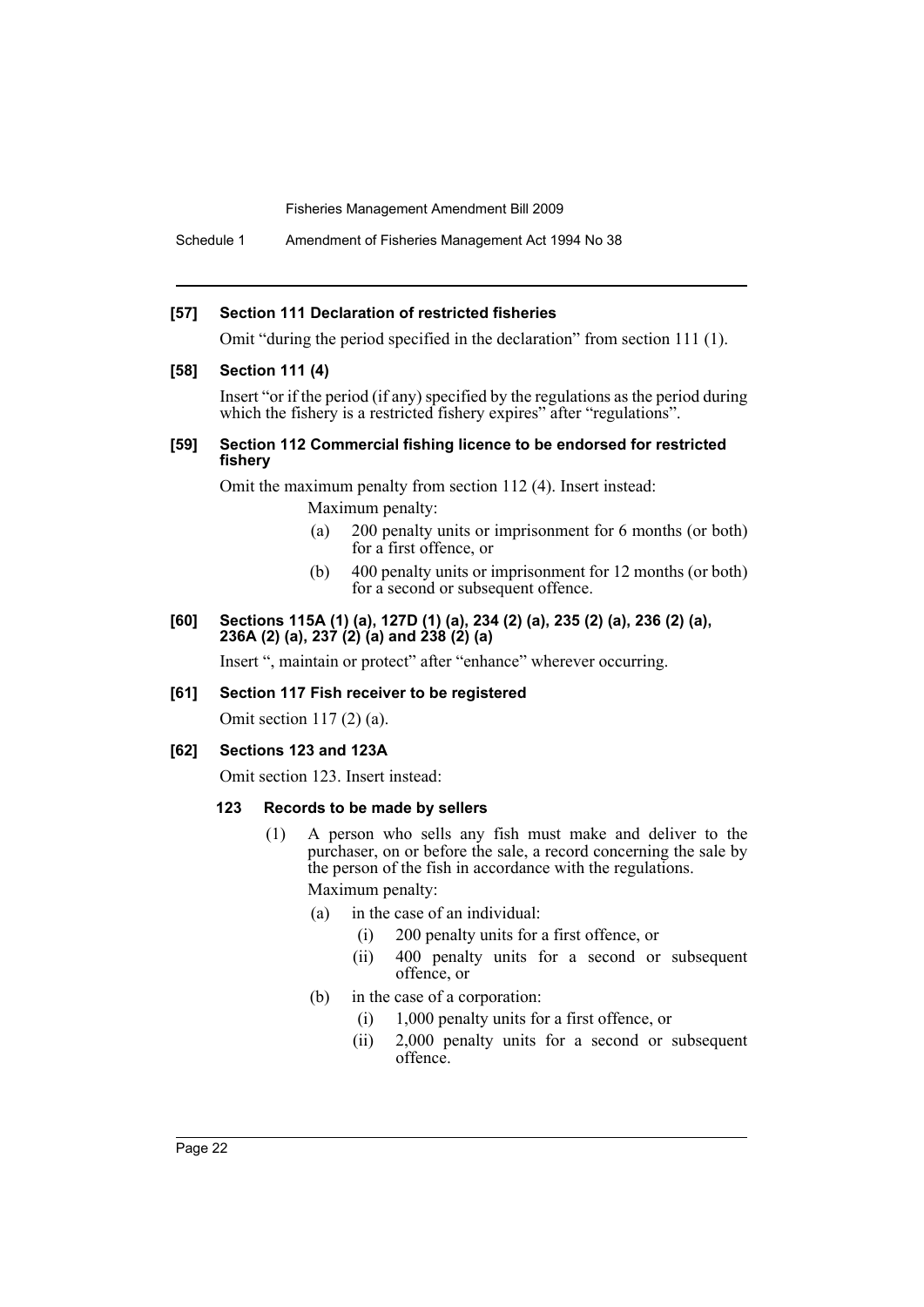- (2) A person who sells any fish (*the seller*) must:
	- (a) make, before the sale, or
	- (b) obtain, on or before the sale, from any other person from whom the person acquired the fish,

a record concerning the seller's acquisition of the fish in accordance with the regulations.

Maximum penalty:

- (a) in the case of an individual:
	- (i) 200 penalty units for a first offence, or
	- (ii) 400 penalty units for a second or subsequent offence, or
- (b) in the case of a corporation:
	- (i) 1,000 penalty units for a first offence, or
	- (ii) 2,000 penalty units for a second or subsequent offence.
- (3) A person who is required to make or obtain a record under this section must:
	- (a) retain a copy of the record for not less than 5 years after the fish are sold by the person, and
	- (b) during that 5-year period, produce the copy of the record when requested to do so by a fisheries officer.

Maximum penalty:

- (a) in the case of an individual:
	- (i) 200 penalty units for a first offence, or
	- (ii) 400 penalty units for a second or subsequent offence, or
- (b) in the case of a corporation:
	- (i) 1,000 penalty units for a first offence, or
	- (ii) 2,000 penalty units for a second or subsequent offence.
- (4) An offence under this section applies whether or not the fish were sold to a purchaser within the State.
- (5) This section does not apply in respect of oysters.
- (6) The regulations may provide that this section does not apply in respect of the sale of fish:
	- (a) if the fish are sold in circumstances specified in the regulations, or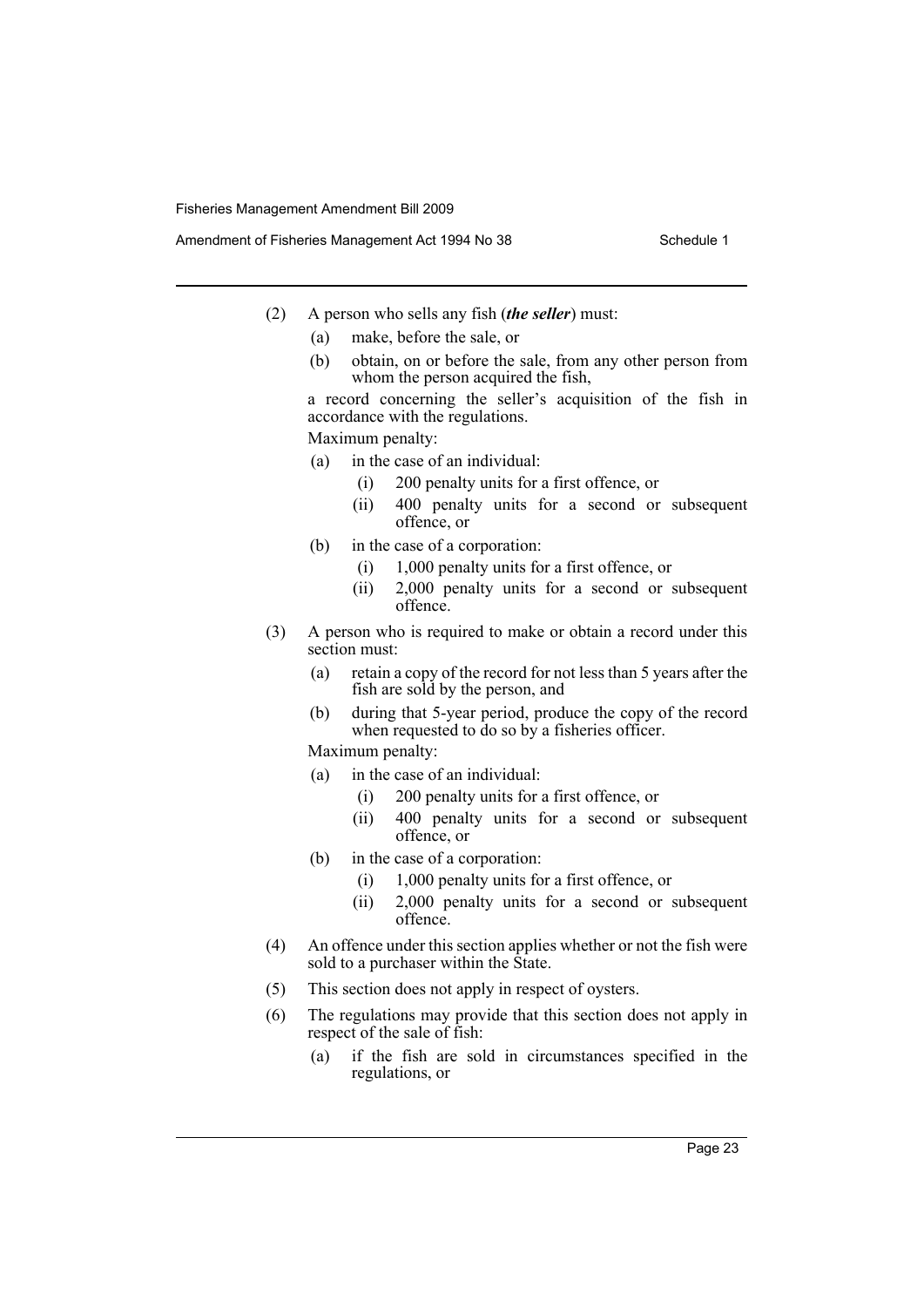Schedule 1 Amendment of Fisheries Management Act 1994 No 38

- (b) if the quantity of fish sold does not exceed a quantity specified by the regulations in respect of the fish or class of fish concerned, or
- (c) in any other circumstances prescribed by the regulations.

#### **123A Records of possession of fish**

- (1) A person in possession of fish must produce a prescribed record concerning the possession of the fish when requested to do so by a fisheries officer if:
	- (a) the person is a fishing industry participant, or
	- (b) the quantity of fish in the person's possession is equal to, or more than, a commercial quantity of fish.

Maximum penalty:

- (a) in the case of an individual:
	- (i) 200 penalty units for a first offence, or
	- (ii) 400 penalty units for a second or subsequent offence, or
- (b) in the case of a corporation:
	- (i) 1,000 penalty units for a first offence, or
	- (ii) 2,000 penalty units for a second or subsequent offence.
- (2) It is a defence to a prosecution for an offence under this section in respect of a defendant who is not a fishing industry participant if the defendant proves that the fish were in the defendant's possession otherwise than for the purpose of sale, transportation for reward or storage for reward.
- (3) It is a defence to a prosecution for an offence under this section in respect of a defendant who is a fishing industry participant if:
	- (a) the defendant was in possession of less than a commercial quantity of fish, and
	- (b) the defendant proves that the fish were in the defendant's possession otherwise than for the purpose of sale, transportation for reward or storage for reward.
- (4) An offence under this section applies whether or not the fish were taken from waters to which this Act applies.
- (5) This section does not apply:
	- (a) to the possession of fish on any premises, or part of premises, occupied solely for residential purposes, or
	- (b) to the possession of oysters.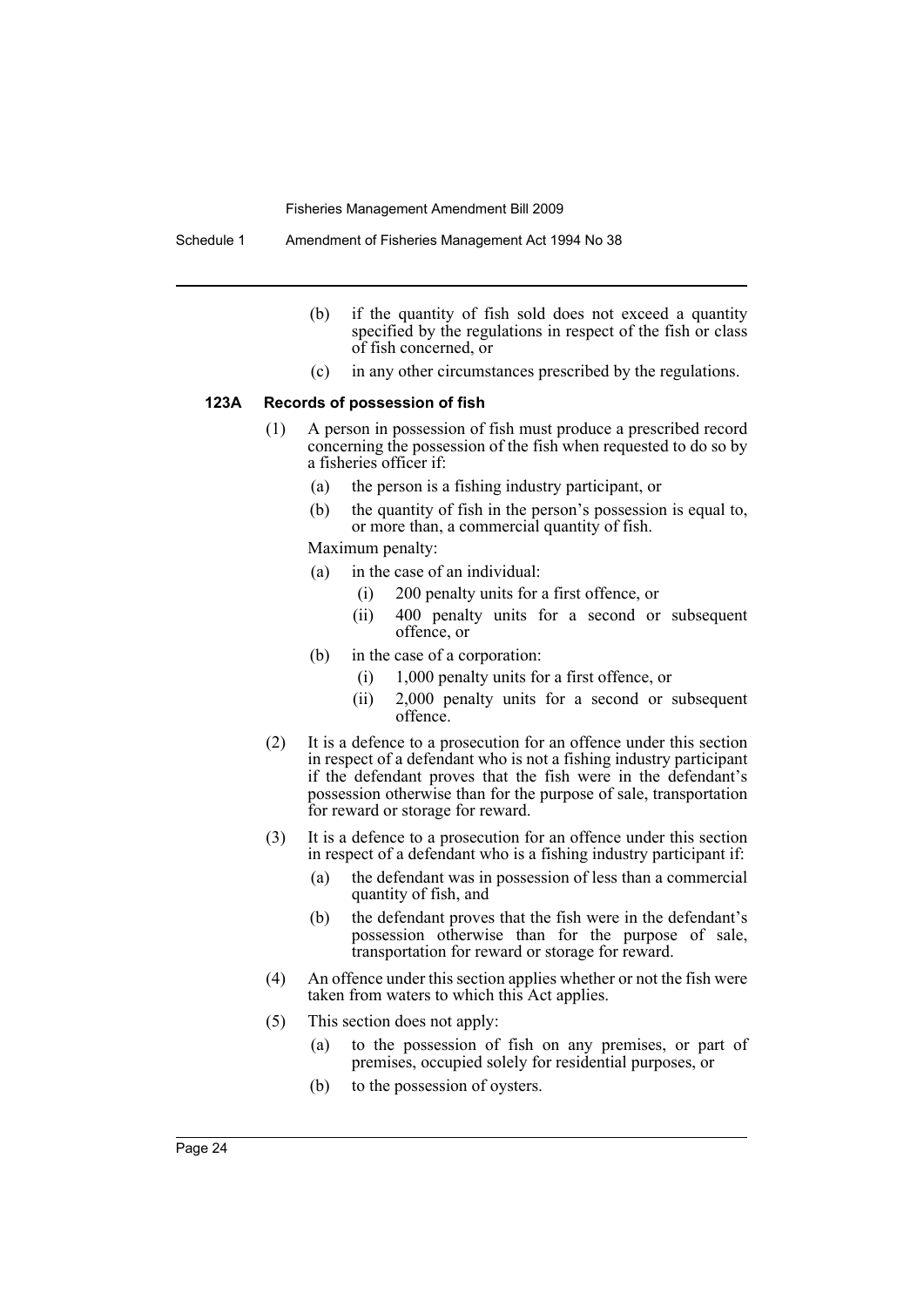- (6) The regulations may provide that this section does not apply in respect of the possession of fish:
	- (a) if the fish are in possession in circumstances specified in the regulations, or
	- (b) if the quantity of fish in possession does not exceed a quantity specified by the regulations in respect of the fish or class of fish concerned, or
	- (c) in any other circumstances prescribed by the regulations.
- (7) In this section:

*commercial quantity* of fish means the quantity prescribed by the regulations as the commercial quantity for the species of fish, or class of fish, concerned.

#### *fishing industry participant* means:

- (a) the holder of a fishing authority (within the meaning of Part 9), or
- (b) a person who carries on the business of selling or processing fish or fish products.

#### **[63] Section 127A Meaning of charter fishing boat**

Omit section 127A (b). Insert instead:

(b) the boat is used for recreational fishing activities on a commercial basis, and

#### **[64] Section 127A (2) and (3)**

Insert at the end of section 127A:

- (2) A boat is used for recreational fishing activities on a *commercial basis* if:
	- (a) a payment or other consideration is required to be made or given by or on behalf of all or any of the persons using the boat for the right to fish from the boat or for any other activity or service (such as accommodation) provided in connection with the arrangement under which the boat is used, or
	- (b) the boat is made available for recreational fishing activities by a commercial organisation and all or any of the persons using the boat for the recreational fishing activities are members of that commercial organisation, or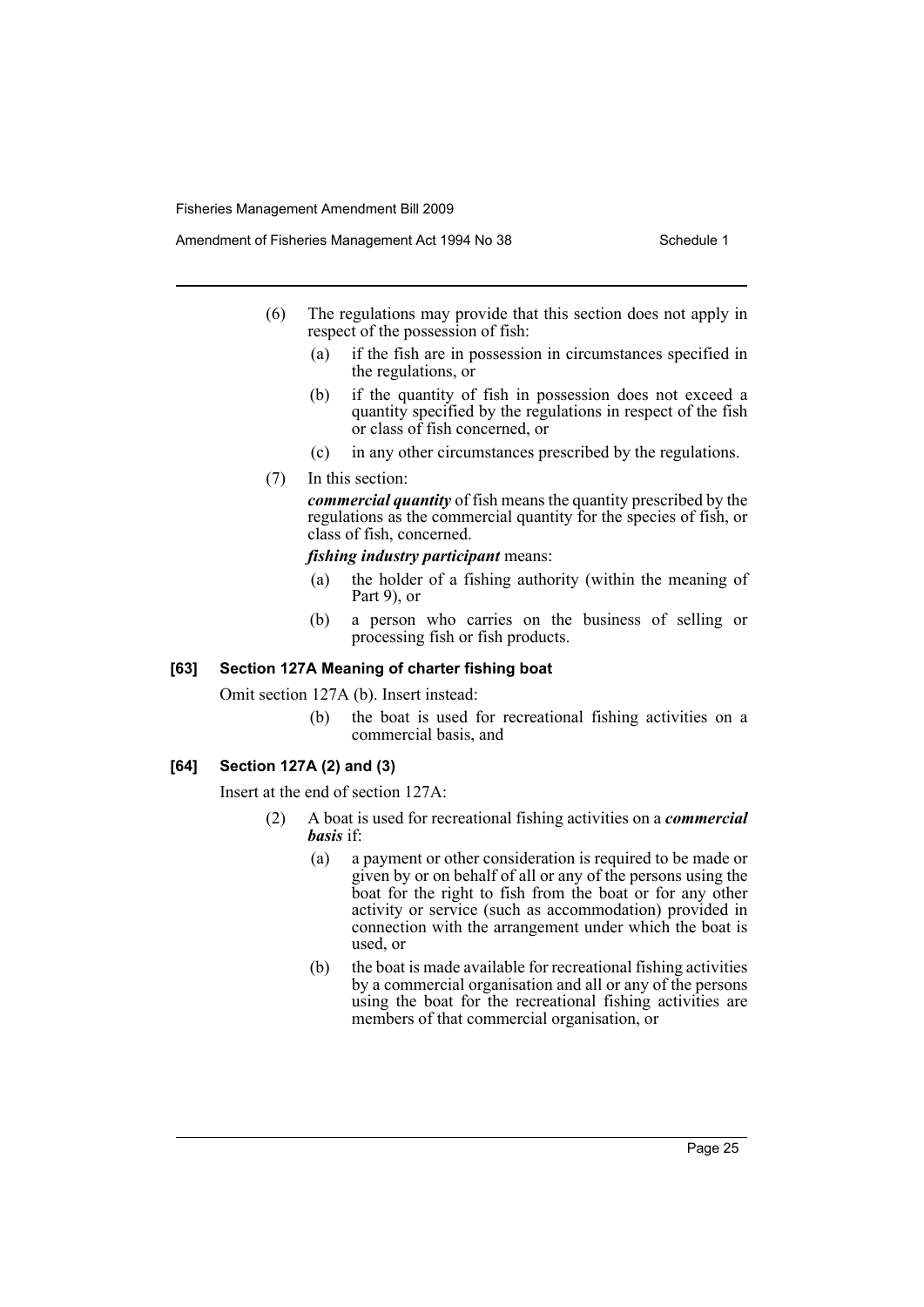- (c) the boat is made available for recreational fishing activities under any other arrangement of a kind specified by the regulations to be a commercial charter fishing arrangement.
- (3) In this section, a *commercial organisation* means a club or other organisation that provides services (whether or not for profit) and that charges a fee for membership.

#### **[65] Section 128 Definitions**

Insert "and, if the arrangement is varied, means the arrangement as varied" after "States" in the definition of *arrangement*.

#### **[66] Section 135 Arrangement for management of certain fisheries**

Insert "varied or" after "may be" in section 135 (2).

#### **[67] Section 135 (3) and (3A)**

Omit section 135 (3). Insert instead:

- (3) After an arrangement has been made or varied, but before the arrangement or variation takes effect, licences, endorsements and other instruments may be granted, issued, renewed, made or executed, and regulations may be made, for the purposes of the operation of this Act as affected by the arrangement or variation, as if the arrangement or variation had taken effect, but such a licence, endorsement, instrument or regulation does not have effect before the arrangement or variation takes effect.
- (3A) On the variation of an arrangement, licences, endorsements and other instruments granted, issued, renewed, made or executed, and regulations made, for the purpose of the operation of this Act as affected by the variation cease to have effect to the extent (if any) that they are inconsistent with the arrangement as varied.

#### **[68] Section 136 Application of this Act to fisheries in accordance with arrangements**

Insert ", or a part of a particular fishery," after "particular fishery".

#### **[69] Section 136**

Insert ", or the part of the fishery," after "the fishery".

#### **[70] Section 136**

Insert ", or that part of the fishery," after "that fishery".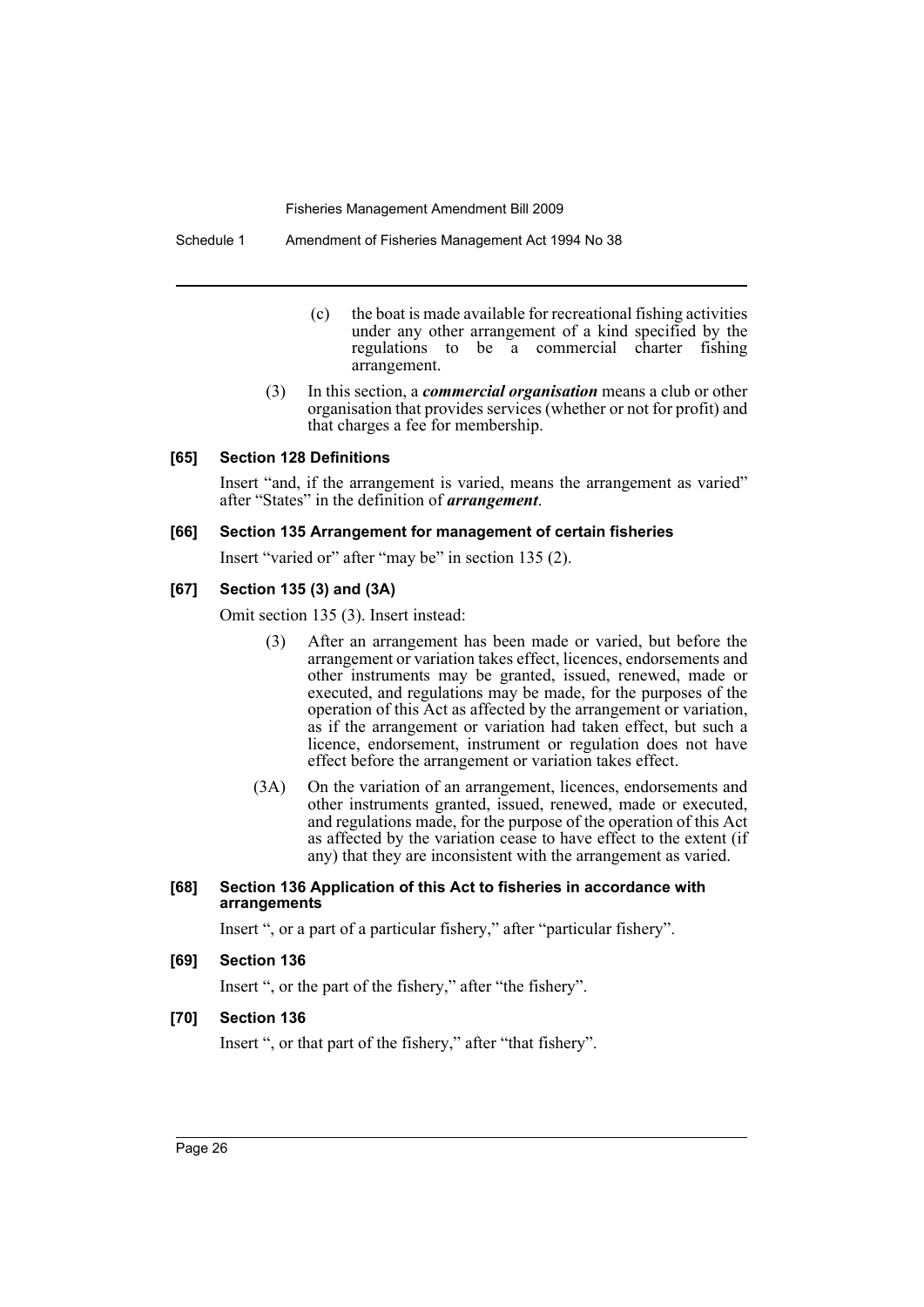# **[71] Section 137 Functions of Joint Authority**

Insert ", or part of the fishery," after "and the fishery" in section 137 (1).

#### **[72] Section 138 Joint Authority to exercise certain powers instead of Minister**

Insert "or part of which is to be managed in accordance with the law of the State," after "the law of the State," in section 138 (2).

#### **[73] Section 141 Regulations**

Insert ", or a part of a fishery," after "manage a fishery" in section 141 (1).

# **[74] Section 141 (1) (a), (b) and (c)**

Insert "or the part of the fishery" after "the fishery" wherever occurring.

### **[75] Section 142 Definitions**

Insert in alphabetical order:

*development plan* has the meaning given by section 143.

# **[76] Section 144 Aquaculture prohibited except in accordance with a permit**

Omit section 144 (4). Insert instead:

- (4) However, this section does not apply:
	- (a) to aquaculture undertaken by the Minister under a development plan or under Part 8, or otherwise for the purposes of the administration of this Act, or
	- (b) to persons of a class excluded by the regulations from the operation of this section.

# **[77] Section 147 Permit to specify area and type of aquaculture**

Omit "and the species of fish or marine vegetation authorised to be cultivated within any such area" from section 147 (1).

Insert instead "and the type of aquaculture authorised to be undertaken within any such area".

#### **[78] Section 147 (3)**

Insert after section 147 (2):

- (3) The aquaculture permit may specify the type of aquaculture authorised by the permit by specifying all or any of the following:
	- (a) the species of fish or marine vegetation that may be cultivated or kept (including any hybrid or polyploid form of species),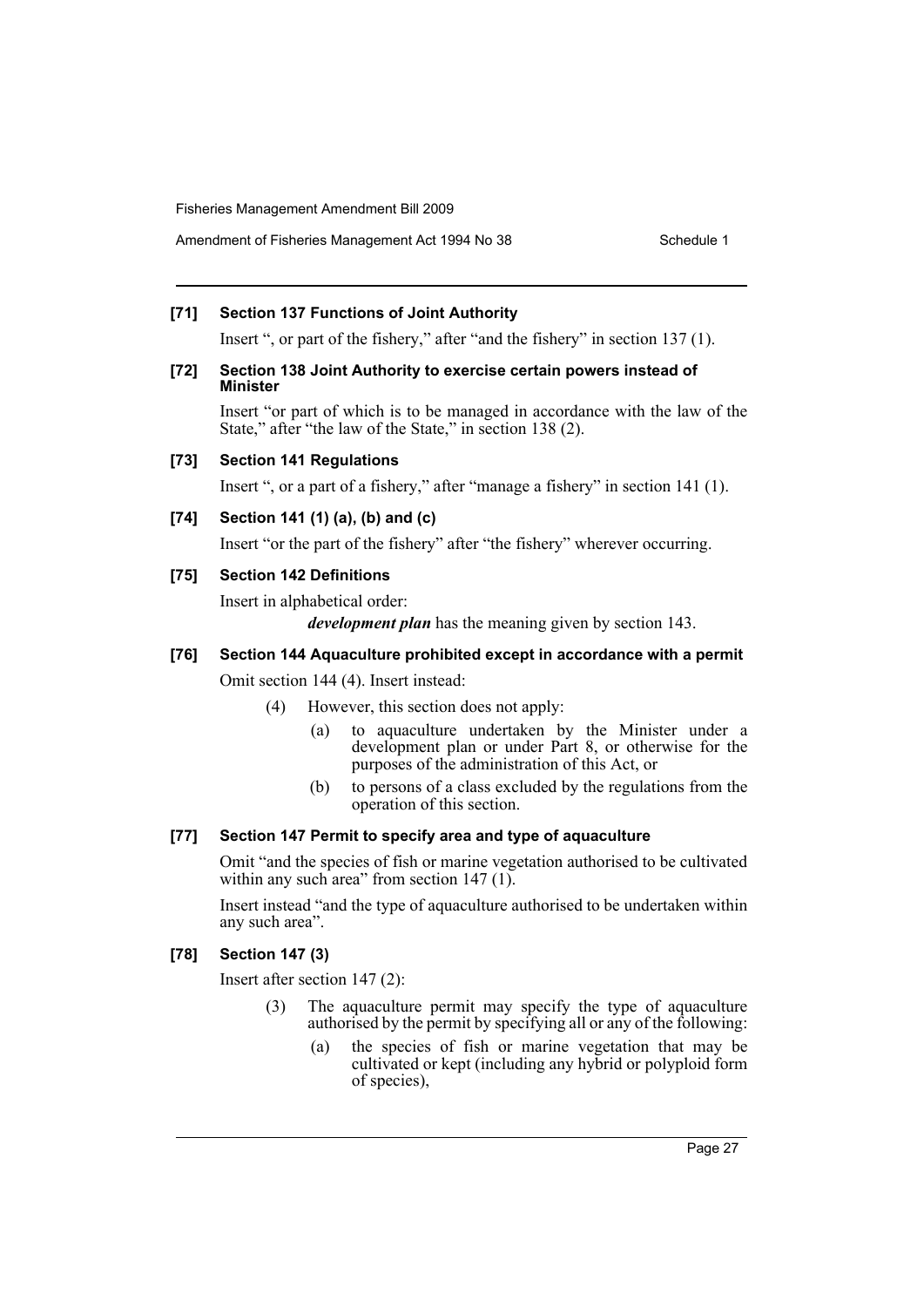Schedule 1 Amendment of Fisheries Management Act 1994 No 38

- (b) the things that may be cultivated from fish or marine vegetation kept under the permit,
- (c) the part of the life cycle of a species during which the species may be cultivated or kept.

# **[79] Section 148 Variation of permits**

Omit section 148 (1) (b). Insert instead:

(b) vary the type of aquaculture that may be undertaken within any such area.

### **[80] Sections 149 (1) and (2), 156 (1) (b), 179 (1) (a), 189 (1) and 191 (d)**

Insert "or kept" after "cultivated" wherever occurring.

#### **[81] Section 152 Conditions of permits**

Omit "cultivation of the species of fish or marine vegetation to which the permit relates" from section 152 (2) (a).

Insert instead "type of aquaculture that may be undertaken under the authority of the permit".

# **[82] Section 154 Register of permits**

Omit section 154 (2) (e). Insert instead:

(e) the type of aquaculture authorised by the permit within any such area, and

### **[83] Section 163 Grant of aquaculture lease**

Omit "species of fish or marine vegetation authorised to be cultivated" from section  $163$  (3).

Insert instead "type of aquaculture authorised to be undertaken".

# **[84] Section 163 (7)–(7B)**

Omit section 163 (7). Insert instead:

- (7) The Minister must not grant a lease on an application unless satisfied that:
	- (a) the land to which the application relates is available for lease, and
	- (b) the application is consistent with any relevant development plan.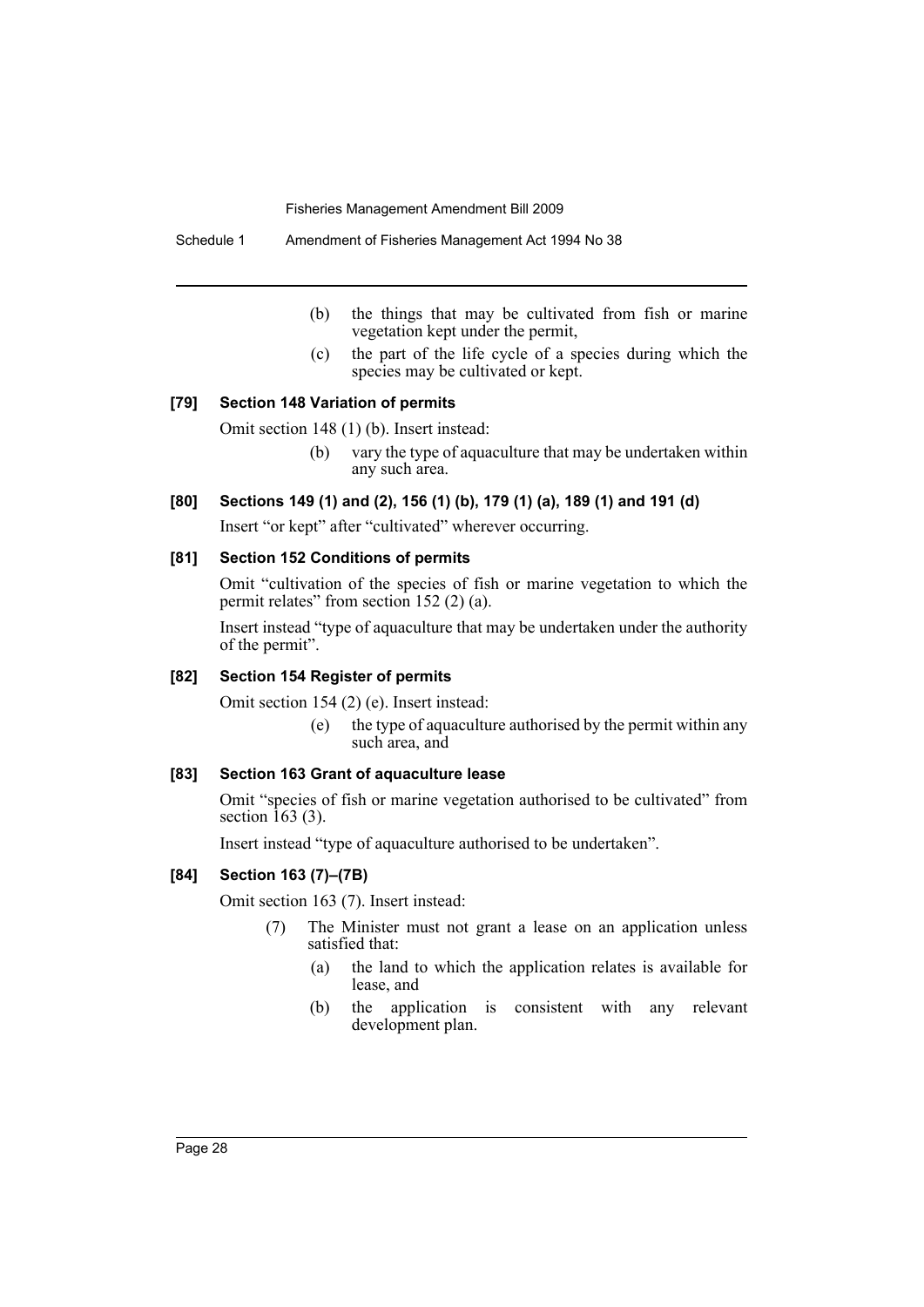- Amendment of Fisheries Management Act 1994 No 38 Schedule 1
	- (7A) Before granting a lease on an application, the Minister must:
		- (a) cause to be published in the Gazette and in a newspaper circulating in the area in which the land is situated, a notice of receipt of the application, specifying in the notice that written objections to the granting of the lease may be lodged with the Director-General before the expiration of a period specified in the notice, and
		- (b) consider any objections to the granting of the lease that are lodged within the period specified in the notice for the making of written objections.
	- (7B) The Minister is not required to comply with subsection (7A) if:
		- (a) the area to which the application relates is the subject of a development plan and the type of aquaculture proposed is a type that the development plan provides is suitable in that area, or
		- (b) the person to whom the lease is to be granted has obtained a development consent under Part 4 of the *Environmental Planning and Assessment Act 1979*, or approval under Part 3A of that Act, to carry out development on the proposed leased area for the purposes of the aquaculture concerned.

# **[85] Section 164 Rights conferred by lease**

Omit "to cultivate within, and to take from, the leased area the species of fish or marine vegetation specified in the lease<sup> $\dot{ }$ </sup> from section 164 (1) (a).

Insert instead "to undertake the type of aquaculture specified in the lease".

# **[86] Section 166 Overdue rental**

Omit "remains unpaid 3 months" from section 166 (1).

Insert instead "is unpaid".

# **[87] Section 177 Power of Minister to cancel leases in certain cases**

Omit "and the amount has remained unpaid for at least 2 years" from section 177 (1) (c).

# **[88] Section 181 Definitions**

Insert in alphabetical order:

*disease* means a disease (including a pest or parasite) that kills or causes illness in fish or marine vegetation (or a particular species of fish or marine vegetation) or that kills or causes illness in people who eat the infected fish or marine vegetation.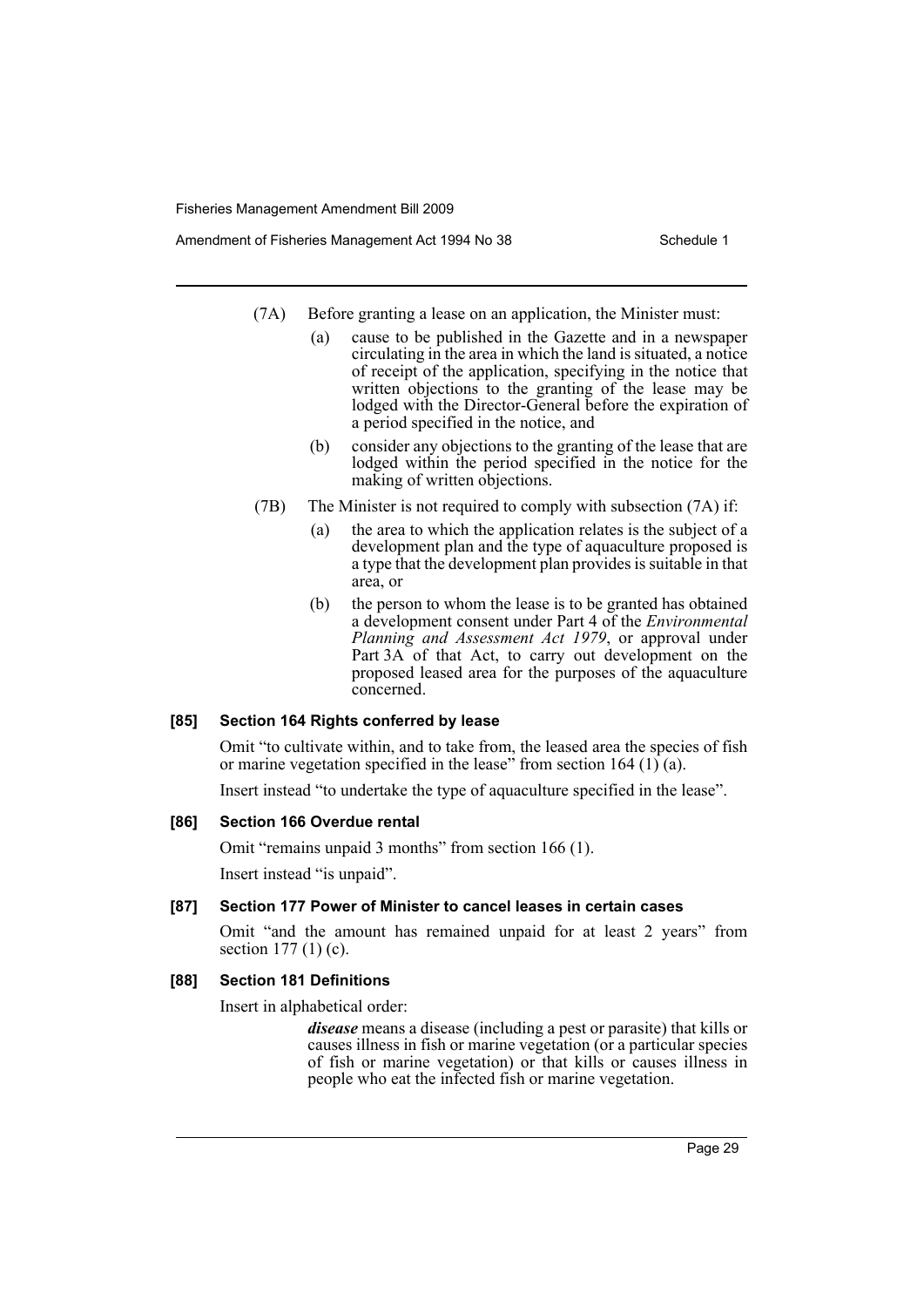Schedule 1 Amendment of Fisheries Management Act 1994 No 38

#### **[89] Section 181, definition of "declared disease"**

Omit the definition. Insert instead:

*declared disease* means a disease in respect of which this Division applies under section 182 or 182A.

#### **[90] Sections 182 and 182A**

Omit section 182. Insert instead:

#### **182 Declared diseases**

- (1) Each disease specified in Schedule 6B is a disease in respect of which this Division applies.
- (2) The common name of a species specified in Part 2 of Schedule 6B is for information purposes only and does not limit a description of species in that Schedule.
- (3) The Governor may, by regulation made on the recommendation of the Minister, amend Schedule 6B to insert, alter or omit any matter in that Schedule.

#### **182A Urgent declarations by Minister**

- (1) If the Minister considers that urgent action is required in respect of a particular disease, the Minister may, by notice published in a newspaper circulating generally in the State, or by radio or television broadcast, declare that disease to be a disease in respect of which this Division applies.
- (2) In such an urgent case, the Minister is to publish the declaration in the Gazette as soon as practicable after it is made.
- (3) A declaration made by the Minister under this section may provide that specified provisions of this Division do not apply in respect of the disease or apply only in the circumstances specified in the declaration.
- (4) A declaration has effect according to its terms and remains in force (unless sooner revoked by another declaration) for the period, not exceeding 6 months, specified in the declaration.

#### **[91] Section 183 Minister may declare quarantine area**

Omit section 183 (2). Insert instead:

- (2) An area may be declared a quarantine area if:
	- (a) it is subject to an aquaculture permit, or
	- (b) it is an area of water, or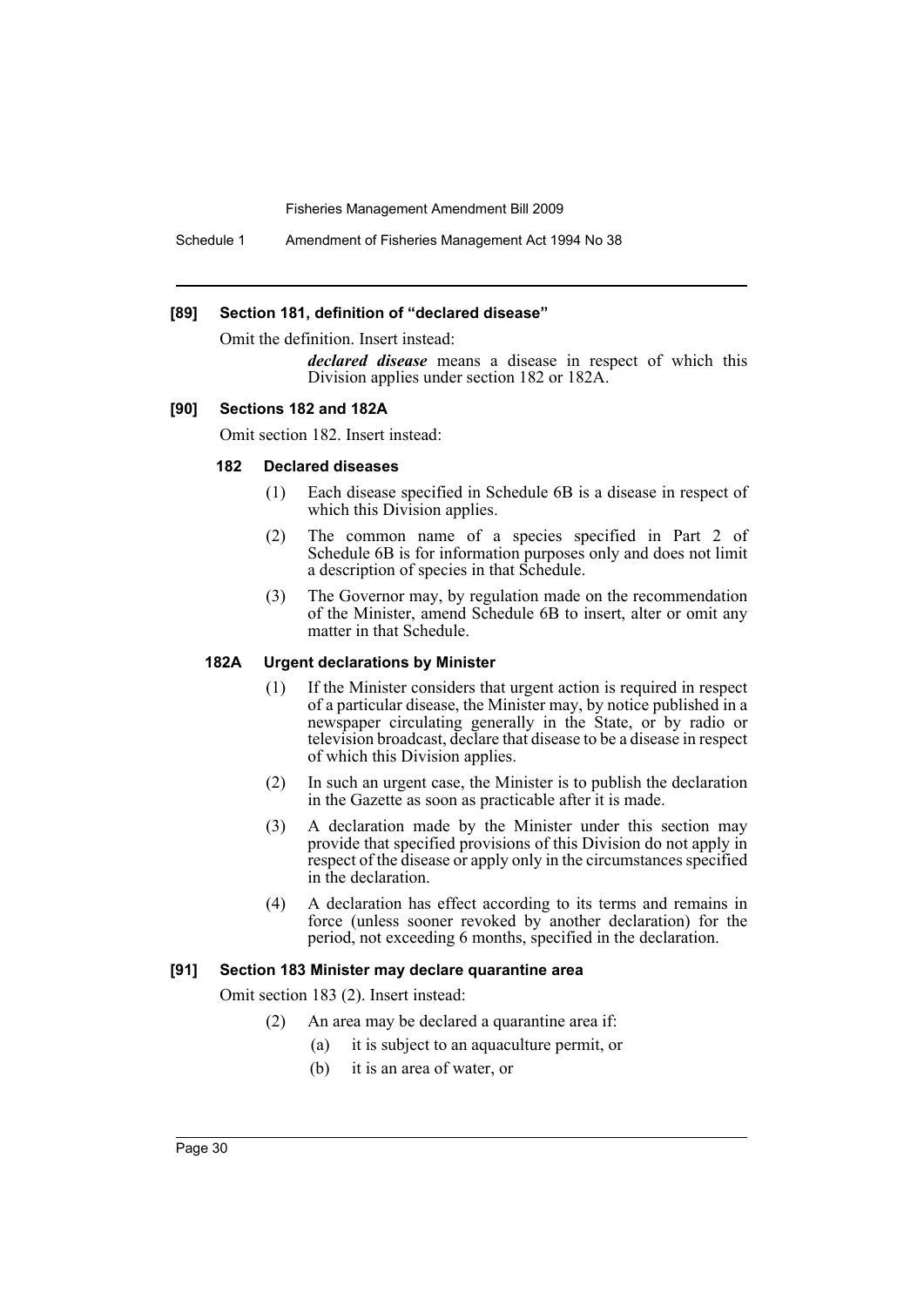Amendment of Fisheries Management Act 1994 No 38 Schedule 1

- (c) it is an area in the immediate vicinity of an area of water, or
- (d) it is a pet shop or an aquarium kept for commercial purposes.

#### **[92] Section 183 (4) (b)**

Omit "in the case of an area subject to an aquaculture permit—require the holder".

Insert instead "require a relevant person".

#### **[93] Section 183 (4A)**

Insert after section 183 (4):

- (4A) For the purposes of this section, a *relevant person* means:
	- (a) the holder of an aquaculture permit in respect of a quarantine area or part of a quarantine area, or
	- (b) the owner or occupier of any land or premises within a quarantine area.

#### **[94] Section 183 (6) and (6A)**

Omit section 183 (6). Insert instead:

- (6) If a relevant person fails to take any action required by an order declaring a quarantine area, a fisheries officer may enter the quarantine area and take the required action.
- (6A) Subsection (6) does not authorise a fisheries officer to enter any premises used for residential purposes.

#### **[95] Section 183 (7) (a)**

Omit "holder of the aquaculture permit". Insert instead "relevant person".

#### **[96] Section 183 (7) (b)**

Omit "holder". Insert instead "relevant person".

### **[97] Section 187A**

Insert after section 187:

#### **187A Exemptions**

- (1) The Minister may, by order published in the Gazette, declare that any specified provisions of this Division do not apply in respect of a declared disease or apply only in the circumstances specified in the order.
- (2) Such an order has effect according to its terms.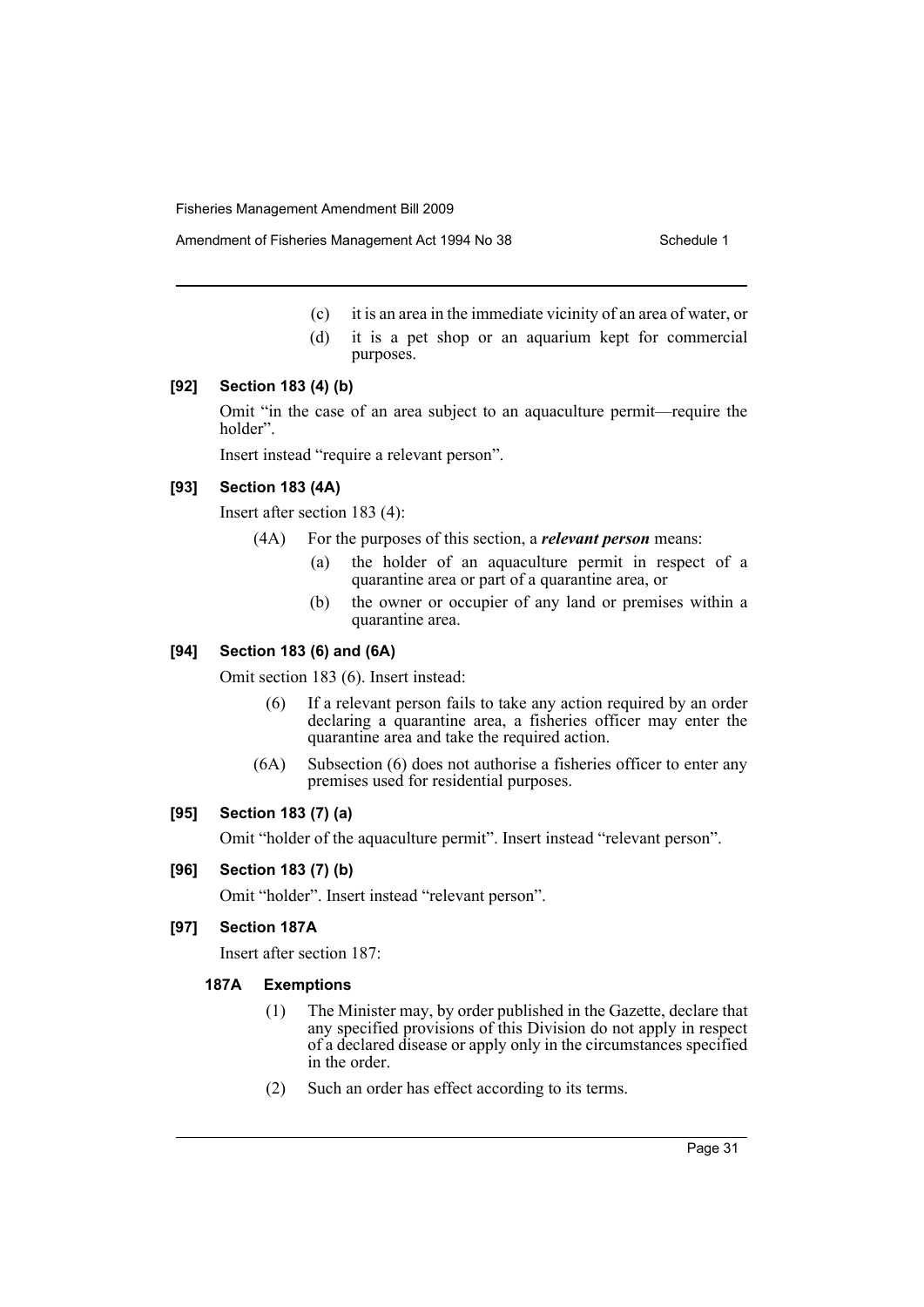Schedule 1 Amendment of Fisheries Management Act 1994 No 38

#### **[98] Section 202**

Omit the section. Insert instead:

#### **202 Appeal to the Land and Environment Court**

- (1) A person (including a local government authority) who is dissatisfied with a decision of the Minister concerning dredging or reclamation work may appeal against the decision to the Land and Environment Court within 30 days of receiving notice of the decision.
- (2) The lodging of an appeal does not, except to the extent that the Land and Environment Court otherwise directs in relation to the appeal, operate to stay the decision appealed against.

#### **[99] Section 206 Protection of spawning areas of salmon, trout and certain other fish**

Omit "100" from the maximum penalty in section 206 (1). Insert instead "1,000".

# **[100] Section 206 (1A) and (1B)**

Insert after section 206 (1):

- (1A) In proceedings for an offence under this section in respect of an act or an omission of a person that causes damage to gravel beds in any waters where salmon or trout spawn or are likely to spawn, it is to be conclusively presumed that the person knew that the waters were waters of that kind if it is established that:
	- (a) the act or omission occurred in the course of the carrying out of development or an activity for which development consent under Part 4 of the *Environmental Planning and Assessment Act 1979*, or an approval to which Part 5 of that Act applies, was required but not obtained, or
	- (b) the act or omission constituted a failure to comply with any such development consent or approval.
- (1B) A person is not guilty of an offence against this section if the act or omission that constitutes the offence was done or omitted under the authority of a permit issued under this Part.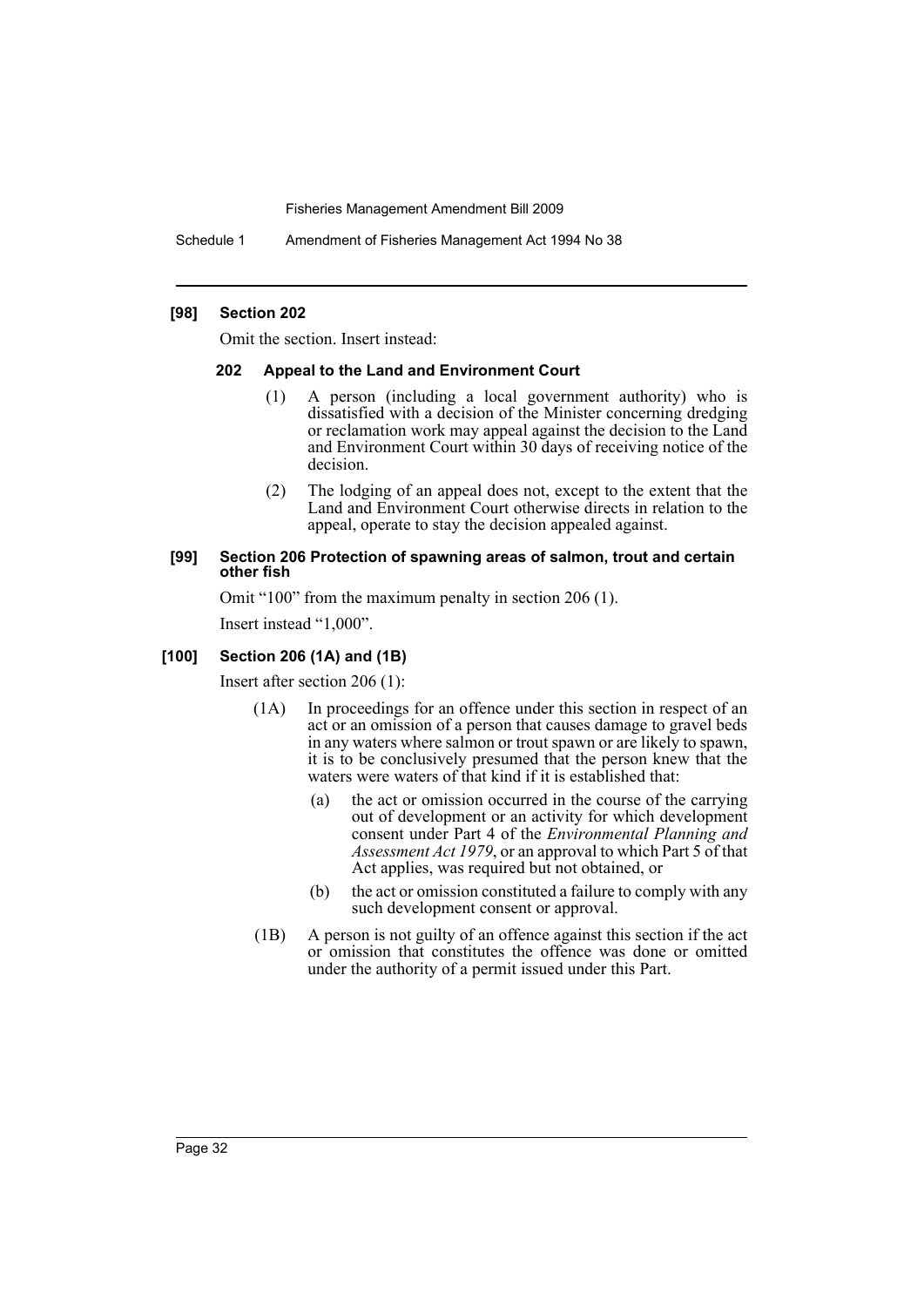Amendment of Fisheries Management Act 1994 No 38 Schedule 1

### **[101] Sections 209–209B**

Omit section 209. Insert instead:

#### **209 Definitions**

For the purposes of this Act:

*noxious fish* means a species of fish that is noxious fish for the purposes of this Act under section 209A or 209B.

*noxious marine vegetation* means a species of marine vegetation that is noxious marine vegetation for the purposes of this Act under section 209A or 209B.

#### **209A Noxious fish and noxious marine vegetation**

- (1) Column 1 of Schedule 6C specifies the species of fish and marine vegetation that are noxious fish and noxious marine vegetation for the purposes of this Act.
- (2) If Column 3 of Schedule 6C specifies particular waters in relation to which a particular species of fish or marine vegetation is noxious fish or noxious marine vegetation, the species is noxious fish or noxious marine vegetation only when located in those specified waters.
- (3) The common name of a species of fish or marine vegetation specified in Column 2 of Schedule 6C is for information purposes only and does not limit the description of the species of fish or marine vegetation in Column 1.
- (4) The Governor may, by regulation on the recommendation of the Minister, amend Schedule 6C to insert, alter or omit any matter in that Schedule.

#### **209B Urgent declarations by Minister**

- (1) In the case of an emergency, the Minister may, by order published in the Gazette, declare any specified species of fish or marine vegetation to be noxious fish or noxious marine vegetation for the purposes of this Act.
- (2) An order made by the Minister under this section may:
	- (a) limit the declaration to fish or marine vegetation located in any specified waters, and
	- (b) declare that specified provisions of this Division do not apply in respect of the relevant species of fish or marine vegetation or apply only in the circumstances specified in the declaration.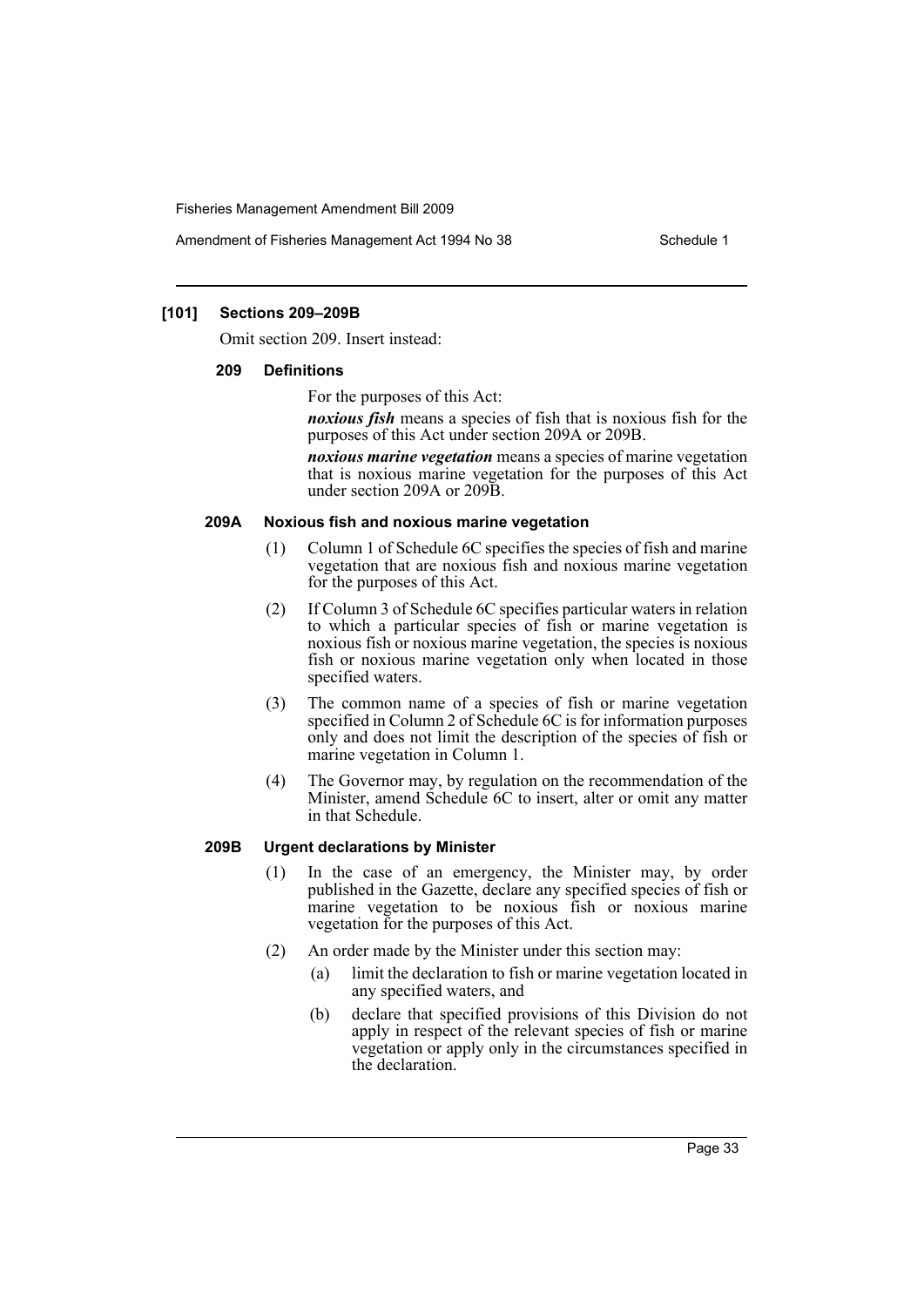Schedule 1 Amendment of Fisheries Management Act 1994 No 38

(3) An order has effect according to its terms and remains in force (unless sooner revoked by another order) for the period, not exceeding 6 months, specified in the order.

# **[102] Section 214A**

Insert after section 214:

# **214A Exemptions**

- (1) The Minister may, by order published in the Gazette, declare that any specified provisions of this Division do not apply in respect of specified noxious fish or noxious marine vegetation or apply only in the circumstances specified in the order.
- (2) Such an order has effect according to its terms.

# **[103] Part 7, Division 7, heading**

Omit the heading. Insert instead:

# **Division 7 Protection of fish and marine vegetation from disease**

# **[104] Section 215**

Omit the section. Insert instead:

# **215 Purposes of Division**

The purposes of this Division are:

- (a) to prevent the spread of diseases in fish and marine vegetation, and
- (b) to prevent any adverse effect on existing fish and marine vegetation and their habitats by introduced species of fish and marine vegetation.

# **[105] Section 216 Releasing live fish into waters prohibited**

Omit "naturally" from section 216 (3).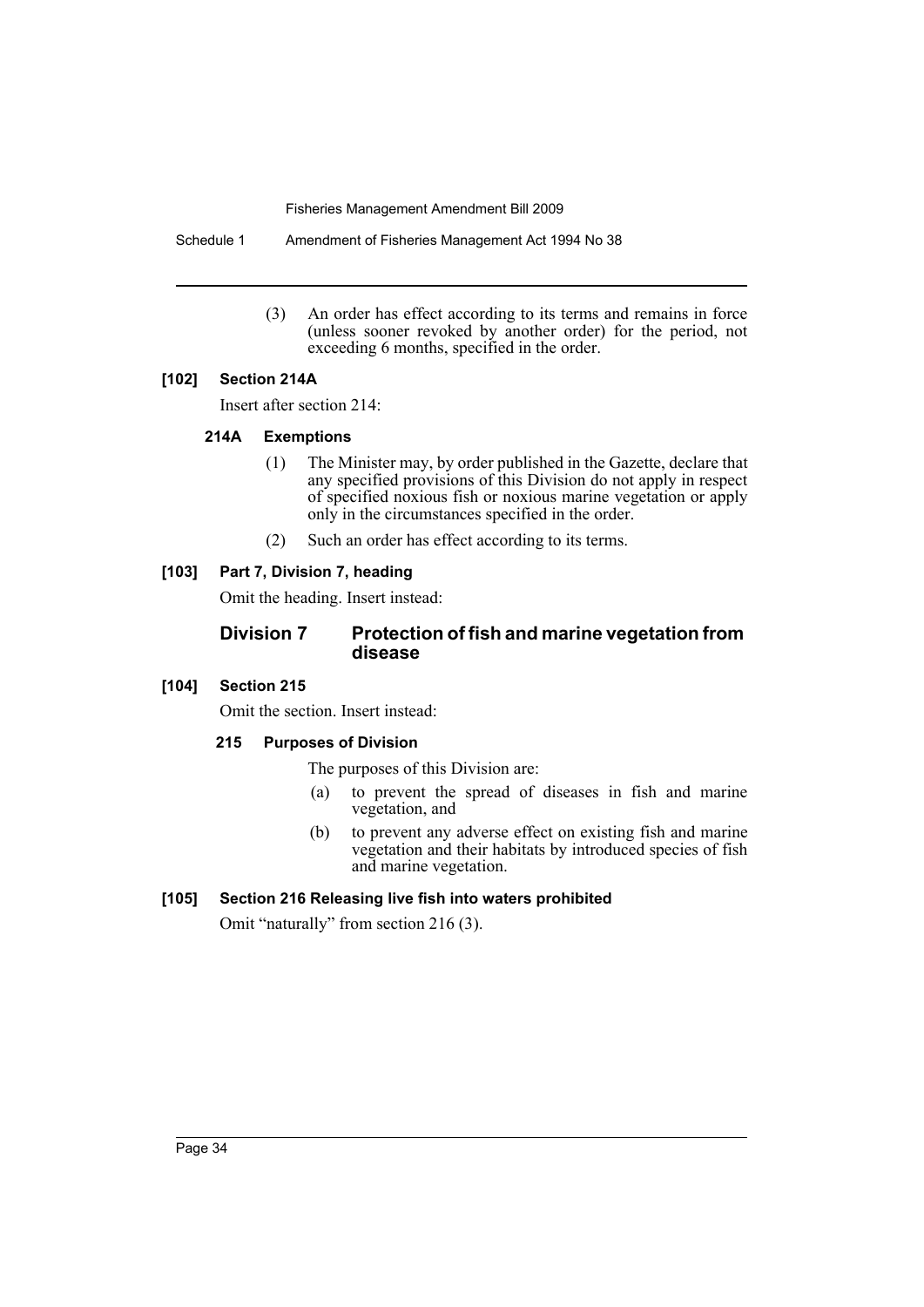Amendment of Fisheries Management Act 1994 No 38 Schedule 1

### **[106] Sections 217 and 217A**

Omit section 217. Insert instead:

#### **217 Importation of live exotic fish**

(1) A person must not bring into New South Wales any live fish of a species or class prescribed by the regulations except under the authority of a permit issued by the Minister.

Maximum penalty: In the case of a corporation, 100 penalty units or, in any other case, 50 penalty units.

(2) A person who sells, buys or has possession of fish knowing that the fish has been brought into New South Wales in contravention of this section is guilty of an offence.

Maximum penalty: In the case of a corporation, 100 penalty units or, in any other case, 50 penalty units.

(3) This section does not apply in respect of any species of fish that was established in the waters of the State, or in the waters of the sea adjacent to the State within the Australian fishing zone, before European settlement.

#### **217A Importation of live exotic marine vegetation**

- (1) A person must not bring into New South Wales any live marine vegetation of a species or class prescribed by the regulations except under the authority of a permit issued by the Minister. Maximum penalty: In the case of a corporation, 100 penalty units or, in any other case, 50 penalty units.
- (2) A person who sells, buys or has possession of marine vegetation knowing that it has been brought into New South Wales in contravention of this section is guilty of an offence.

Maximum penalty: In the case of a corporation, 100 penalty units or, in any other case, 50 penalty units.

(3) This section does not apply in respect of any species of marine vegetation that existed in the State before European settlement.

# **[107] Section 218 Fishways to be provided in construction of dams and weirs**

Insert after section 218 (5A):

(5B) A person (other than a public authority) must not construct, alter or modify a dam, weir or reservoir on a waterway unless the person ensures that the Minister is given notice in writing of the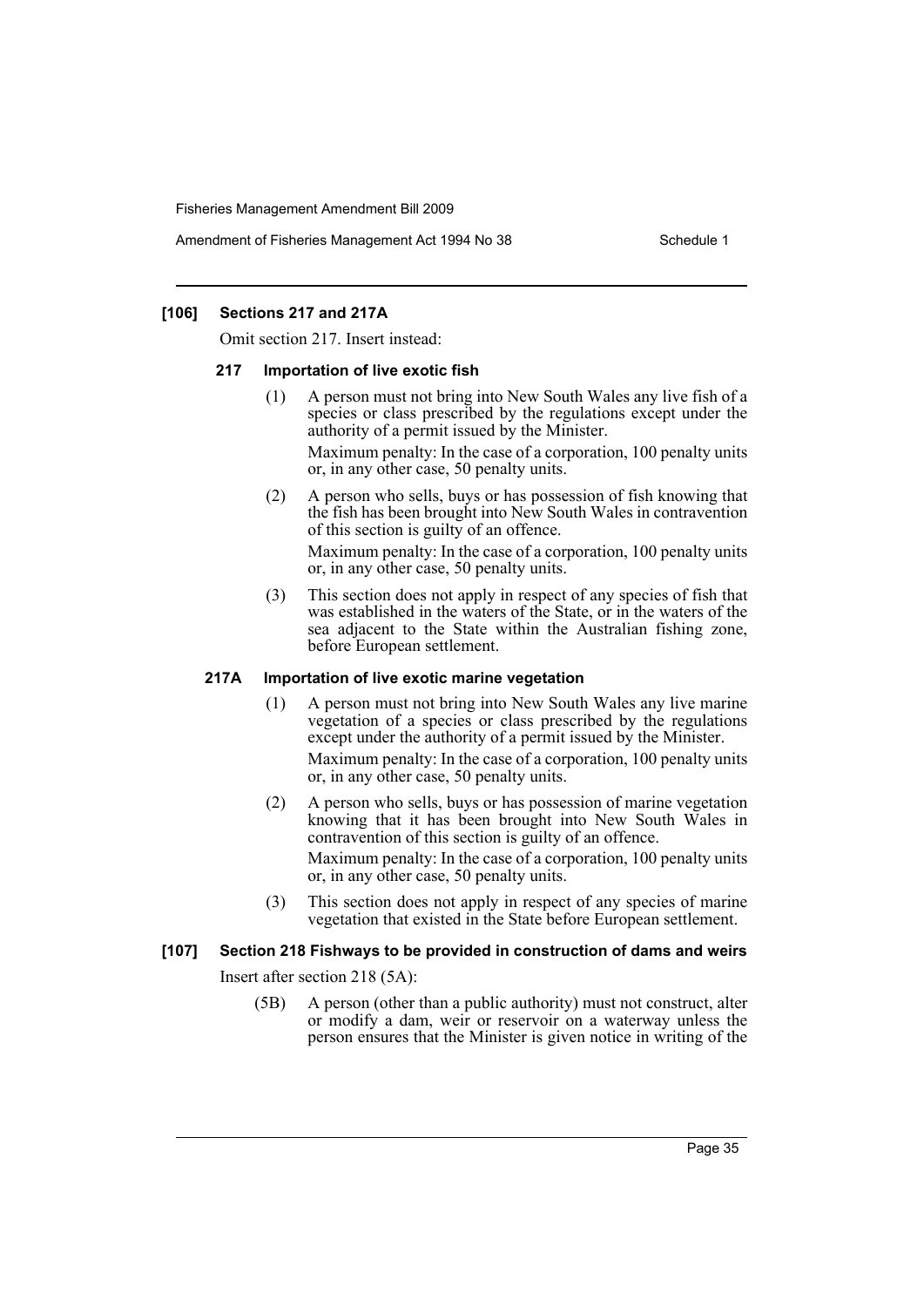proposed works at least 28 days before the commencement of the works.

Maximum penalty: In the case of a corporation, 200 penalty units or in any other case, 100 penalty units.

(5C) Subsection (5B) does not apply in respect of any works approved by a public authority or approved by the Minister administering the *Environmental Planning and Assessment Act 1979* under Part 3A of that Act.

#### **[108] Section 218 (6), definition of "waterway"**

Omit "naturally" from the definition.

### **[109] Section 220 Provisions relating to permits under this Part**

Omit "In particular, the regulations may prescribe the fee payable for the issue of a permit." from section 220 (3).

### **[110] Section 220AA**

Insert after section 220:

#### **220AA Director-General may make stop work order**

- (1) If the Director-General is of the opinion that any action is being, or is about to be, carried out in contravention of Division 3 or  $\overline{4}$ , or section 219, and that the action is likely to cause damage to fish habitat or obstruct the free passage of fish, the Director-General may order that such action is to cease and that no further action, other than such action as may be specified in the order, is to be carried out in or in the vicinity of the waters concerned within a period of 40 days after the date of the order.
- (2) An order takes effect on and from the date on which:
	- (a) a copy of the order is affixed in a conspicuous place in the vicinity of the waters the subject of the order, or
	- (b) the person carrying out or about to carry out the action is notified that the order has been made,

whichever is the sooner.

(3) A person who does not comply with an order in force under this section is guilty of an offence.

Maximum penalty:

(a) in the case of an individual, 1,000 penalty units and an additional 500 penalty units for each day the offence continues, or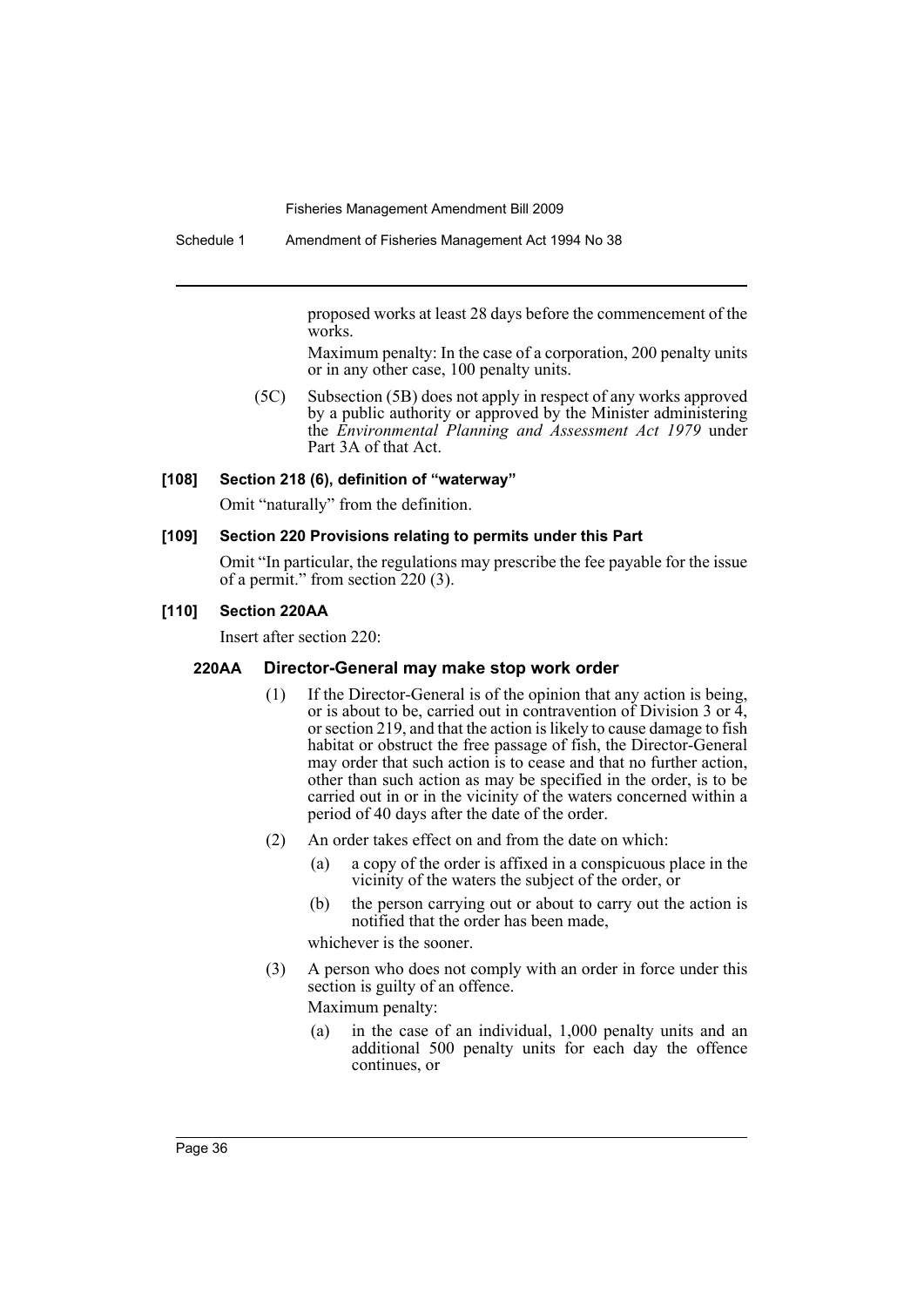Amendment of Fisheries Management Act 1994 No 38 Schedule 1

- (b) in the case of a corporation, 2,000 penalty units and an additional 1,000 penalty units for each day the offence continues.
- (4) The Director-General may, by making a further order under this section, extend an order for such further period or periods of 40 days as the Director-General thinks fit.
- (5) The Director-General is not required, before making an order under this section, to notify any person who may be affected by the order.
- (6) An order of the Director-General under this section has effect despite any consent, approval, notice, order or other instrument made or issued by or under any other Act or law that requires or permits the action prohibited by the order.
- (7) This section does not apply to the following:
	- (a) any thing authorised by or under the *State Emergency and Rescue Management Act 1989* that is reasonably necessary to avoid a threat to life or property,
	- (b) any thing authorised to be done by or under the *Rural Fires Act 1997* in relation to any emergency fire fighting act within the meaning of that Act.
- (8) A person who is dissatisfied with a decision of the Director-General to take action under this section may appeal against the decision to the Land and Environment Court within 30 days of receiving notice of the decision.
- (9) The lodging of an appeal does not, except to the extent that the Land and Environment Court otherwise directs in relation to the appeal, operate to stay the decision appealed against.

#### **[111] Section 220ZE Regulations may prohibit certain actions**

Omit section 220ZE (1). Insert instead:

- (1) The regulations may prohibit or regulate, for the purposes of this Part, the carrying out of specified actions, or actions of a specified class or description:
	- (a) in specified waters, or
	- (b) within a prescribed distance of any fish or marine vegetation of a threatened species, or
	- (c) within a prescribed distance of the habitat of any fish or marine vegetation of a threatened species, or
	- (d) on specified critical habitat.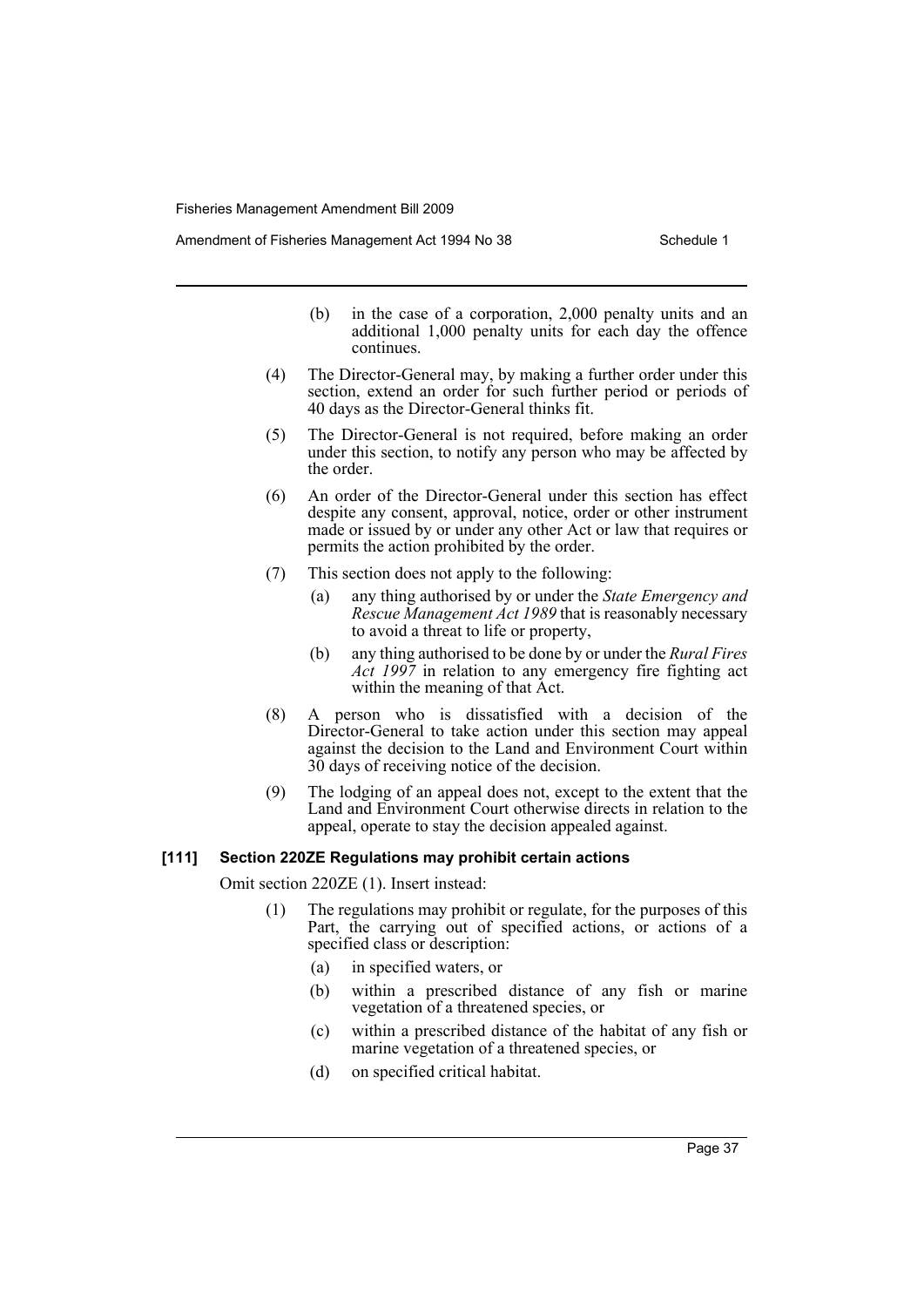Schedule 1 Amendment of Fisheries Management Act 1994 No 38

#### **[112] Section 220ZF Defences**

Omit section 220ZF (1) (d). Insert instead:

(d) was a routine fishing activity (unless it was an activity of a kind that the regulations declare is not a routine fishing activity for the purposes of this paragraph), or

#### **[113] Section 220ZF (4)**

Omit "routine agricultural or aquacultural activity for the purposes of subsection  $(1)$  (e)<sup> $\frac{5}{2}$ </sup>.

Insert instead "routine fishing activity or routine aquacultural activity for the purposes of subsection  $(1)$   $(d)$  or  $(e)$ ".

#### **[114] Section 220ZF (6) and (7)**

Insert after section 220ZF (5):

- (6) In this section, a *routine fishing activity* means a routine activity carried out in connection with the lawful taking of fish or marine vegetation other than a threatened species, population or ecological community.
- (7) A defence that the act or omission constituting the offence was a routine fishing activity or routine aquaculture activity is available in proceedings for an offence against this Division only if the person charged satisfies the court that, on becoming aware of taking any fish of a threatened species, population or ecological community, the person took immediate steps to return the fish to its natural environment with the least possible injury.

#### **[115] Section 220ZG Court may order offender to mitigate damage or restore habitat**

Omit section 220ZG (1). Insert instead:

(1) If a court convicts a person of an offence against this Part and is satisfied the offence has caused damage to any threatened species, population or ecological community or to the habitat of any threatened species, population or ecological community, the court may, in addition to or in substitution for any pecuniary penalty for the offence, direct the person to take any action to mitigate the damage or to restore the habitat.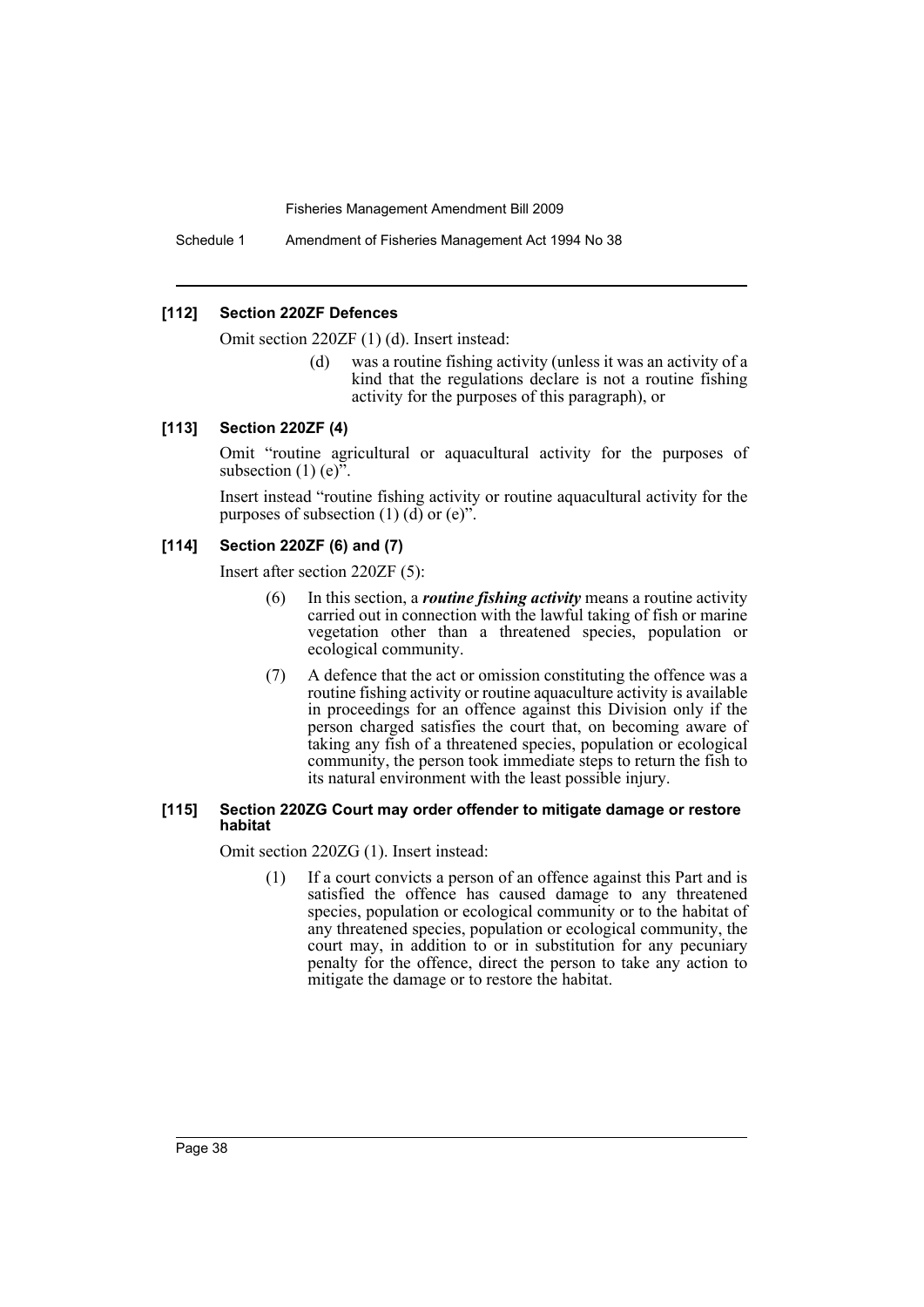Amendment of Fisheries Management Act 1994 No 38 Schedule 1

### **[116] Section 220ZG (3A)**

Insert after section 220ZG (3):

- (3A) If the requirements of an order under this section are not complied with within the period specified in it, the Minister:
	- (a) may cause the actions specified in the order to be carried out, and
	- (b) may claim or realise any security provided under this section by the person against whom the order was made to meet the reasonable costs of carrying out the actions specified in the order, and
	- (c) may, by proceedings brought in a court of competent jurisdiction, recover as a debt from the person against whom the order was made the reasonable costs of carrying out the actions specified in the order (or the balance of those costs after claiming or realising any security provided by the person).

#### **[117] Section 220ZGA**

Insert after section 220ZG:

#### **220ZGA Community service orders**

- (1) If a court makes a community service order in respect of a person convicted of an offence against this Part, the court may recommend that the community service work to be performed by the person include work the purpose of which is to restore damage to habitat (whether or not caused by the person) or to otherwise assist in achieving the objects of this Part.
- (2) This section does not limit the powers of a court under the *Crimes (Sentencing Procedure) Act 1999*.
- (3) In this section:

*community service order* has the same meaning as it has in the *Crimes (Sentencing Procedure) Act 1999*.

*community service work* has the same meaning as it has in the *Crimes (Sentencing Procedure) Act 1999*.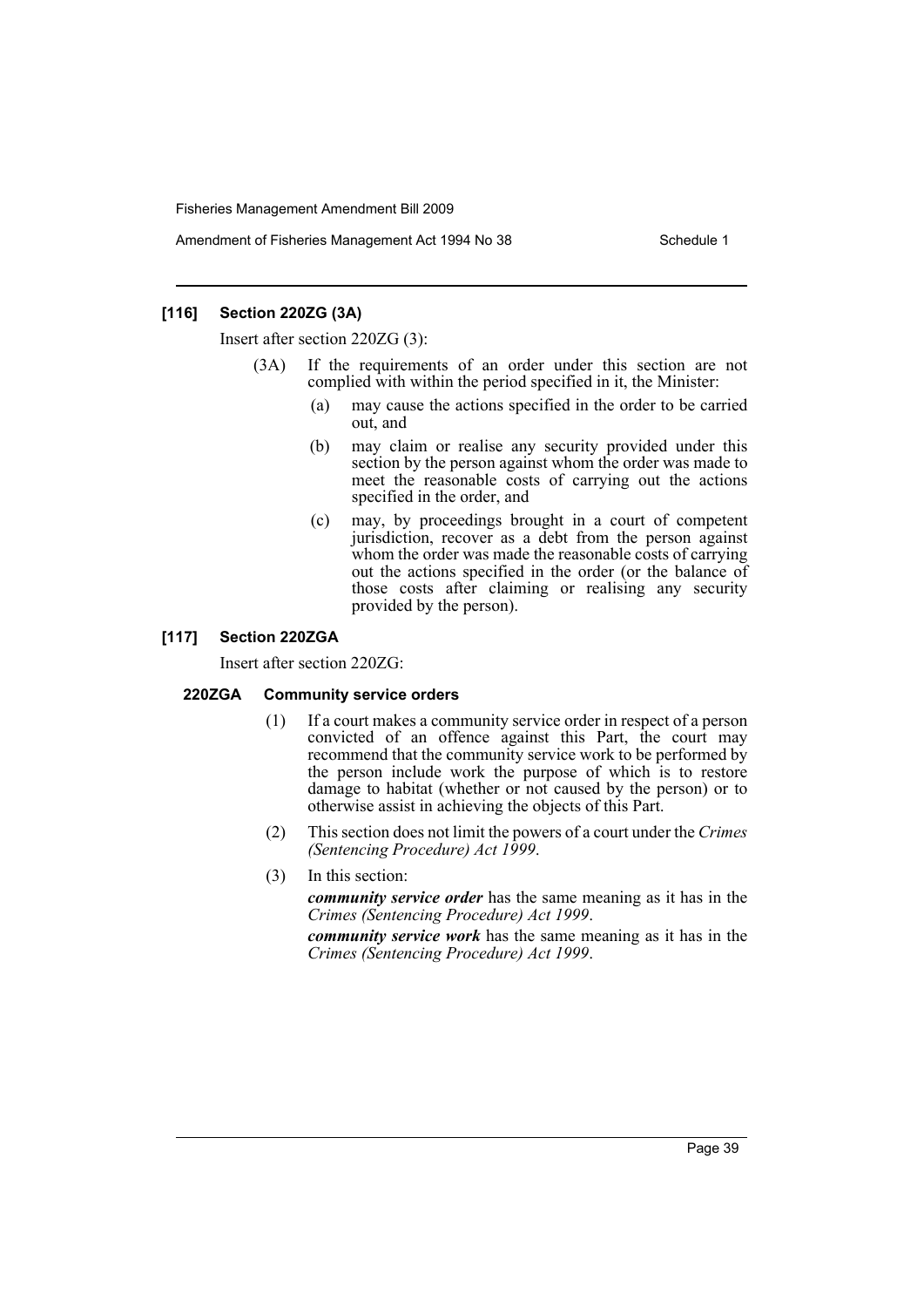Schedule 1 Amendment of Fisheries Management Act 1994 No 38

#### **[118] Part 7A, Division 4A**

Insert after Division 4 of Part 7A:

### **Division 4A Interfering with fish of threatened species**

#### **220ZGB Interfering with fish of threatened species**

- (1) A person must not interfere with any fish of a threatened species. Maximum penalty: 1,000 penalty units or imprisonment for 2 years, or both.
- (2) In this section, *interfere with* includes harass, chase, tag or mark the fish or engage in any activity for the purposes of attracting or repelling the fish or any other activity prescribed by the regulations.
- (3) A reference in section 220ZW, 221IA or 221O to harming any threatened species includes interfering with the threatened species.
- (4) A person is not guilty of an offence under this section if the act or omission constituting the offence was authorised by, and was done or omitted in accordance with:
	- (a) a licence granted under this Part, or
	- (b) a Ministerial order or interim order made under Subdivision 1A of Division 6, or
	- (c) a permit under this Act, or
	- (d) a licence under Part 6 of the *Threatened Species Conservation Act 1995*.
- (5) A person is not guilty of an offence under this section if the act or omission constituting the offence was:
	- (a) an action taken or omitted by the person that was reasonably necessary to prevent a risk to human health or to deal with a serious threat to human life or property, or
	- (b) done in accordance with a direction given to the person by a fisheries officer.
- (6) The regulations may provide for exceptions to this Division or for defences to the prosecution of an offence against this Division.

#### **[119] Section 229 Ministerial advisory bodies**

Insert ", Aboriginal" after "research" in section 229 (1).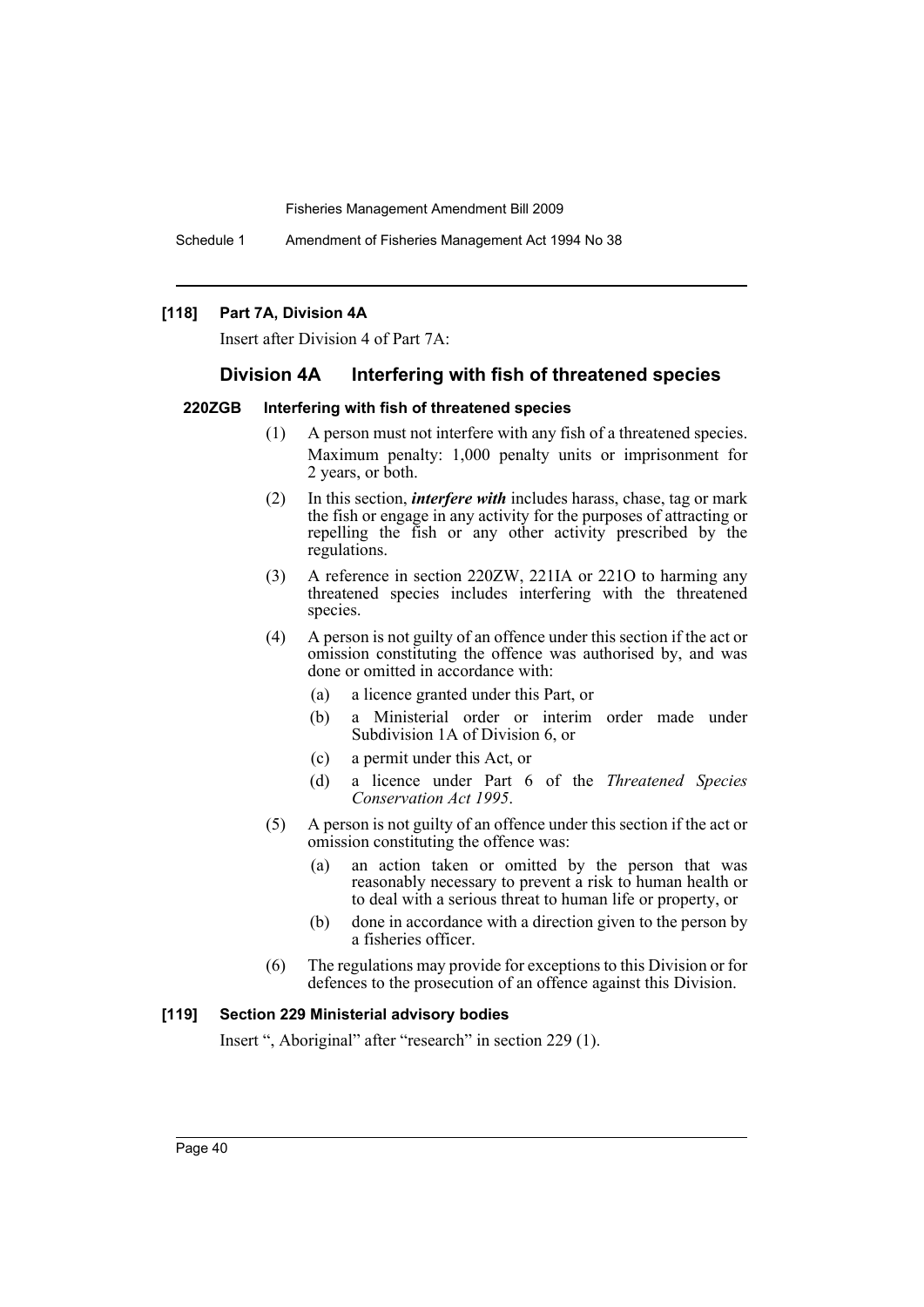Amendment of Fisheries Management Act 1994 No 38 Schedule 1

### **[120] Section 241 Engaging in commercial fishing activities**

Insert at the end of section 241 (2) (c):

(c1) if the person is in possession in any particular circumstances of fishing gear or other equipment that cannot be lawfully used by either a commercial fisher or recreational fisher (in any circumstances or in the particular circumstances) and the fishing gear or other equipment is reasonably capable of being used in those circumstances to take a quantity of fish that exceeds the quantity of fish that a recreational fisher is entitled to take in the waters concerned, or

### **[121] Section 250 Power to enter and search premises**

Insert "(other than a public place)" after "into premises" in section 250 (3).

### **[122] Section 250 (4) (e)**

Insert at the end of section 250 (4) (d):

, or

(e) the premises entered are a public place.

# **[123] Section 250 (7)**

Omit the subsection. Insert instead:

(7) In this section:

*commercial premises* means any premises occupied by the holder of a fishing authority, or by a person who should be the holder of an appropriate fishing authority, or any market or premises in which fish are sold or any other premises in which any commercial activity is conducted relating to fish.

*public place* has the meaning given by the *Law Enforcement (Powers and Responsibilities) Act 2002*.

#### **[124] Section 256 Production of records relating to commercial fishing activities and fish receivers**

Insert ", either orally or by notice in writing," after "may" in section 256 (1).

### **[125] Section 256 (1) (a)**

Insert ", immediately or within a specified period and at a specified place," after "produce".

#### **[126] Section 256 (1) (b)**

Insert ", within a specified period and at a specified place," after "produce".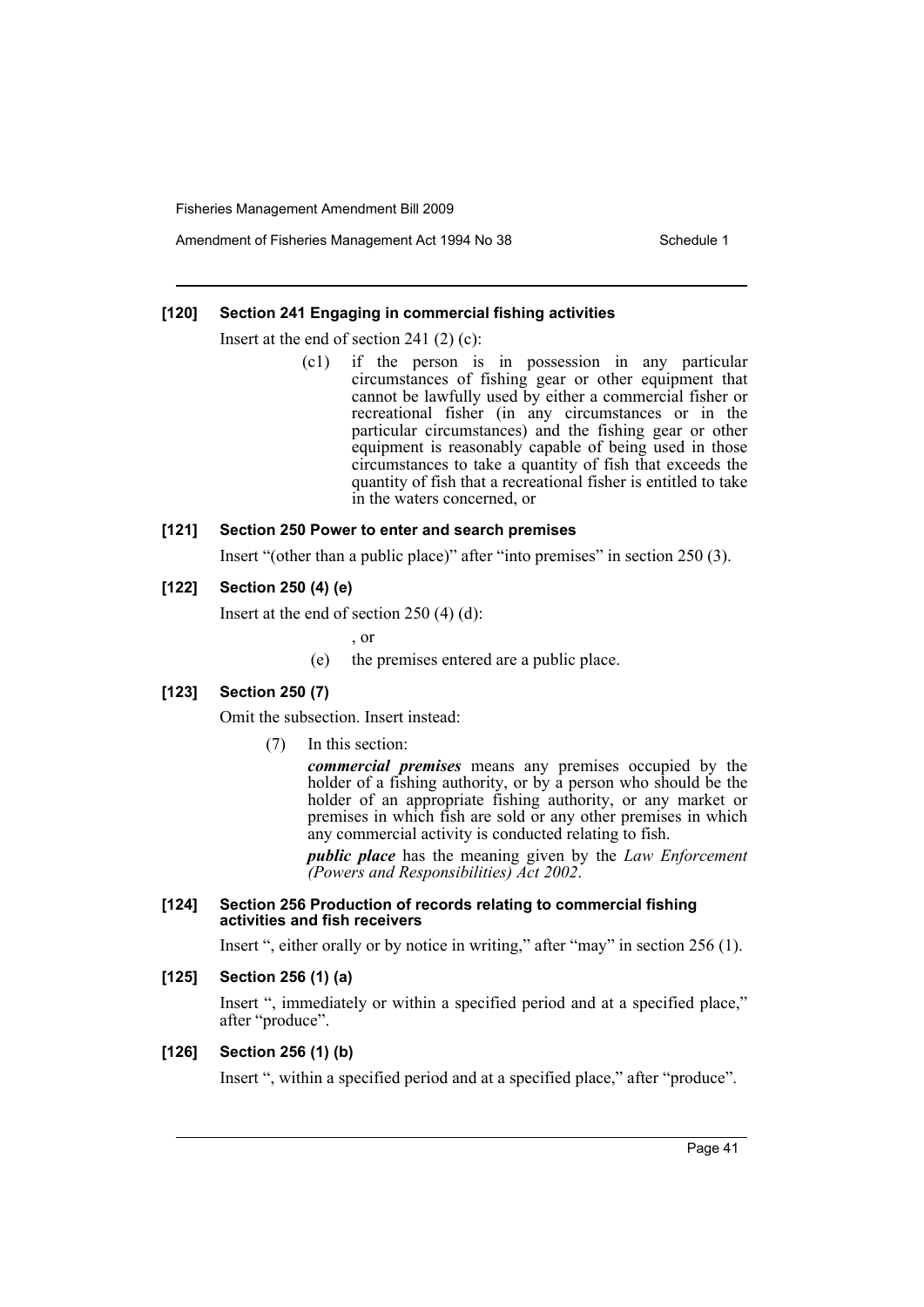Schedule 1 Amendment of Fisheries Management Act 1994 No 38

### **[127] Section 256 (1) (c)**

Insert ", immediately or within a specified period," after "answer" where firstly occurring.

#### **[128] Section 256 (4)**

Omit the maximum penalty. Insert instead:

Maximum penalty: In the case of a corporation, 1,000 penalty units or, in any other case, 200 penalty units.

#### **[129] Section 258 Power to require information**

Insert after section 258 (2):

(3) A person fails to comply with a requirement to provide information (including a requirement to state a name and address) made by a fisheries officer under this section if the person fails to provide that information immediately or within such period as the fisheries officer may allow.

### **[130] Sections 258A and 258B**

Insert after section 258:

# **258A Special power to require information—Parts 7 and 7A**

- (1) A fisheries officer may require any person whom the fisheries officer suspects on reasonable grounds to have knowledge of matters in respect of which information is reasonably required for the purposes of Part 7 or 7A to answer questions in relation to those matters.
- (2) A fisheries officer may, by notice in writing, require a corporation to nominate, in writing within the time specified in the notice, a director or officer of the corporation to be the corporation's representative for the purpose of answering questions under this section.
- (3) Answers given by a person nominated under subsection (2) bind the corporation.
- (4) A fisheries officer may, by notice in writing, require a person to attend at a specified place and time to answer questions under this section if attendance at that place is reasonably required in order that the questions can be properly put and answered.
- (5) The place and time at which a person may be required to attend under subsection (4) is to be:
	- (a) a place and time nominated by the person, or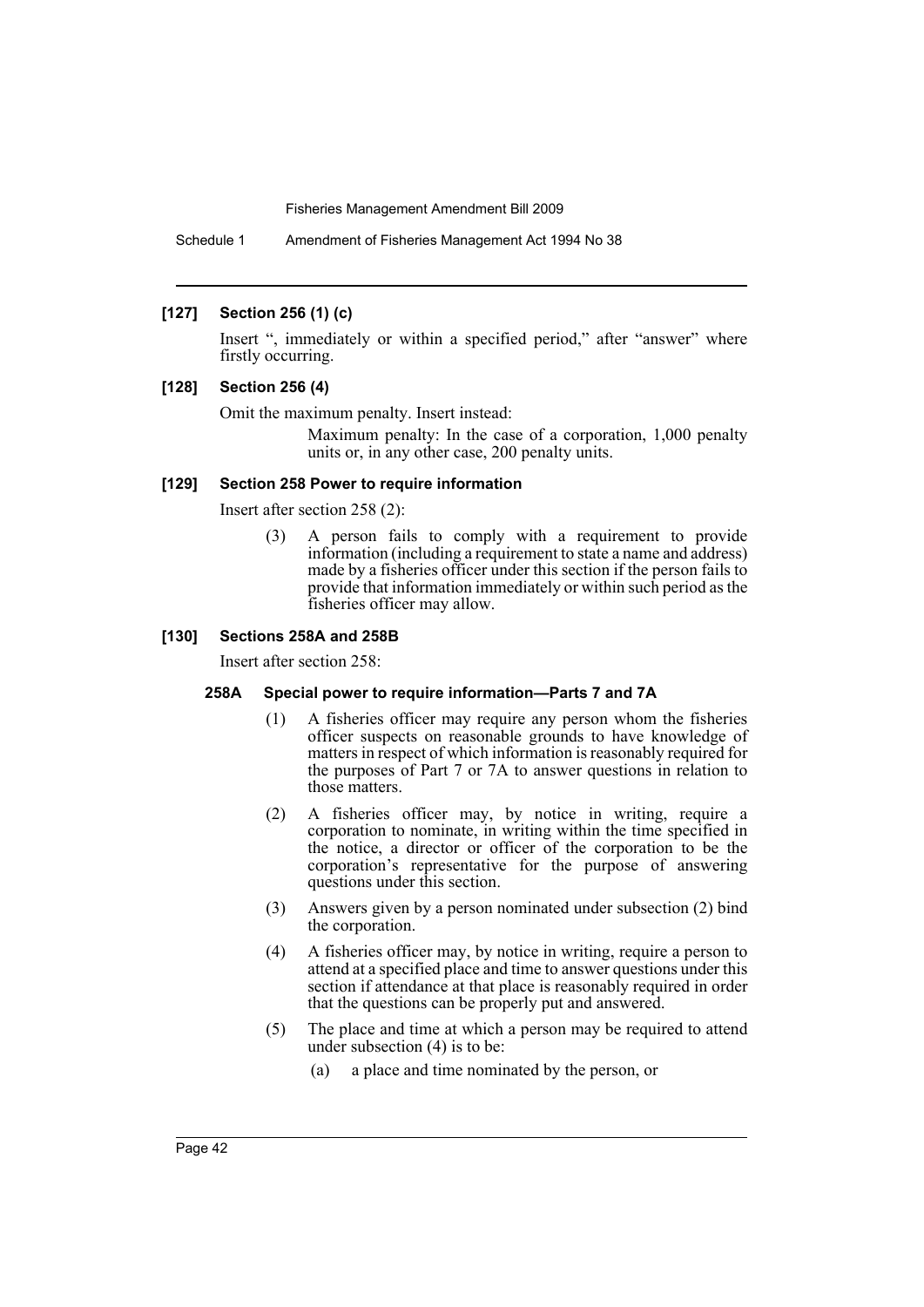Amendment of Fisheries Management Act 1994 No 38 Schedule 1

- (b) if a place or time nominated is not reasonable in the circumstances or a place or time is not nominated by the person, a place and time nominated by the fisheries officer that is reasonable in the circumstances.
- (6) A person who, without reasonable excuse, fails to comply with a requirement of a fisheries officer made under this section is guilty of an offence.

Maximum penalty: In the case of a corporation, 1,000 penalty units or, in any other case, 200 penalty units.

#### **258B Provisions relating to requirements to provide information or answer questions**

#### (1) **Warning to be given on each occasion**

A person is not guilty of an offence of failing to comply with an information requirement unless the person was warned on that occasion that a failure to comply is an offence.

#### (2) **Self-incrimination not an excuse**

A person is not excused from an information requirement on the ground that the record, information or answer might incriminate the person or make the person liable to a penalty.

#### (3) **Information or answer not admissible if objection made**

However, any information furnished or answer given by a natural person in compliance with an information requirement is not admissible in evidence against the person in criminal proceedings (except proceedings for an offence under section 258, 258A or  $25\hat{9}$ ) if:

- (a) the person objected at the time to doing so on the ground that it might incriminate the person, or
- (b) the person was not warned on that occasion that the person may object to furnishing the information or giving the answer on the ground that it might incriminate the person.

#### (4) **Records admissible**

Any record furnished by a person in compliance with an information requirement is not inadmissible in evidence against the person in criminal proceedings on the ground that the record might incriminate the person.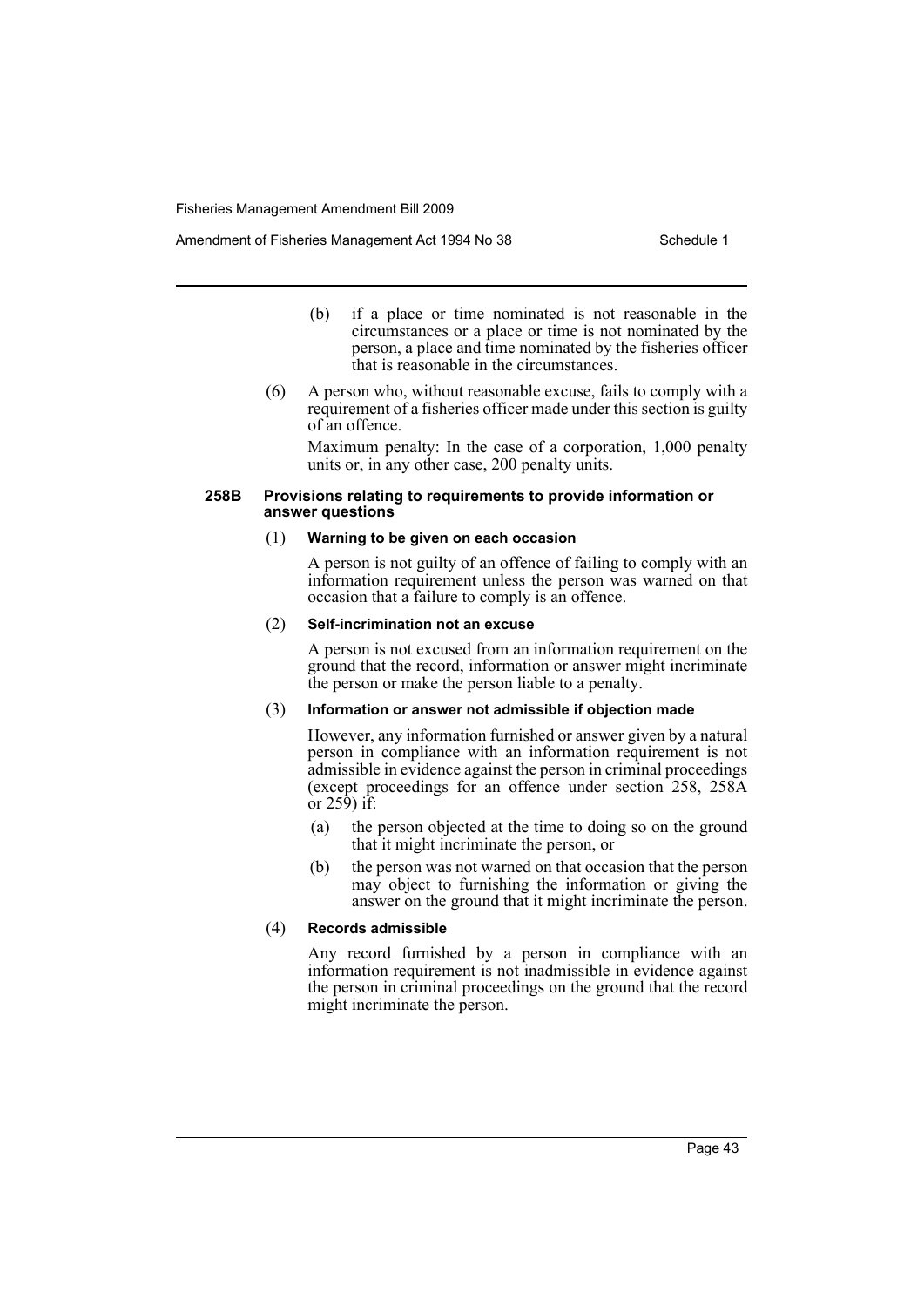Schedule 1 Amendment of Fisheries Management Act 1994 No 38

#### (5) **Further information**

Further information obtained as a result of a record or information furnished or of an answer given in compliance with an information requirement is not inadmissible on the ground:

- (a) that the record or information had to be furnished or the answer had to be given, or
- (b) that the record or information furnished or answer given might incriminate the person.
- (6) For the purposes of this section, an *information requirement* is a requirement made by a fisheries officer under section 258 or 258A.

#### **[131] Section 269 Forfeiture of boats and motor vehicles by order of court**

Omit section 269 (2). Insert instead:

- (2) A Local Court must not order any such forfeiture if it is satisfied that the value of the boat or motor vehicle exceeds the jurisdictional limit of the Local Court sitting in its General Division within the meaning of the *Local Courts Act 1982*.
- (3) To avoid doubt, a forfeiture order is not a monetary penalty for the purposes of any provision of this Act that provides for the maximum monetary penalty that may be imposed by a Local Court in proceedings for an offence under this Act or the regulations.

#### **[132] Section 277 Nature of proceedings for offences**

Insert "(other than an indictable offence)" after "under this Act" in section 277 (1).

#### **[133] Section 277 (2)**

Omit "\$10,000" from section 277 (2). Insert instead "200 penalty units".

# **[134] Section 277 (3) and (4)**

Insert after section 277 (2):

- (3) An indictable offence is to be prosecuted on indictment. However, Chapter 5 of the *Criminal Procedure Act 1986* (which relates to the summary disposal of certain indictable offences unless an election is made to proceed on indictment) applies to and in respect of any such offence.
- (4) In this section, an *indictable offence* means an offence against section 21B.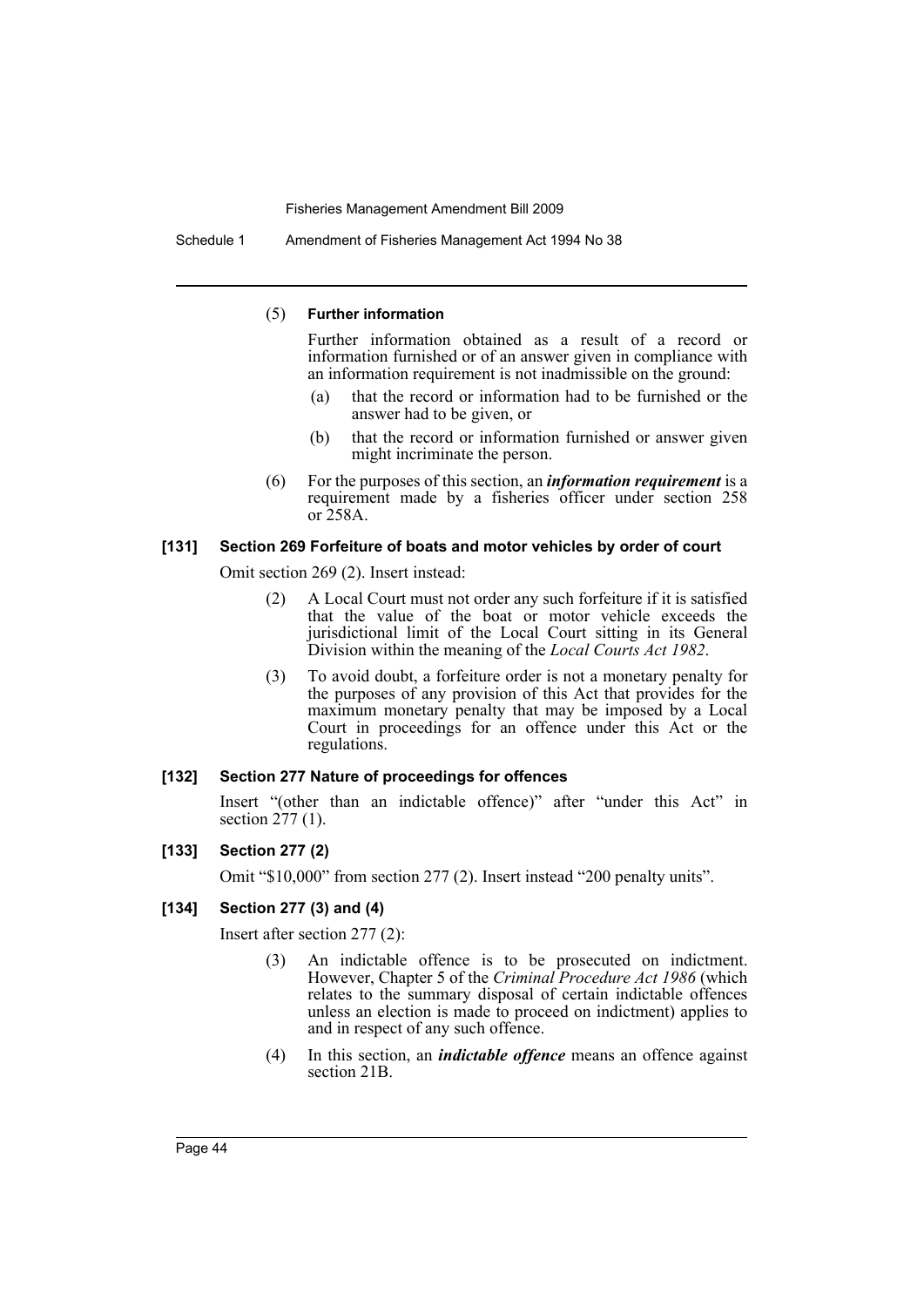Amendment of Fisheries Management Act 1994 No 38 Schedule 1

#### **[135] Section 279A**

Insert after section 279:

#### **279A Duty of master of boat to prevent contraventions of Act**

- (1) A person commits an offence if:
	- (a) the person is master of a boat while it is used for any fishing activities, and
	- (b) another person (the *principal offender*) on board the boat commits a serious fisheries offence while the boat is being used for fishing activities.
- (2) The maximum penalty for an offence against this section is the maximum penalty for the serious fisheries offence committed by the principal offender.
- (3) It is a defence to proceedings for an offence against this section if the person charged proves that:
	- (a) the person issued proper instructions and took reasonable precautions to ensure compliance with this Act, and
	- (b) the serious fisheries offence occurred without the person's knowledge, and
	- (c) the person could not by the exercise of reasonable diligence have prevented the commission of the serious fisheries offence.
- (4) A person may be proceeded against and convicted under this section whether or not the principal offender has been proceeded against or been convicted for the serious fisheries offence committed by the principal offender.
- (5) In this section:

*serious fisheries offence* means an offence against section 14, 16, 17, 18, 19, 20, 20A, 24, 25, 35, 68, 102 or 112.

#### **[136] Section 282C Prohibition orders may be made against repeat offenders**

Omit section 282C (1). Insert instead:

- (1) A court that convicts a repeat offender of a fisheries offence may, on application by the prosecutor, make an order that prohibits the offender from doing any or all of the following:
	- (a) engaging in specified fishing activities,
	- (b) being in possession of specified fishing gear,
	- (c) being in possession of fish or marine vegetation of a specified species,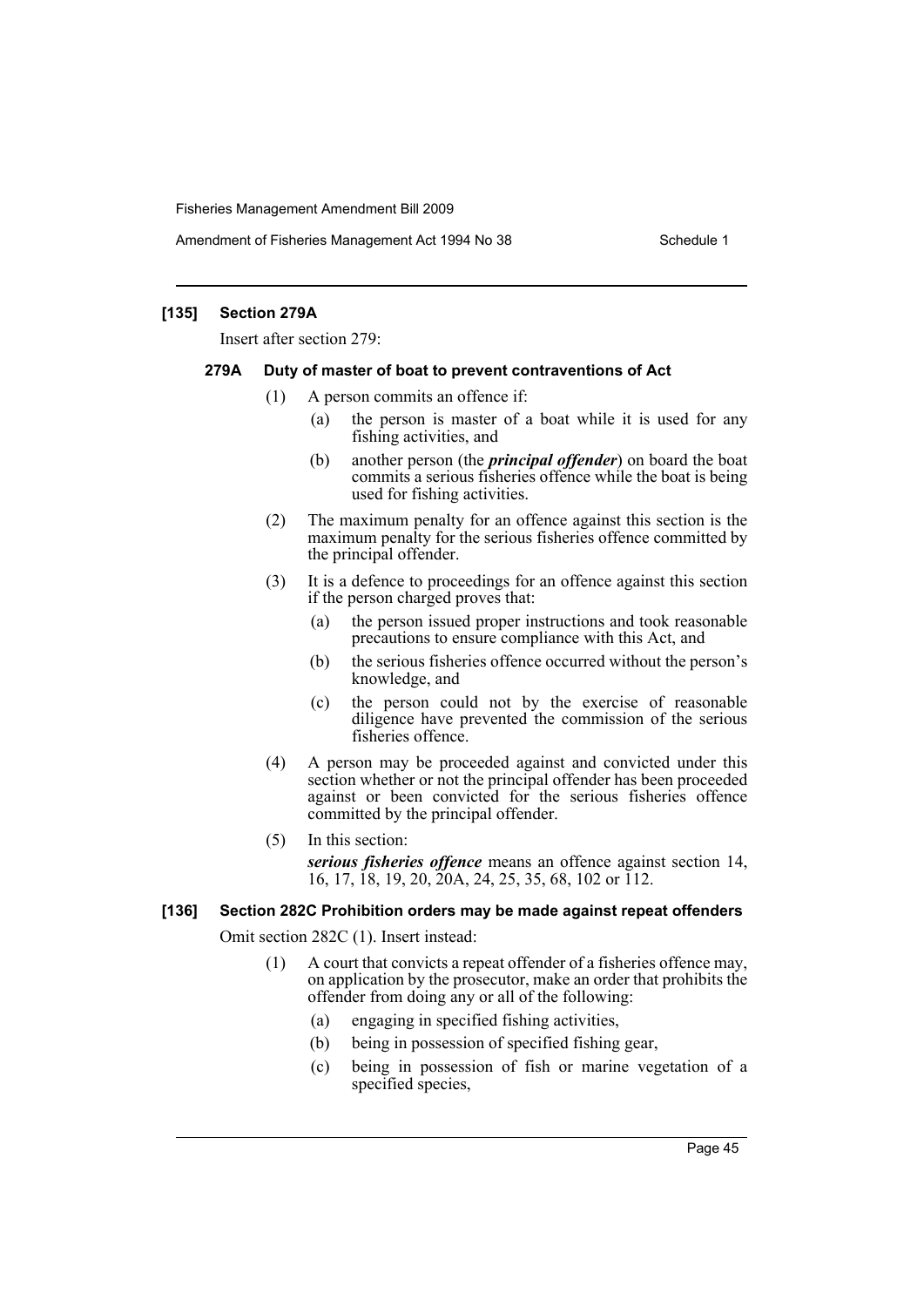Schedule 1 Amendment of Fisheries Management Act 1994 No 38

- (d) being on a boat of a kind specified in the order while on or adjacent to any waters or waters specified in the order,
- (e) being on any specified premises (that are premises in which fish are sold or in which any commercial fishing activity is conducted).

#### **[137] Part 9, Division 8**

Insert after Division 7 of Part 9:

### **Division 8 Restoration orders and other actions**

#### **282H Definitions**

In this Division:

*fishery resource* includes fish stock and fish habitat.

*serious fisheries offence* means an offence against section 14, 16, 17, 18, 19, 20, 20A, 21B, 24, 25, 35, 68, 102 or 112.

#### **282I Power of Minister to make restoration order**

- (1) If the Minister is satisfied that a person has contravened this Act and, as a result of the contravention, caused damage to any fishery resource, the Minister may, by order in writing given to the person, require the person to carry out, within a period specified in the order, such actions as the Minister reasonably considers to be necessary to mitigate or rectify the damage.
- (2) The Minister may make an order against a person under this section only if satisfied that the person's contravention of this Act amounted to a serious fisheries offence.
- (3) However, the Minister may make the order regardless of whether the person has been charged with, or found guilty of, having committed a serious fisheries offence.
- (4) If the requirements of an order under this section are not complied with within the period specified in it, the Minister:
	- (a) may cause the actions specified in the order to be carried out, and
	- (b) may, by proceedings brought in a court of competent jurisdiction, recover as a debt from the person against whom the order was made the reasonable costs of carrying out the actions specified in the order.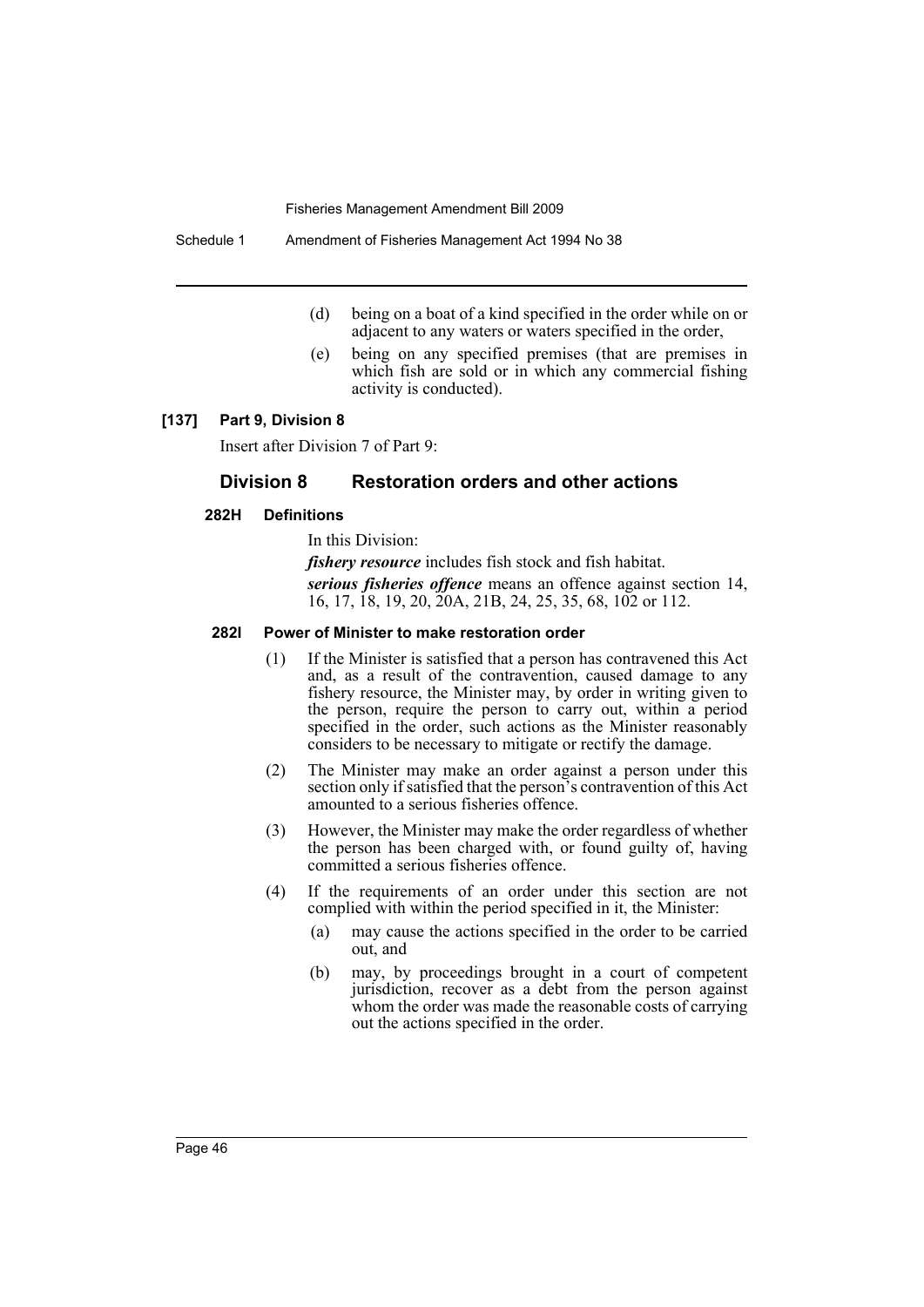- (5) A person against whom an order is made may appeal to a Local Court against the making of the order within  $30$  days after the order is given to the person.
- (6) A Local Court may determine the appeal by confirming the order, revoking the order or revoking the order and making a new order.

#### **282J Power of court to make restoration order**

- (1) A court that convicts a person of a serious fisheries offence may, if satisfied that the offence has caused damage to a fishery resource, order the person to carry out such actions as the court considers necessary to mitigate or rectify the damage.
- (2) The court may specify the actions to be carried out and may order the person to maintain the area the subject of the actions until those actions have been fully performed.
- (3) The court may order the person to provide security for the performance of any obligation imposed under this section.
- (4) A court may make an order under this section in addition to or in substitution for any monetary penalty for the offence.
- (5) If the requirements of an order under this section are not complied with within the period specified in it, the Minister:
	- (a) may cause the actions specified in the order to be carried out, and
	- (b) may claim or realise any security provided under this section by the person against whom the order was made to meet the reasonable costs of carrying out the actions specified in the order, and
	- (c) may, by proceedings brought in a court of competent jurisdiction, recover as a debt from the person against whom the order was made the reasonable costs of carrying out the actions specified in the order (or the balance of those costs after claiming or realising any security provided by the person).

#### **282K Community service orders in respect of serious fisheries offences**

(1) If a court makes a community service order in respect of a person convicted of a serious fisheries offence, the court may recommend that the community service work to be performed by the person include work the purpose of which is to restore damage to any fishery resource (whether or not caused by the person) or to otherwise enhance, maintain or protect fishery resources.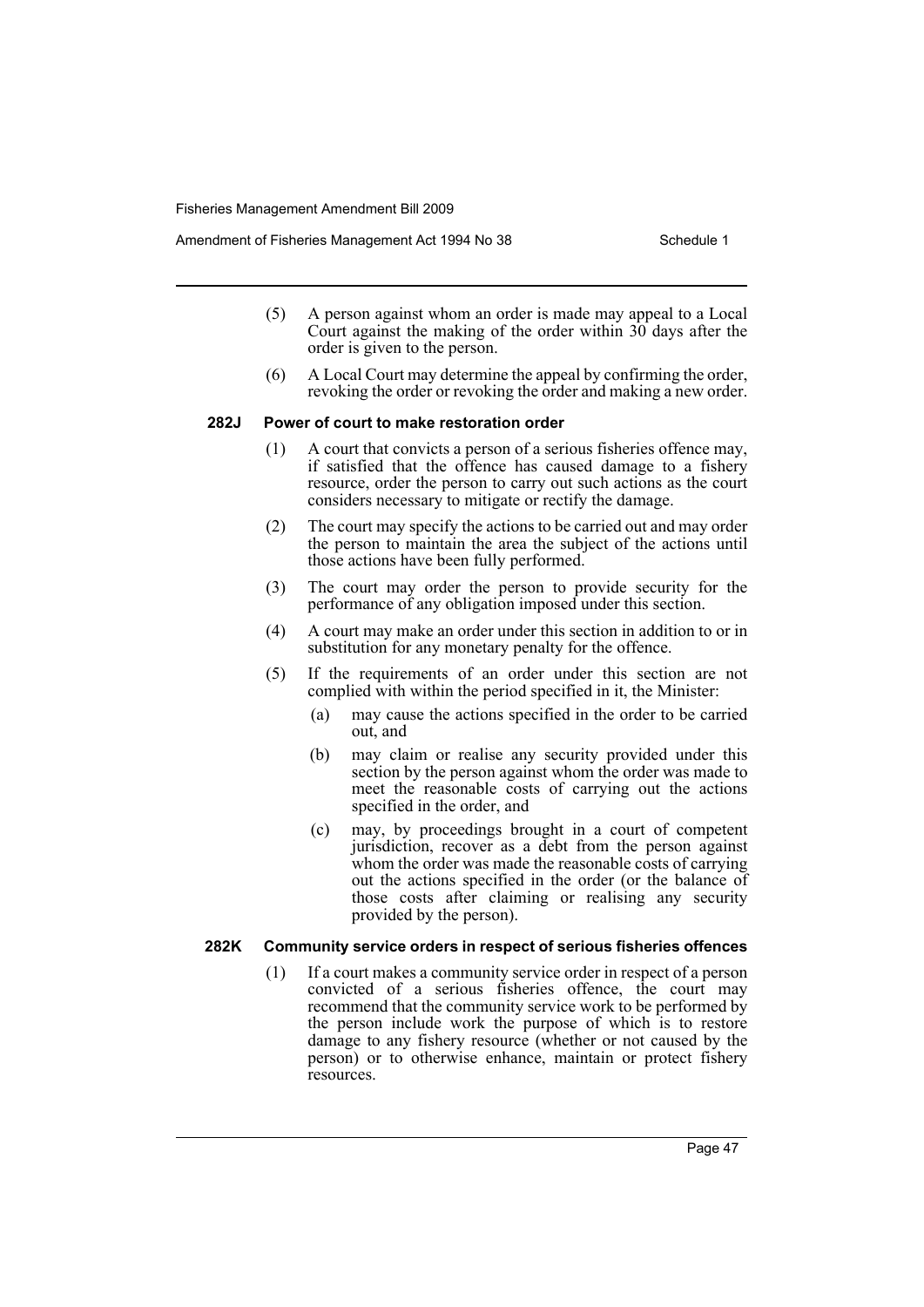Schedule 1 Amendment of Fisheries Management Act 1994 No 38

- (2) This section does not limit the powers of a court under the *Crimes (Sentencing Procedure) Act 1999*.
- (3) In this section:

*community service order* has the same meaning as it has in the *Crimes (Sentencing Procedure) Act 1999*.

*community service work* has the same meaning as it has in the *Crimes (Sentencing Procedure) Act 1999*.

# **[138] Section 288B**

Insert after section 288A:

#### **288B Waiver and refund of fees, charges and contributions**

The Minister may waive or refund payment of all or part of any fee, charge, rental payment or contribution payable under this Act or the regulations, if the Minister considers it is appropriate to do so.

### **[139] Schedules 1B and 1C**

Insert after Schedule 1A:

# **Schedule 1B Priority species and commercial quantities of fish**

(Section 14A)

# **Part 1 Prohibited size fish offences**

# **Division 1 Fish—marine or estuarine**

| Column 1                   | Column <sub>2</sub>                   | Column <sub>3</sub>                             |
|----------------------------|---------------------------------------|-------------------------------------------------|
| <b>Species of fish</b>     | <b>Common name</b>                    | <b>Commercial</b><br>quantity                   |
| Achoerodus viridis         | Groper, blue, red or brown            | 5                                               |
| Seriola lalandi            | Kingfish, yellow tail                 | 10                                              |
| Scomberomorus<br>commerson | Mackerel, Spanish or<br>narrow barred | 10 comprised wholly of<br>a single species or a |
| Scomberomorus munroi       | Mackerel, spotted                     | combination of species                          |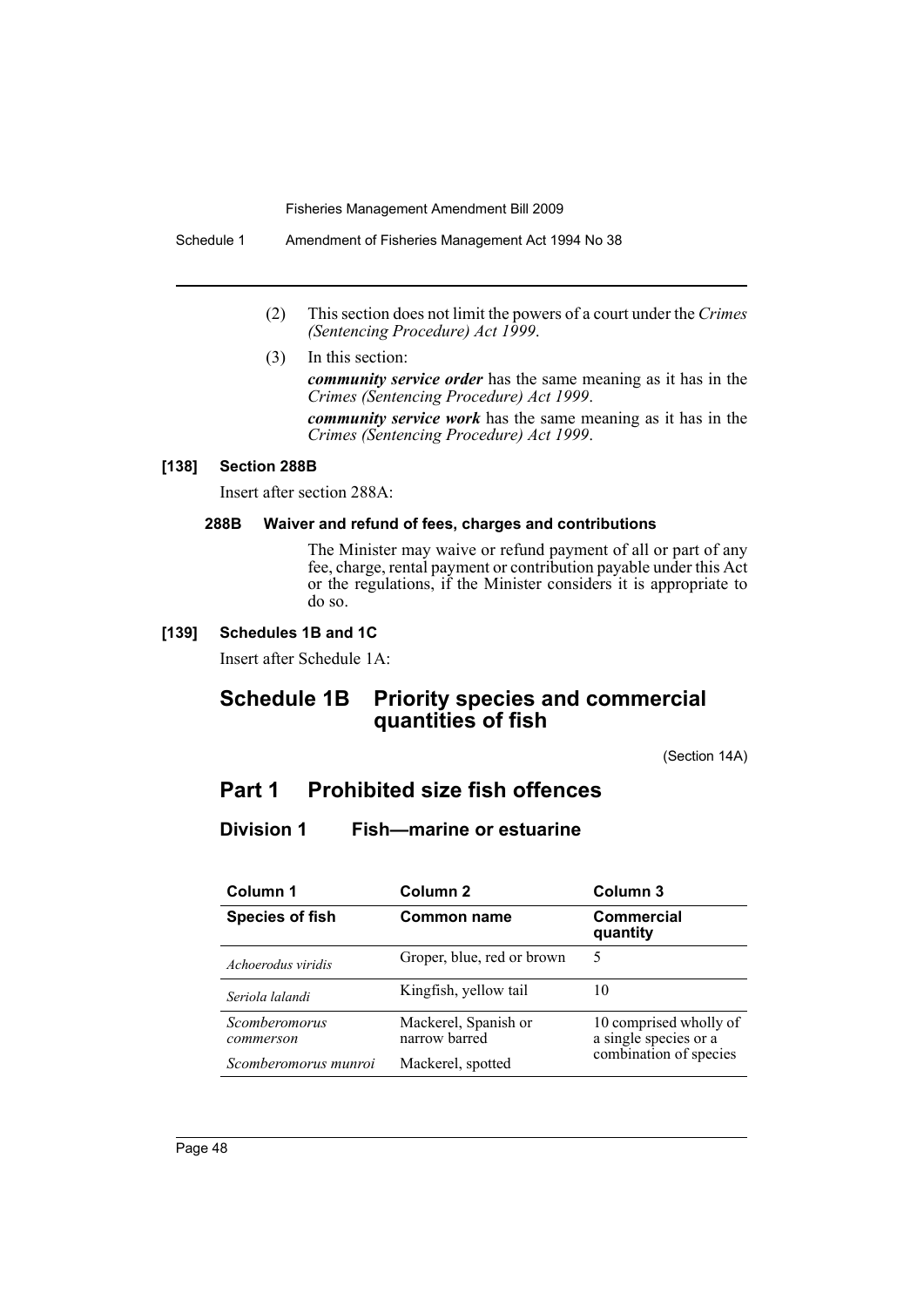Amendment of Fisheries Management Act 1994 No 38 Schedule 1

| Column 1               | Column 2           | Column 3                      |
|------------------------|--------------------|-------------------------------|
| <b>Species of fish</b> | <b>Common name</b> | <b>Commercial</b><br>quantity |
| Argyrosomus japonicus  | Mulloway           | 10                            |
| Atractoscion aequidens | Teraglin           | 10                            |
| Pagrus auratus         | Snapper            | 20                            |

# **Division 2 Fish—freshwater or estuarine**

| Column 1               | Column 2           | Column 3                                        |
|------------------------|--------------------|-------------------------------------------------|
| <b>Species of fish</b> | <b>Common name</b> | <b>Commercial</b><br>quantity                   |
| Macquaria ambigua      | Golden perch       | 20                                              |
| Maccullochella peeli   | Murray cod         | 10                                              |
| Anguilla reinhardtii   | Eel, longfinned    | 20 comprised wholly of                          |
| Anguilla australis     | Eel, shortfinned   | a single species or a<br>combination of species |

# **Division 3 Invertebrates**

| Column 1               | Column <sub>2</sub>             | Column 3                                      |
|------------------------|---------------------------------|-----------------------------------------------|
| <b>Species of fish</b> | <b>Common name</b>              | <b>Commercial</b><br>quantity                 |
| Haliotis rubra         | Abalone                         | 10                                            |
| Scylla serrata         | Crab, mud, black or<br>mangrove | 10                                            |
| Jasus verreauxi        | Lobster, eastern rock           | 5 comprised wholly of a                       |
| Jasus edwardsii        | Lobster, southern rock          | single species or a<br>combination of species |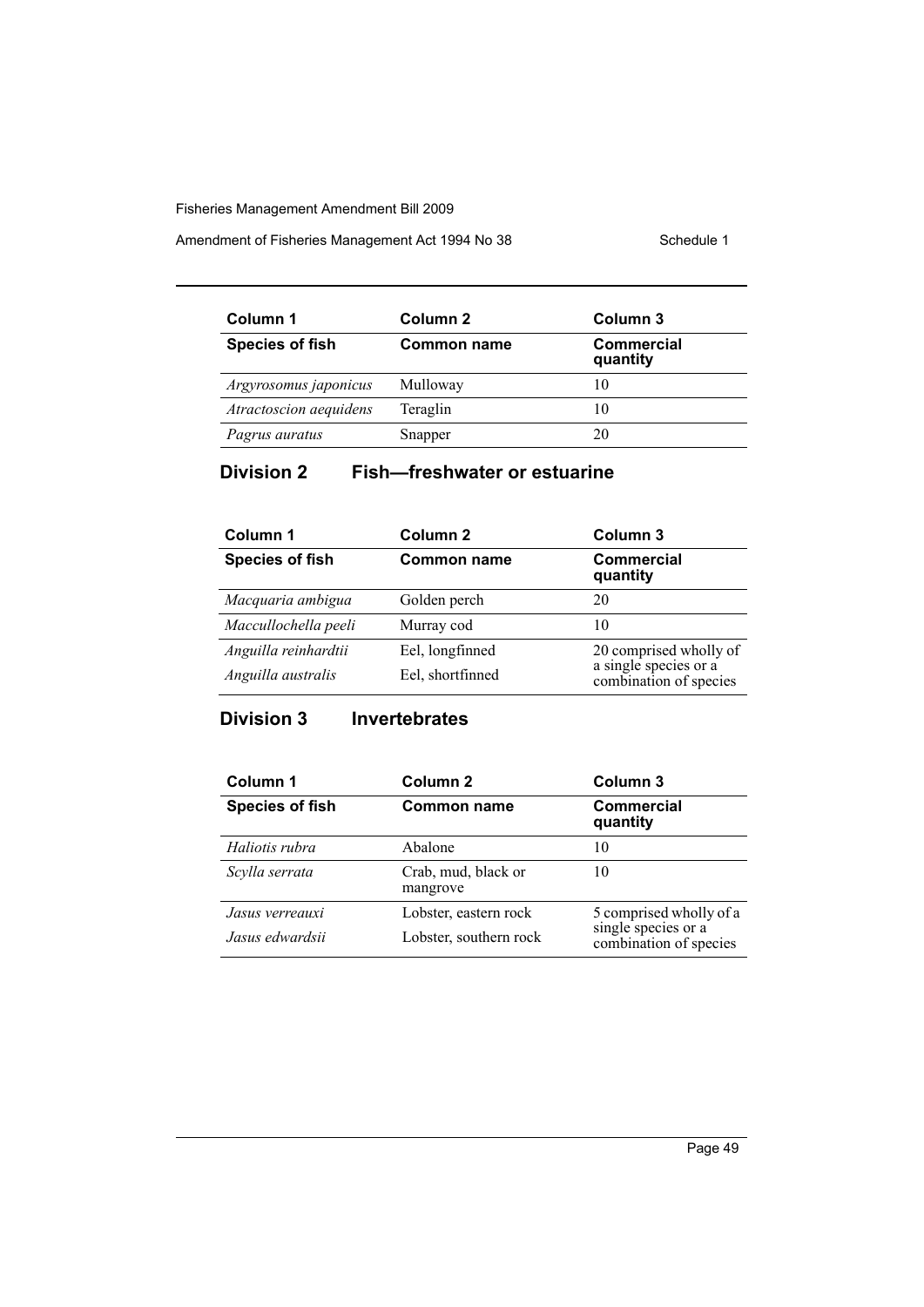Schedule 1 Amendment of Fisheries Management Act 1994 No 38

# **Division 4 Invertebrates—freshwater**

| Column 1               | Column 2        | Column 3                      |
|------------------------|-----------------|-------------------------------|
| <b>Species of fish</b> | Common name     | <b>Commercial</b><br>quantity |
| Euastacus armatus      | Murray crayfish | 20                            |

# **Part 2 Bag limit offences**

# **Division 1 Fish—marine or estuarine**

| Column 1                      | Column <sub>2</sub>                   | Column <sub>3</sub>                             |  |
|-------------------------------|---------------------------------------|-------------------------------------------------|--|
| <b>Species of fish</b>        | <b>Common name</b>                    | <b>Commercial</b><br>quantity                   |  |
| Rexea solandri                | Gemfish                               | 5                                               |  |
| Polyprion oxygenios           | Hapuka                                | 6 comprised wholly of                           |  |
| Hyperoglyphe                  | Trevalla                              | a single species or a<br>combination of species |  |
| Epinephelus ergastularius     | Banded rockcod                        |                                                 |  |
| Polyprion americanus          | Bass grouper                          |                                                 |  |
| Achoerodus viridis            | Groper, blue, red or brown            | 5                                               |  |
| Seriola lalandi               | Kingfish, yellow tail                 | 10                                              |  |
| Scomberomorus<br>commerson    | Mackerel, Spanish or<br>narrow barred | 10 comprised wholly<br>of a single species or a |  |
| Scomberomorus munroi          | Mackerel, spotted                     | combination of species                          |  |
| Argyrosomus japonicus         | Mulloway                              | 10                                              |  |
| <i>Atractoscion aequidens</i> | Teraglin                              | 10                                              |  |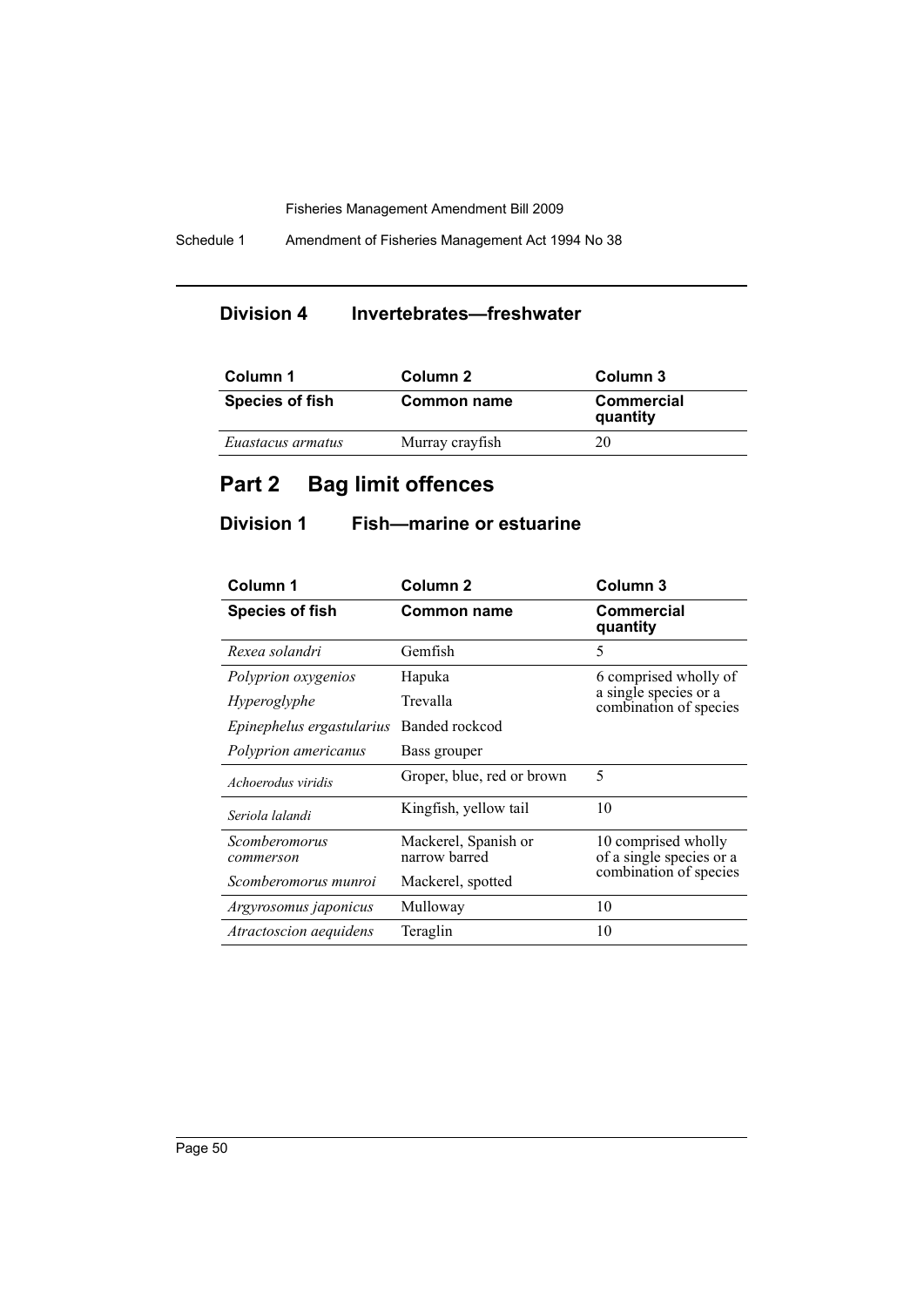# Amendment of Fisheries Management Act 1994 No 38 Schedule 1

| Column 1                                             | Column <sub>2</sub>                   | Column <sub>3</sub>                                                                                                                               |  |
|------------------------------------------------------|---------------------------------------|---------------------------------------------------------------------------------------------------------------------------------------------------|--|
| <b>Species of fish</b>                               | <b>Common name</b>                    | Commercial<br>quantity                                                                                                                            |  |
| All species of shark (other<br>than wobbegong shark) | Shark (other than wobbegong<br>shark) | 2 tiger sharks,<br>(a)<br>2 mako sharks,<br>2 blue sharks,<br>2 hammerhead<br>sharks or<br>2 whaler sharks,<br>or                                 |  |
|                                                      |                                       | (b)<br>10 comprised<br>wholly of a<br>single species of<br>shark not<br>referred to in<br>paragraph (a)<br>(other than<br>wobbegong<br>shark), or |  |
|                                                      |                                       | (c)<br>10 comprised of<br>a combination<br>of any species<br>of shark (other<br>than wobbegong<br>shark)                                          |  |
| Pagrus auratus                                       | Snapper                               | 20                                                                                                                                                |  |
| Thunnus alalunga                                     | Tuna, albacore                        | 10 comprised wholly<br>of a single species or a<br>combination of species                                                                         |  |
| Thunnus obesus                                       | Tuna, bigeye                          |                                                                                                                                                   |  |
| Thunnus tonggol                                      | Tuna, longtail                        |                                                                                                                                                   |  |
| Thunnus maccovii                                     | Tuna, southern bluefin                |                                                                                                                                                   |  |
| Thunnus albacares                                    | Tuna, yellowfin                       |                                                                                                                                                   |  |

# **Division 2 Fish—freshwater or estuarine**

| Column 1               | Column 2           | Column 3                      |
|------------------------|--------------------|-------------------------------|
| <b>Species of fish</b> | <b>Common name</b> | <b>Commercial</b><br>quantity |
| Macquaria ambigua      | Golden perch       | 20                            |
| Maccullochella peeli   | Murray cod         | 10                            |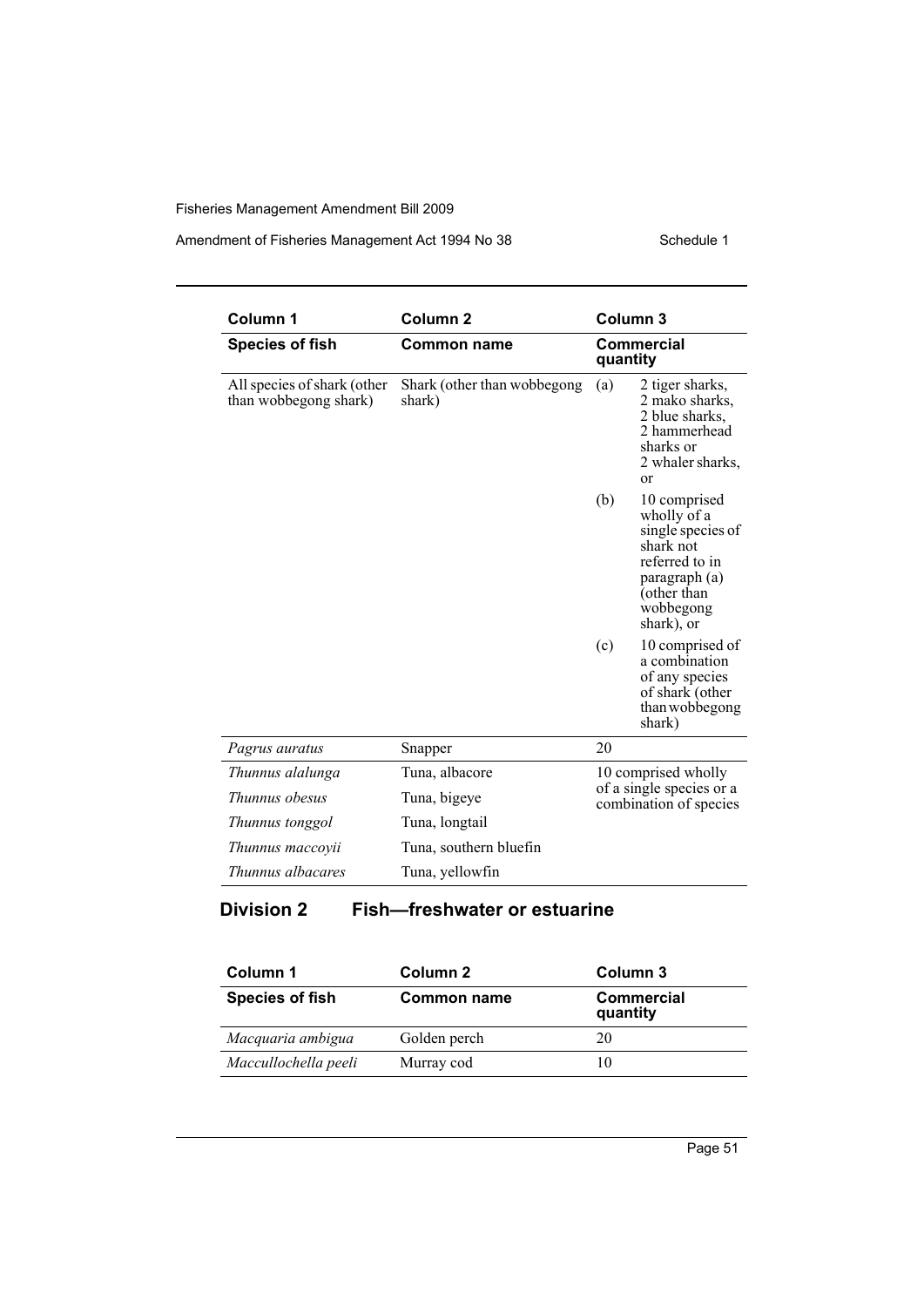Schedule 1 Amendment of Fisheries Management Act 1994 No 38

| Column 1               | Column 2           | Column 3                                           |
|------------------------|--------------------|----------------------------------------------------|
| <b>Species of fish</b> | <b>Common name</b> | <b>Commercial</b><br>quantity                      |
| Anguilla reinhardtii   | Eel, longfinned    | 20 comprised wholly                                |
| Anguilla australis     | Eel, shortfinned   | of a single species or a<br>combination of species |

**Division 3 Invertebrates**

| Column 1               | Column <sub>2</sub>             | Column 3                                        |
|------------------------|---------------------------------|-------------------------------------------------|
| <b>Species of fish</b> | <b>Common name</b>              | <b>Commercial</b><br>quantity                   |
| Haliotis rubra         | Abalone                         | 10                                              |
| Scylla serrata         | Crab, mud, black or<br>mangrove | 10                                              |
| Jasus verreauxi        | Lobster, eastern rock           | 5 comprised wholly of                           |
| Jasus edwardsii        | Lobster, southern rock          | a single species or a<br>combination of species |

**Division 4 Invertebrates—freshwater**

| Column 1               | Column 2        | Column 3                      |
|------------------------|-----------------|-------------------------------|
| <b>Species of fish</b> | Common name     | <b>Commercial</b><br>quantity |
| Euastacus armatus      | Murray crayfish | 20                            |

# **Schedule 1C Indictable species and indictable quantities**

(Section 21A)

| Column 1               | Column 2              | Column 3            |
|------------------------|-----------------------|---------------------|
| <b>Species of fish</b> | <b>Common name</b>    | Indictable quantity |
| Haliotis rubra         | Abalone               | 50                  |
| Jasus verreauxi        | Lobster, eastern rock | 20                  |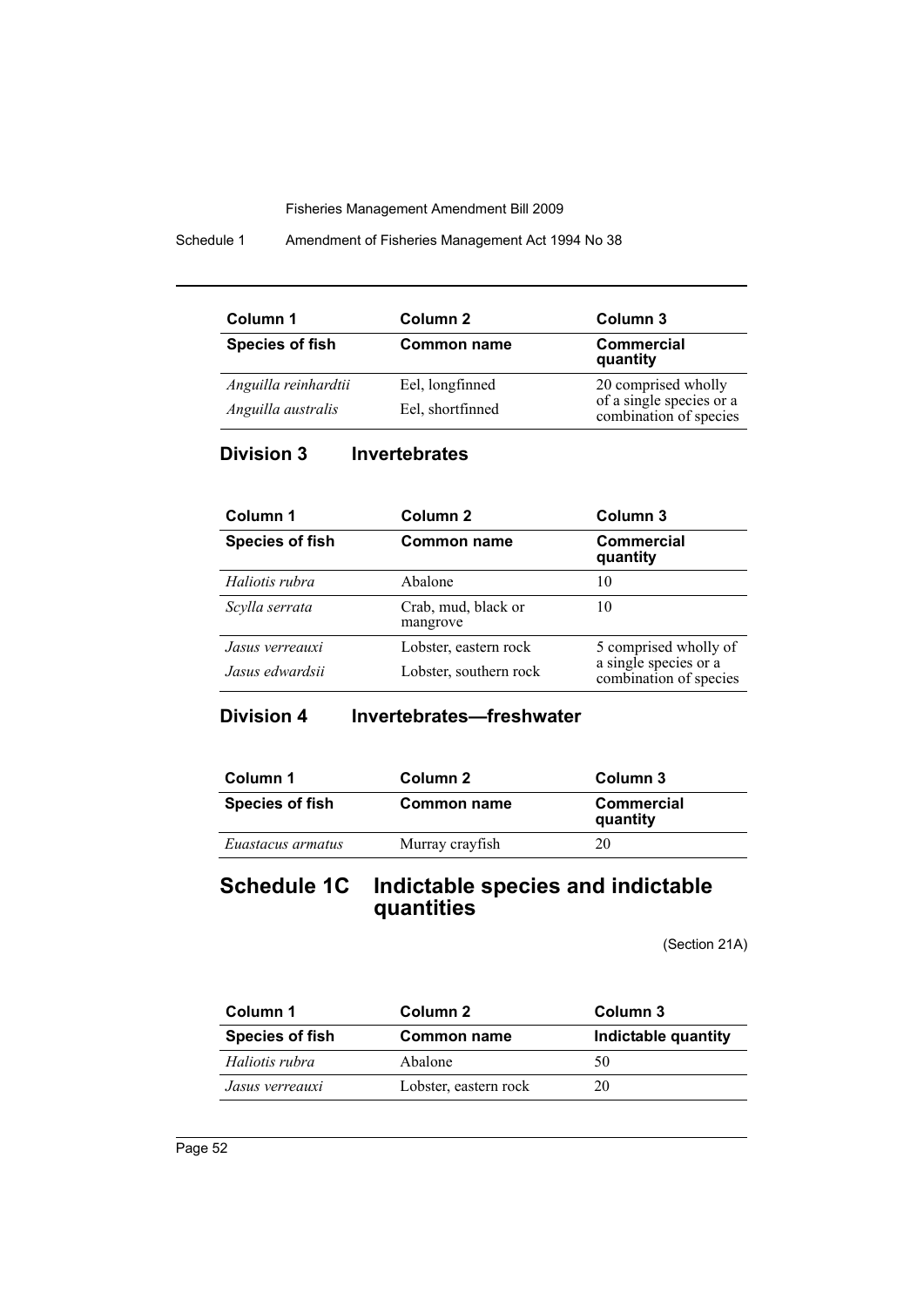Amendment of Fisheries Management Act 1994 No 38 Schedule 1

# **[140] Schedules 6B and 6C**

Insert after Schedule 6A:

# **Schedule 6B Diseases affecting fish and marine vegetation**

(Section 182)

# **Part 1 Class A diseases**

# **Division 1 Diseases affecting finfish**

Epizootic haematopoietic necrosis—EHN virus Epizootic haematopoietic necrosis—European catfish virus, European sheatfish virus Infectious haematopoietic necrosis *Oncorhynchus masou* virus disease Spring viraemia of carp Viral haemorrhagic septicaemia Channel catfish virus disease Viral encephalopathy and retinopathy Infectious pancreatic necrosis Infectious salmon anaemia Epizootic ulcerative syndrome (*Aphanomyces invadans*) Bacterial kidney disease (*Renibacterium salmoninarum*) Enteric septicaemia of catfish (*Edwardsiella ictaluri*) Piscirickettsiosis (*Piscirickettsia salmonis*) Gyrodactylosis (*Gyrodactylus salaris*) Red sea bream iridoviral disease White sturgeon iridoviral disease Furunculosis (*Aeromonas salmonicida* subsp. *salmonicida*) *Aeromonas salmonicida*—atypical strains Whirling disease (*Myxobolus cerebralis*) Enteric redmouth disease (*Yersinia ruckeri*—Hagerman strain) Koi herpesvirus disease Grouper iridoviral disease

# **Division 2 Diseases affecting crustaceans**

Taura syndrome White spot disease Yellowhead disease—yellowhead virus Gill-associated virus Tetrahedral baculovirosis (*Baculovirus penaei*) Spherical baculovirosis (*Penaeus monodon*-type baculovirus) Infectious hypodermal and haematopoietic necrosis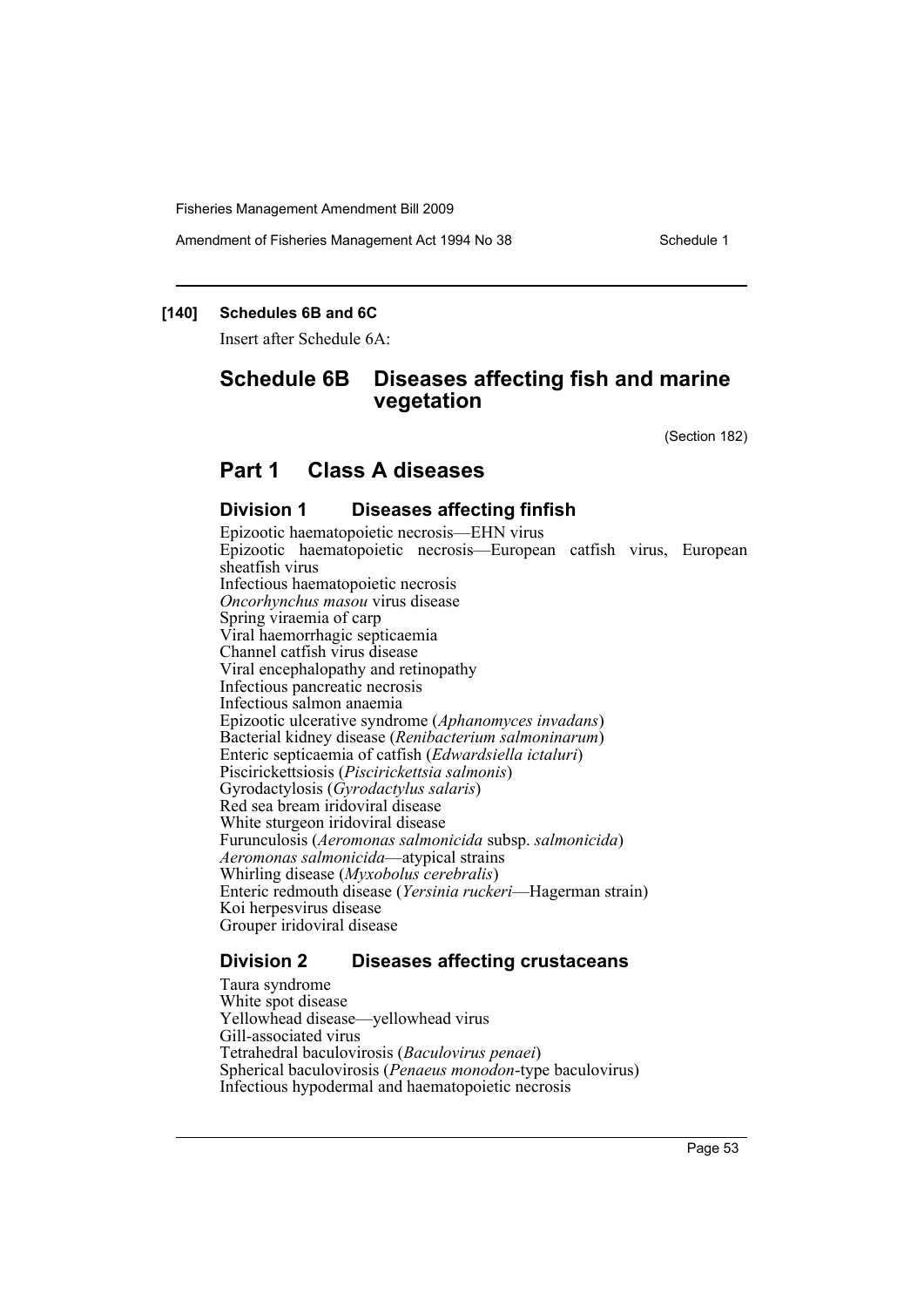Schedule 1 Amendment of Fisheries Management Act 1994 No 38

Crayfish plague (*Aphanomyces astaci*) Spawner-isolated mortality virus disease Necrotising hepatopancreatitis Baculoviral midgut gland necrosis White tail disease Infectious myonecrosis Milky lobster disease *Monodon* slow growth syndrome

# **Division 3 Diseases affecting molluscs**

Infection with *Bonamia ostreae* Infection with *Bonamia* species Infection with *Bonamia exitiosa* Infection with *Bonamia roughleyi* Infection with *Mikrocytos mackini* Infection with *Marteilia refringens* Infection with *Marteilia sydneyi* Infection with *Perkinsus marinus* Infection with *Perkinsus olseni* Infection with *Haplosporidium nelsoni* Infection with *Haplosporidium costale* Abalone viral ganglioneuritis Abalone viral mortality Infection with *Marteilioides chungmuensis* Infection with *Xenohaliotis californiensis* Akoya oyster disease Iridoviroses

# **Part 2 Class B diseases (Pests or parasites)**

# **Division 1 Finfish**

| <b>Species</b>          | <b>Common name</b>      |
|-------------------------|-------------------------|
| Oreochromis mossambicus | Mozambique mouthbrooder |
| Tilapia zillii          | Redbelly tilapia        |
| Tilapia mariae          | Black mangrove cichlid  |
| Neogobius melanostomus  | Round goby              |
| Siganus rivulatus       | Marbled spinefoot       |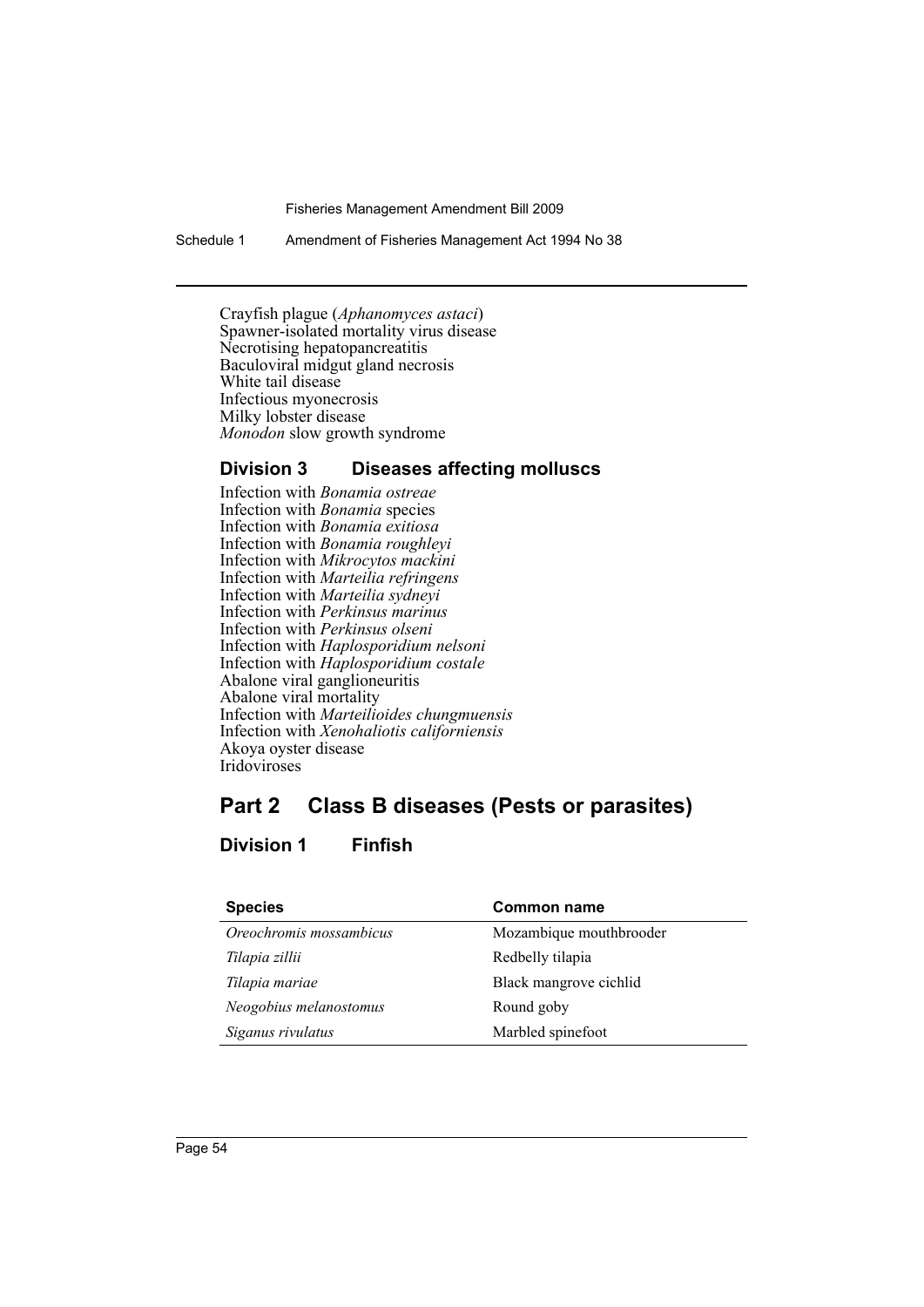Amendment of Fisheries Management Act 1994 No 38 Schedule 1

# **Division 2 Crustaceans**

| <b>Species</b>            | <b>Common name</b>                    |
|---------------------------|---------------------------------------|
| Eriocheir spp             | Chinese mitten crab                   |
| Charybdis japonica        | Lady crab                             |
| Hemigrapsus sanguineus    | Japanese shore crab, Asian shore crab |
| Hemigrapsus takanoi       | Pacific crab, brush-clawed shore crab |
| Hemigrapsus penicillatus  | Pacific crab, brush-clawed shore crab |
| Carcinus maenas           | European green crab, green shore crab |
| <b>Balanus</b> improvisus | Barnacle                              |
|                           |                                       |

# **Division 3 Molluscs**

| <b>Species</b>          | <b>Common name</b>                      |
|-------------------------|-----------------------------------------|
| Mytilopsis sallei       | Black-striped mussel                    |
| Perna viridis           | Asian green mussel                      |
| Perna perna             | Brown mussel                            |
| Perna canaliculus       | New Zealand green lipped mussel         |
| Musculista senhousia    | Asian bag mussel, Asian date mussel     |
| Potamocorbula amurensis | Asian clam, brackish-water corbula      |
| Varicorbula gibba       | European clam                           |
| Mya arenaria            | Soft shell clam                         |
| Ensis directus          | Jack-knife clam                         |
| Rapana venosa           | Rapa whelk                              |
| Crepidula fornicata     | American slipper limpet, slipper limpet |
| Maoricolpus roseus      | New Zealand screw shell                 |

# **Division 4 Echinoderms**

| <b>Species</b>     | Common name              |  |
|--------------------|--------------------------|--|
| Asterias amurensis | Northern Pacific seastar |  |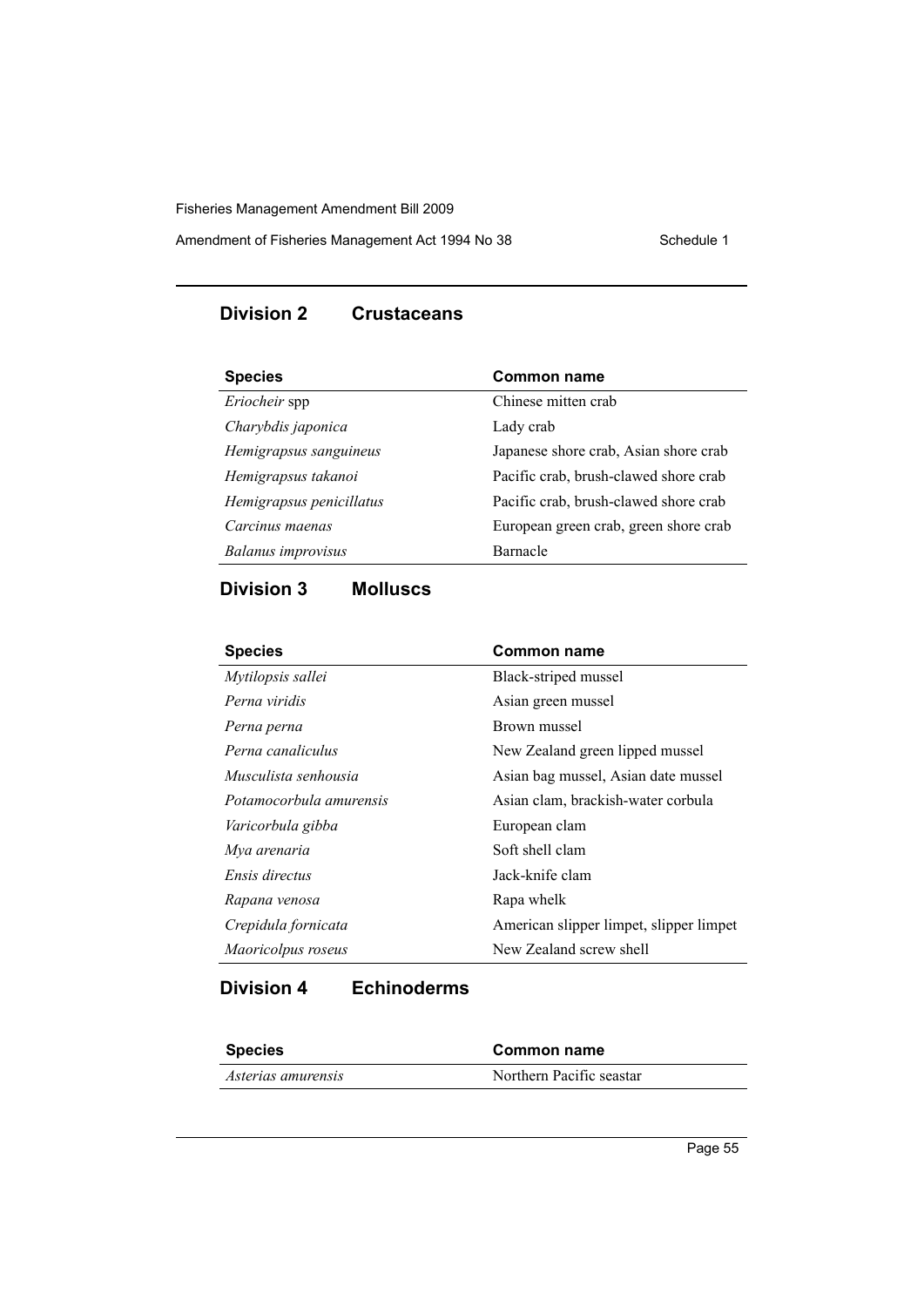Schedule 1 Amendment of Fisheries Management Act 1994 No 38

# **Division 5 Ascidians**

| <b>Species</b>    | Common name         |  |
|-------------------|---------------------|--|
| Didemnum vexillum | Colonial sea squirt |  |

# **Division 6 Polychaetes**

| <b>Species</b>            | Common name        |
|---------------------------|--------------------|
| <i>Marenzelleria</i> spp. | Red gilled mudworm |
| Sabella spallanzanii      | European fan worm  |

# **Division 7 Ctenophores**

| <b>Species</b>    | Common name            |  |
|-------------------|------------------------|--|
| Mnemiopsis leidyi | Comb jelly, sea walnut |  |

# **Division 8 Marine vegetation**

| <b>Species</b>                    | <b>Common name</b>                  |
|-----------------------------------|-------------------------------------|
| Undaria pinnatifida               | Japanese seaweed, wakame            |
| Grateloupia turuturu              | Red macroalga                       |
| Sargassum muticum                 | Asian seaweed                       |
| Codium fragile spp. tomentosoides | Green macroalga, dead man's fingers |

# **Division 9 Holoplankton**

| <b>Species</b>           | <b>Common name</b>   |
|--------------------------|----------------------|
| Pfiesteria piscicida     | Toxic dinoflagellate |
| Pseudo-nitzschia seriata | Pennate diatom       |
| Dinophysis norvegica     | Toxic dinoflagellate |
| Alexandrium monilatum    | Toxic dinoflagellate |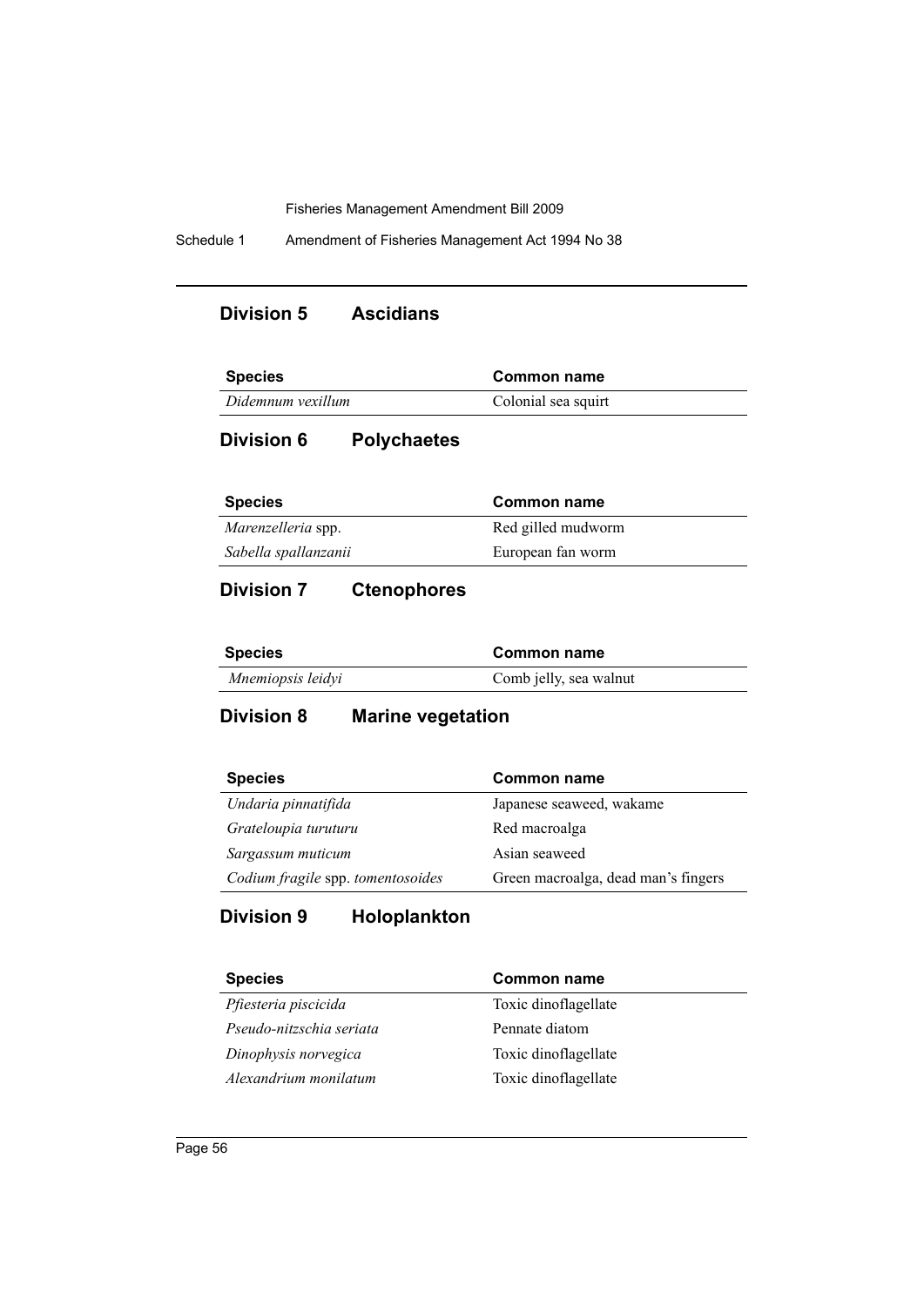Amendment of Fisheries Management Act 1994 No 38 Schedule 1

| <b>Species</b>            | Common name    |  |
|---------------------------|----------------|--|
| Chaetoceros concavicornis | Centric diatom |  |
| Chaetoceros convolutus    | Centric diatom |  |

# **Schedule 6C Noxious fish and noxious marine vegetation**

(Section 209A)

# **Part 1 Noxious fish**

# **Division 1 Class 1 Noxious fish**

| Column 1                                                 | Column <sub>2</sub>               | Column 3      |
|----------------------------------------------------------|-----------------------------------|---------------|
| <b>Species</b>                                           | Common name                       | <b>Waters</b> |
| Acestrorhynchus microlepis<br>(Acestrorhynchidae family) |                                   | All waters    |
| <i>Hydrocynus</i> spp. (Alestiidae<br>family)            | Pike characin,<br>giant tigerfish | All waters    |
| <i>Amia calva</i> (Amiidae family)                       | Bowfin                            | All waters    |
| Anabas testudineus (Anabantidae<br>family)               | Climbing perch                    | All waters    |
| Anaspidoglanis macrostoma<br>(Bagridae family)           | Flatnose catfish                  | All waters    |
| Bagrus ubangensis (Bagridae<br>family)                   | Ubangi shovelnose<br>catfish      | All waters    |
| Procambarus clarkii (Cambaridae<br>family)               | Red swamp crayfish                | All waters    |
| Centrachidae family                                      |                                   | All waters    |
| Centropomus spp.<br>(Centropomidae family)               | Snook                             | All waters    |
| Lates microlepis (Centropomidae<br>family)               | <b>Forktail</b> lates             | All waters    |
| Lates niloticus (Centropomidae<br>family)                | Nile perch                        | All waters    |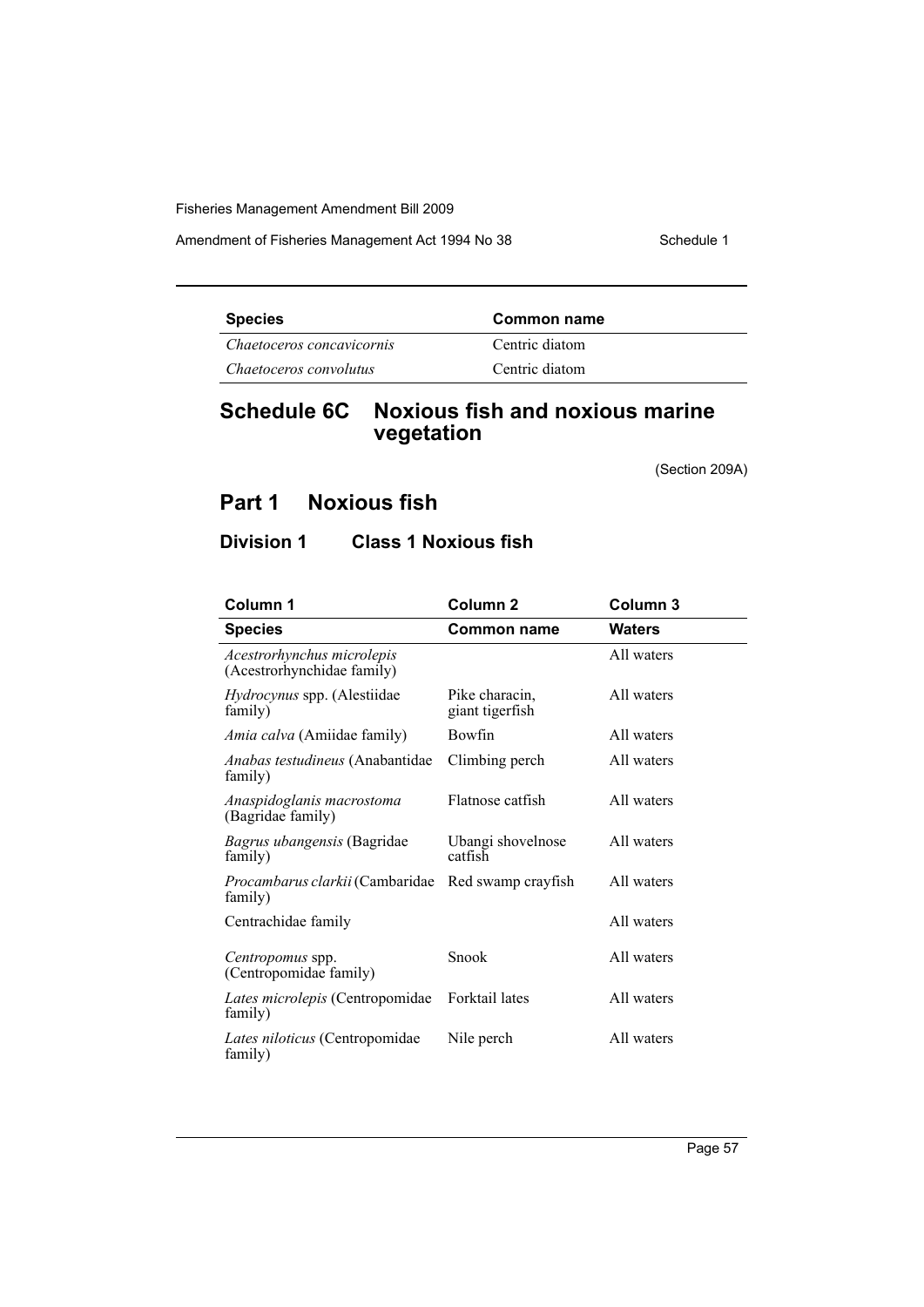# Schedule 1 Amendment of Fisheries Management Act 1994 No 38

| Column <sub>1</sub>                                        | Column <sub>2</sub>                                           | Column <sub>3</sub> |
|------------------------------------------------------------|---------------------------------------------------------------|---------------------|
| <b>Species</b>                                             | <b>Common name</b>                                            | <b>Waters</b>       |
| Chaca chaca (Chacidae family)                              | Angler, frogmouth and<br>squarehead catfish                   | All waters          |
| Channa spp. (Channidae family)                             | Snake head                                                    | All waters          |
| Colossoma spp. (Characidae<br>family)                      |                                                               | All waters          |
| Serrasalmus spp. (Characidae<br>family)                    | Redeye piranha                                                | All waters          |
| Pygocentrus spp. (Characidae<br>family)                    | Red piranha                                                   | All waters          |
| Boulengerochromis microlepis<br>(Cichlidae family)         | Giant cichlid,<br>yellow belly cichlid                        | All waters          |
| Oreochromis spp. (Cichlidae<br>family)                     | Tilapia                                                       | All waters          |
| Hemichromis fasciatus (Cichlidae<br>family)                | Banded jewelfish                                              | All waters          |
| Sargochromis spp. (Cichlidae<br>family)                    | Pink, slender,<br>greenwood, mortimer,<br>cunean, green happy | All waters          |
| Sarotherodon spp. (Cichlidae<br>family)                    | Blackchin tilapia                                             | All waters          |
| Serranochromis spp. (Cichlidae<br>family)                  |                                                               | All waters          |
| Tilapia spp. (except T. buttikoferi)<br>(Cichlidae family) | Redbelly tilapia                                              | All waters          |
| Ichthyborinae subfamily<br>(Citharinadae family)           | African pike-characin,<br>tubenose poacher,<br>fin eater      | All waters          |
| Clarias spp. (Clariidae family)                            | Walking catfish                                               | All waters          |
| Misgurnus anguillicaudatus<br>(Cobitidae family)           | Weatherloach,<br>oriental weatherloach                        | All waters          |
| Aristichthys nobilis (Cyprinidae<br>family)                | Bighead carp                                                  | All waters          |
| Barbodes hexagonolepis<br>(Cyprinidae family)              | Copper mahseer                                                | All waters          |
| Catla catla (Cyprinidae family)                            | Catla                                                         | All waters          |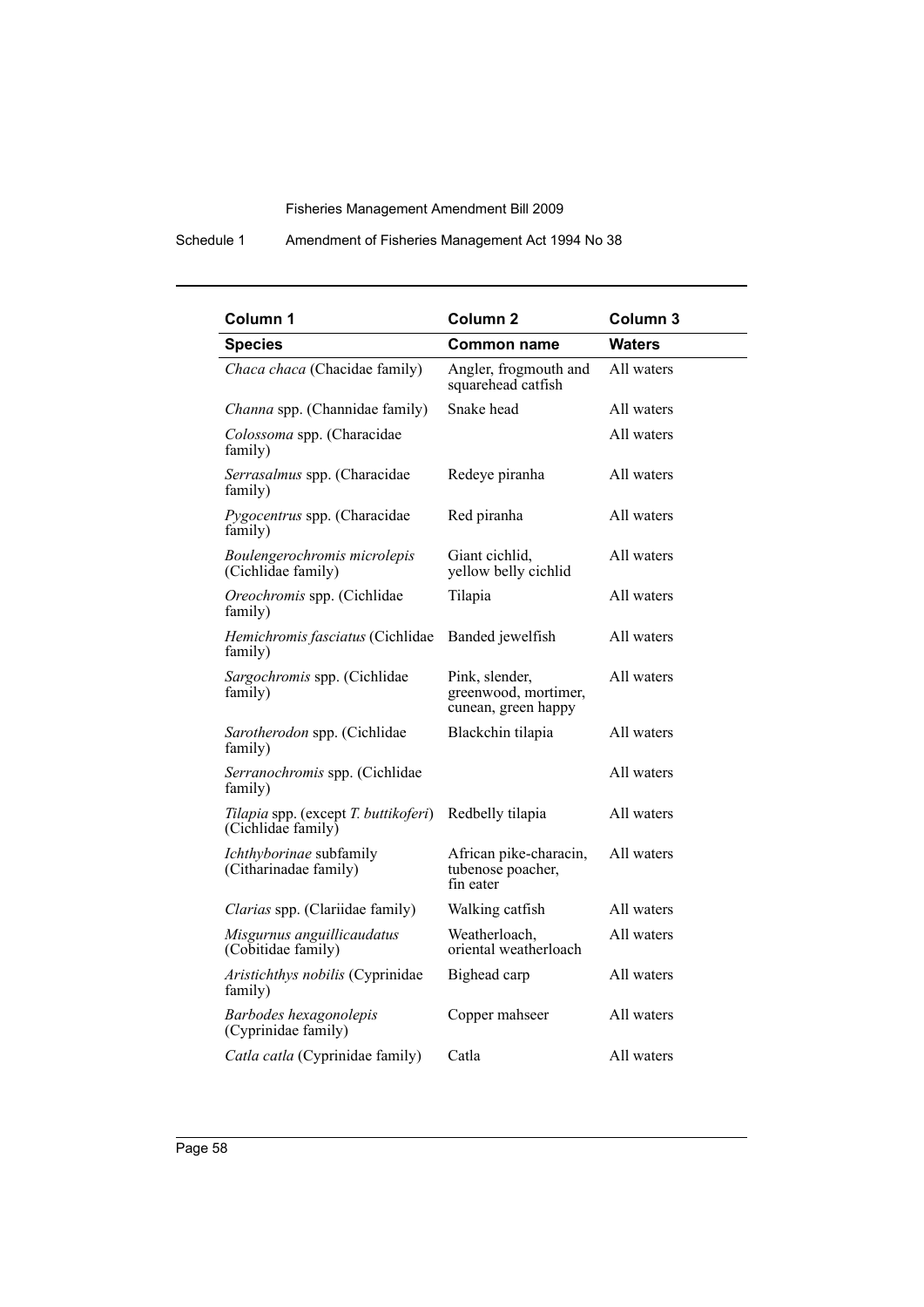# Amendment of Fisheries Management Act 1994 No 38 Schedule 1

| Column 1                                           | Column <sub>2</sub>                                                  | Column 3      |
|----------------------------------------------------|----------------------------------------------------------------------|---------------|
| <b>Species</b>                                     | <b>Common name</b>                                                   | <b>Waters</b> |
| Catlocarpio siamensis<br>(Cyprinidae family)       | Giant barb                                                           | All waters    |
| Cirrhinus cirrhosus (Cyprinidae<br>family)         | Mrigal                                                               | All waters    |
| Ctenopharyngodon idella<br>(Cyprinidae family)     | Grass carp                                                           | All waters    |
| Labeo calabasu (Cyprinidae<br>family)              | Orange fin labeo                                                     | All waters    |
| Labeo rohita (Cyprinidae family)                   | Rohu                                                                 | All waters    |
| Zacco platypus (Cyprinidae<br>family)              | Freshwater minnow                                                    | All waters    |
| Hypophthalmichthys molitrix<br>(Cyprinidae family) | Silver carp                                                          | All waters    |
| Tor spp. (Cyprinidae family)                       | River carp, deccan,<br>high backed, jungha,<br>putitor, Thai mahseer | All waters    |
| <i>Notropis</i> spp. (Cyprinidae family)           | Shiner                                                               | All waters    |
| Phoxinus erythrogaster<br>(Cyprinidae family)      | Southern redbelly dace                                               | All waters    |
| Oxydoras spp. (Doradidae family)                   | Ripsaw catfish,<br>black doras.<br>black shielded catfish            | All waters    |
| Mytilopsis spp. (Dreissenidae<br>family)           | Black striped mussel                                                 | All waters    |
| Elassoma spp. (Elassomatidae<br>family)            | Pygmy sunfish                                                        | All waters    |
| Oxyeleotris marmorata<br>(Eleotridae family)       | Marble goby                                                          | All waters    |
| Erythrinus spp. (Erythrinadae<br>family)           |                                                                      | All waters    |
| Hoplerythrinus spp.<br>(Erythrinadae family)       | Aimira                                                               | All waters    |
| Hoplias spp. (Erythrinadae<br>family)              | Trahira                                                              | All waters    |
| <i>Esox</i> spp. (Esocidae family)                 | Pike                                                                 | All waters    |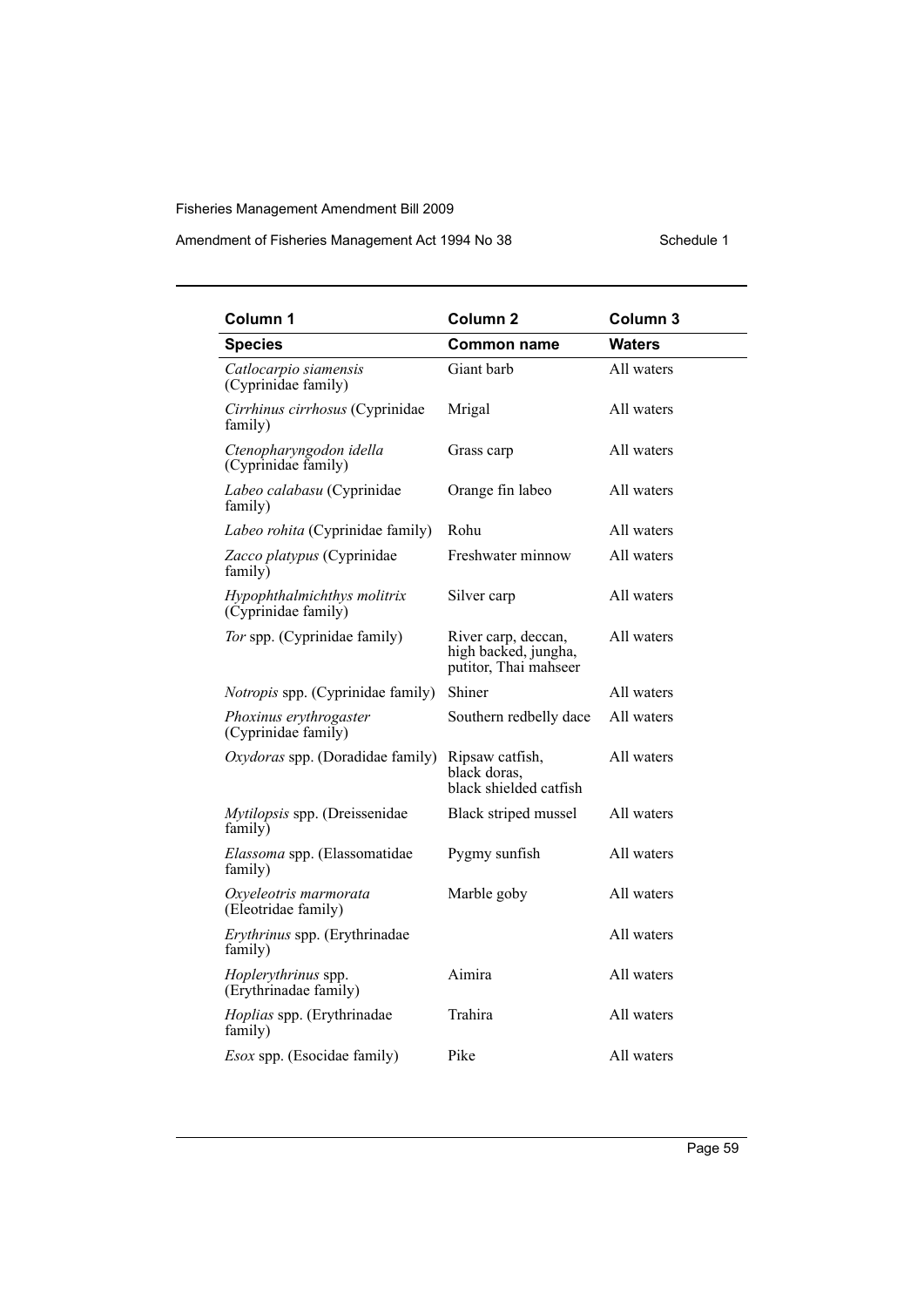# Schedule 1 Amendment of Fisheries Management Act 1994 No 38

| Column 1                                                                | Column <sub>2</sub>                               | Column 3      |
|-------------------------------------------------------------------------|---------------------------------------------------|---------------|
| <b>Species</b>                                                          | <b>Common name</b>                                | <b>Waters</b> |
| Pungitius pungitius<br>(Gasterosteidae family)                          | Ninespine stickleback                             | All waters    |
| Apeltes quadracus<br>(Gasterosteidae family)                            | Four spined stickleback                           | All waters    |
| Culaea inconstans<br>(Gasterosteidae family)                            |                                                   | All waters    |
| Acanthogobius flavimanus<br>(Gobiidae family)                           | Yellow fin goby                                   | All waters    |
| Tridentiger trigonocephalus<br>(Gobiidae family)                        | Chameleon goby,<br>striped goby,<br>Japanese goby | All waters    |
| Gymnarchus niloticus<br>(Gymnarchidae family)                           | Aba aba                                           | All waters    |
| Electrophorus electricus<br>(Gymnotidae family)                         | Electric eel                                      | All waters    |
| Hepsetus odoe (Hepsetidae<br>family)                                    | African pike                                      | All waters    |
| Heteropneustes fossilis<br>(Heteropneustidae family)                    | Stinging catfish                                  | All waters    |
| Atractosteus spp.(Lepisosteidae<br>family)                              | American gar,<br>armoured gar,<br>alligator gar   | All waters    |
| Malapterurus spp.<br>(Malapteruridae family)                            | Electric catfish                                  | All waters    |
| Mormyrops anguilloides<br>(Mormyridae family)                           | Bottlenose, cornish jack All waters               |               |
| Belonesox belizanus (Poeciliidae<br>family)                             | Pike minnow,<br>pike killifish                    | All waters    |
| Gambusia spp. (excluding<br>Gambusia holbrooki) (Poeciliidae<br>family) | Mosquitofish                                      | All waters    |
| Polyodon spathula<br>(Polyodontidae family)                             | Mississippi paddlefish                            | All waters    |
| Psephurus gladius<br>(Polyodontidae family)                             | Chinese swordfish                                 | All waters    |
| Protopterus annectens<br>(Protopteridae family)                         | African lungfish                                  | All waters    |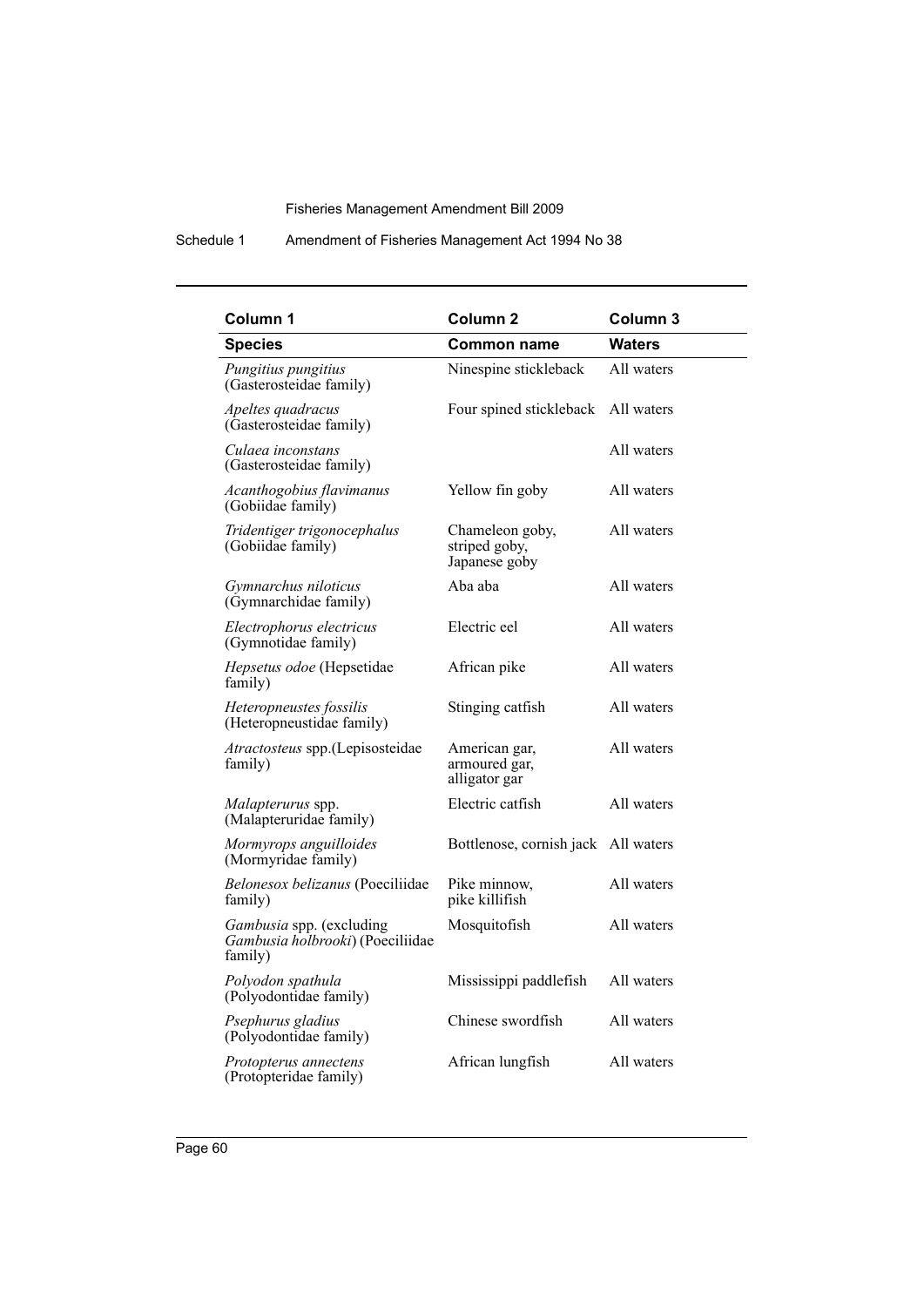Amendment of Fisheries Management Act 1994 No 38 Schedule 1

| Column 1                                           | Column <sub>2</sub>               | Column 3      |
|----------------------------------------------------|-----------------------------------|---------------|
| <b>Species</b>                                     | Common name                       | <b>Waters</b> |
| Schilbe mystus (Schilbeidae<br>family)             | African butter catfish            | All waters    |
| Silurus spp. (Siluridae family)                    | European catfish,<br>wels catfish | All waters    |
| Paravandelia oxyptera<br>(Trichomycteridae family) | Parasitic catfish                 | All waters    |
| <i>Valencia hispanica</i> (Valenciidae<br>family)  | Valencia toothcarp                | All waters    |

# **Division 2 Class 2 Noxious fish**

| Column 1                                           | Column 2                                      | Column 3                                                    |
|----------------------------------------------------|-----------------------------------------------|-------------------------------------------------------------|
| <b>Species</b>                                     | <b>Common name</b>                            | Waters                                                      |
| Amniataba percoides<br>(Terapontidae family)       | Banded grunter                                | All waters                                                  |
| Crassostrea gigas (Ostreidae<br>family)            | Pacific oyster                                | Estuarine and ocean<br>waters (other than<br>Port Stephens) |
| Phalloceros caudimaculatus<br>(Poeciliidae family) | Speckled mosquitofish,<br>dusky millions fish | All waters                                                  |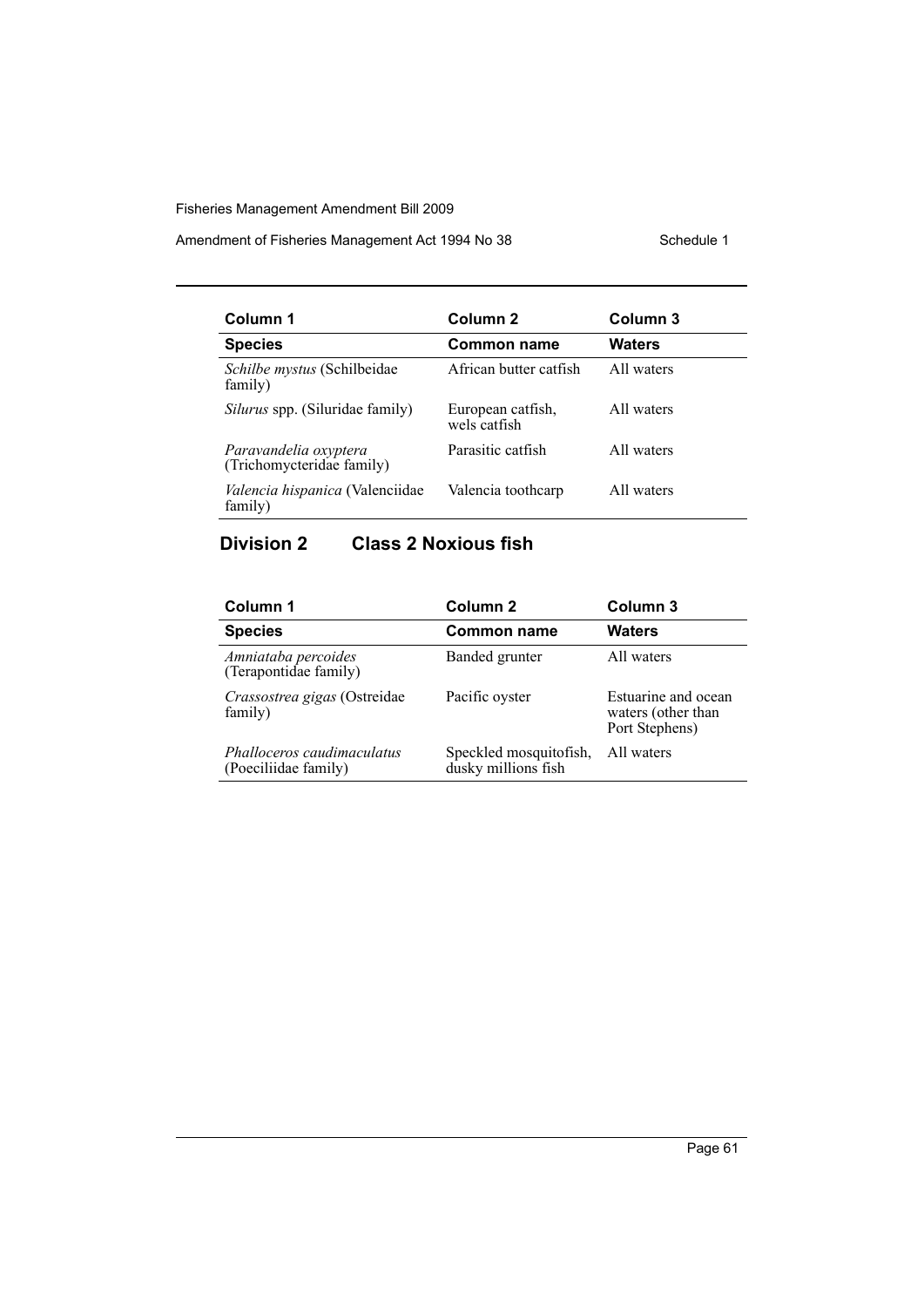Schedule 1 Amendment of Fisheries Management Act 1994 No 38

# **Division 3 Class 3 Noxious fish**

| Column 1                                   | Column <sub>2</sub>                                         | Column 3                                                                                                                                                                                                                                                                                                                                                                                                                                                                                                                                                                                                           |
|--------------------------------------------|-------------------------------------------------------------|--------------------------------------------------------------------------------------------------------------------------------------------------------------------------------------------------------------------------------------------------------------------------------------------------------------------------------------------------------------------------------------------------------------------------------------------------------------------------------------------------------------------------------------------------------------------------------------------------------------------|
| <b>Species</b>                             | <b>Common name</b>                                          | <b>Waters</b>                                                                                                                                                                                                                                                                                                                                                                                                                                                                                                                                                                                                      |
| Gambusia holbrooki<br>(Poeciliidae family) | Plague minnow,<br>eastern gambusia                          | Waters in the local<br>government areas of<br>Ashfield, Auburn,<br>Bankstown, Baulkham<br>Hills, Blacktown,<br>Botany Bay, Burwood,<br>Camden.<br>Campbelltown, Canada<br>Bay, Canterbury, City of<br>Sydney, Fairfield,<br>Gosford, Holroyd,<br>Hornsby, Hunters Hill,<br>Hurstville, Kogarah,<br>Ku-ring-gai, Lake<br>Macquarie, Lane Cove,<br>Leichhardt, Liverpool,<br>Manly, Marrickville,<br>Mosman, Newcastle,<br>North Sydney,<br>Parramatta, Penrith,<br>Pittwater, Randwick,<br>Rockdale, Ryde,<br>Strathfield, Sutherland,<br>Warringah, Waverley,<br>Willoughby,<br>Wollongong, Woollahra<br>and Wyong |
| Cyprinus carpio<br>(Cyprinidae family)     | European carp,<br>common carp, carp,<br>ornamental Koi carp | All waters                                                                                                                                                                                                                                                                                                                                                                                                                                                                                                                                                                                                         |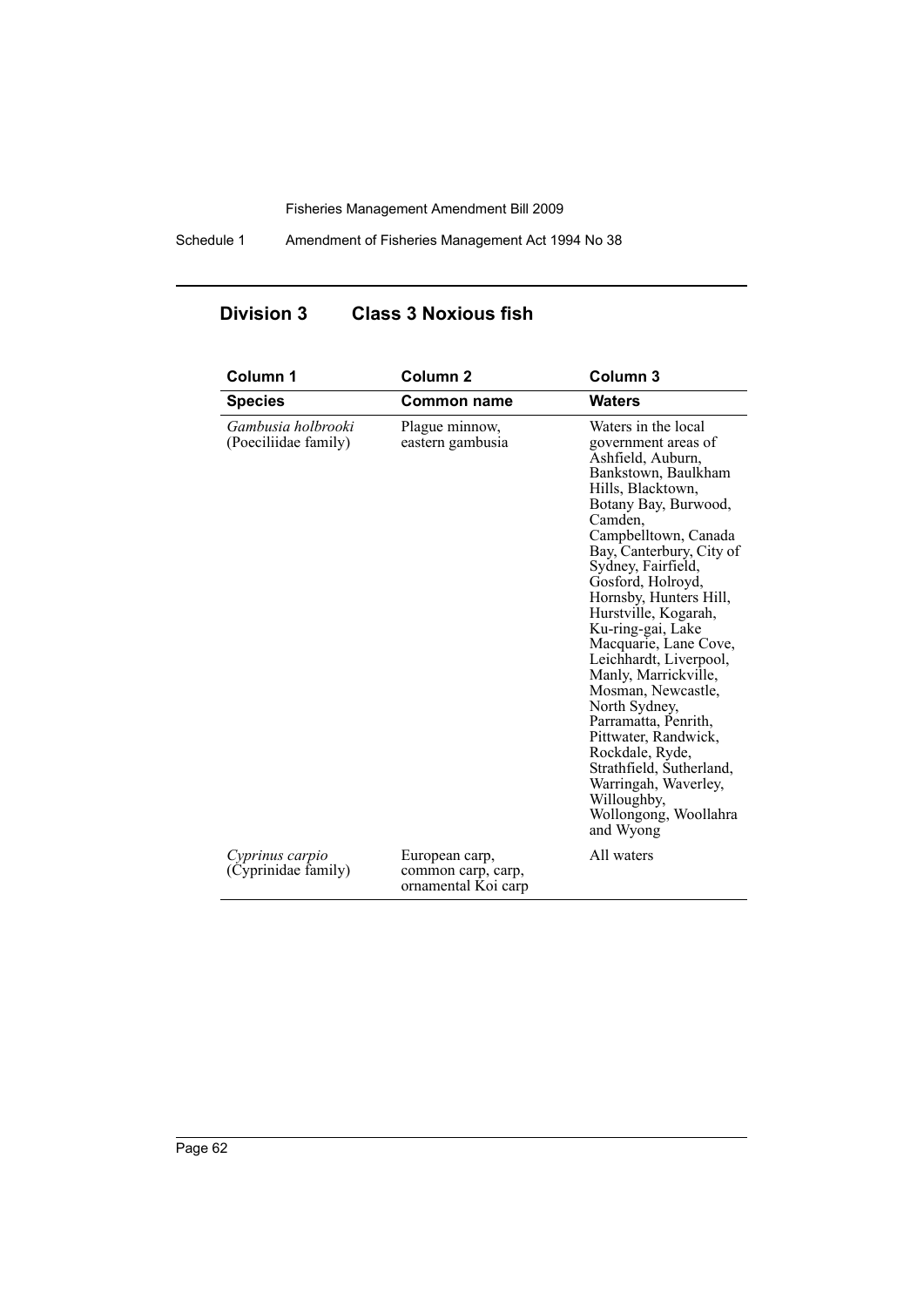Amendment of Fisheries Management Act 1994 No 38 Schedule 1

# **Part 2 Noxious marine vegetation**

# **Division 1 Class 1 Noxious marine vegetation**

| Column 1                                    | Column 2    | Column 3      |  |
|---------------------------------------------|-------------|---------------|--|
| <b>Species</b>                              | Common name | <b>Waters</b> |  |
| Caulerpa taxifolia<br>(Caulerpaceae family) | Caulerpa    | All waters    |  |

# **[141] Schedule 7 Savings, transitional and other provisions**

Insert at the end of clause 2 (1):

*Fisheries Management Amendment Act 2009*

# **[142] Schedule 7, clause 6AB**

Insert after clause 6AA:

#### **6AB Changes to maximum penalties**

An amendment made to this Act by the *Fisheries Management Amendment Act 2009* that provides for an increased maximum penalty for a second or subsequent offence against this Act applies to a second or subsequent offence that occurs after that amendment (including in a case where the previous offence occurred before the amendment).

# **[143] Schedule 7, clause 14A**

Insert after clause 14:

#### **14A Changes to co-operative arrangements**

The amendments made to section 7 and Part 5 of this Act by the *Fisheries Management Amendment Act 2009* extend to arrangements made under Division 3 of that Part before the commencement of those amendments.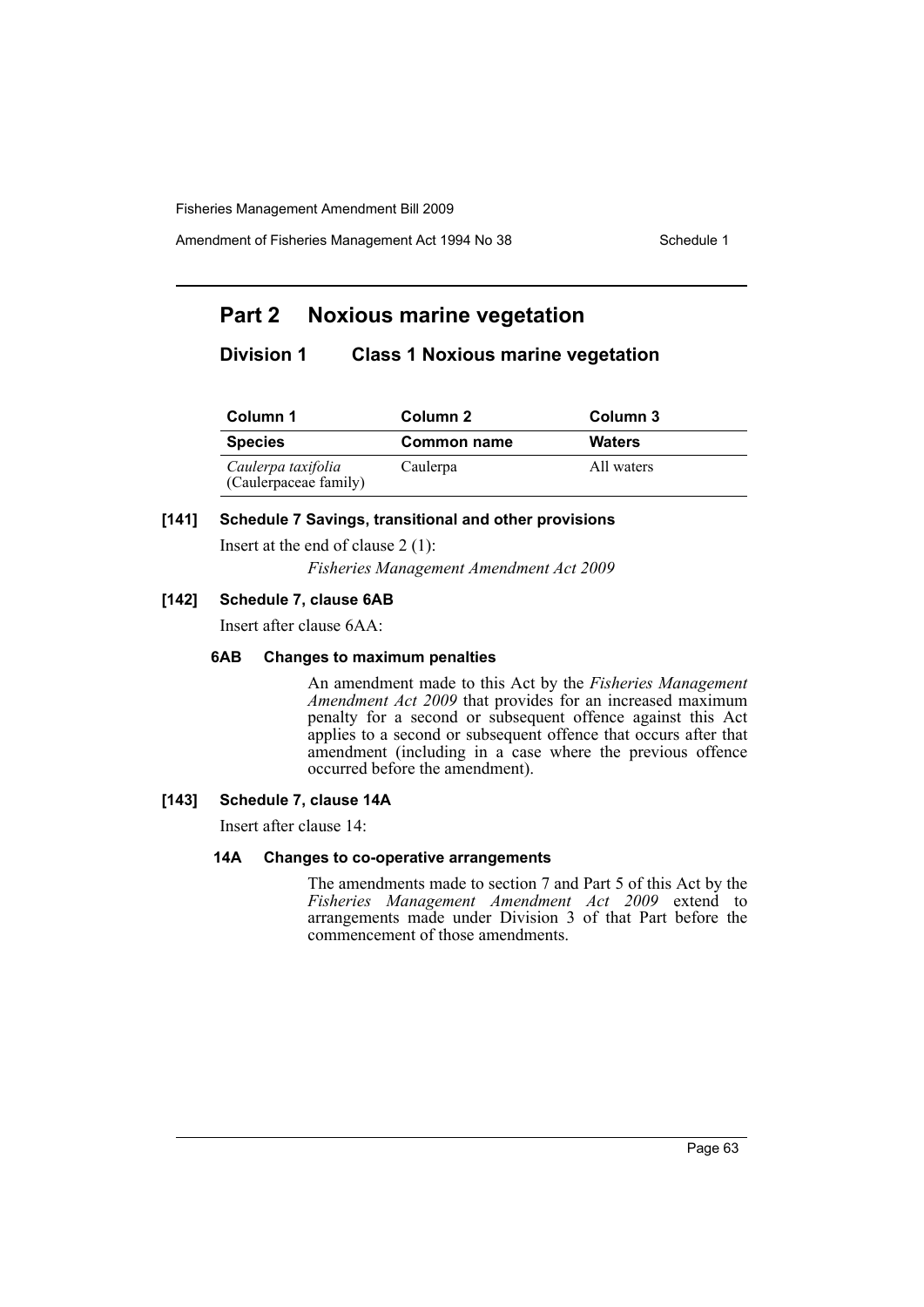Schedule 1 Amendment of Fisheries Management Act 1994 No 38

#### **[144] Schedule 7, clauses 15A–15C**

Insert after clause 15:

#### **15A Applications for aquaculture leases**

The amendments made to section 163 by the *Fisheries Management Amendment Act 2009* apply only to applications for aquaculture leases that are made on or after the commencement of the amendments.

#### **15B Overdue rental**

The amendment made to section 166 by the *Fisheries Management Amendment Act 2009* applies only to rental payments that first become due on or after the commencement of the amendment.

#### **15C Cancellation of leases by Minister**

The amendment made to section 177 by the *Fisheries Management Amendment Act 2009* extends to leases that were entered into before the commencement of the amendment and to any rental or other payments that are overdue on the commencement of the amendment.

#### **[145] Schedule 7, clause 17AB**

Insert after clause 17AA:

#### **17AB Requirement to notify construction, alteration or modification of dams, weirs and reservoirs**

Section 218 (5B), as inserted by the *Fisheries Management Amendment Act 2009*, applies in respect of any works for the construction, alteration or modification of a dam, weir or reservoir on a waterway that are first commenced after the commencement of that subsection.

#### **[146] Schedule 7, clauses 21A–21C**

Insert after clause 21:

#### **21A Local court forfeiture powers**

The amendment made to section 269 by the *Fisheries Management Amendment Act 2009* applies only in respect of an offence committed on or after the commencement of the amendment.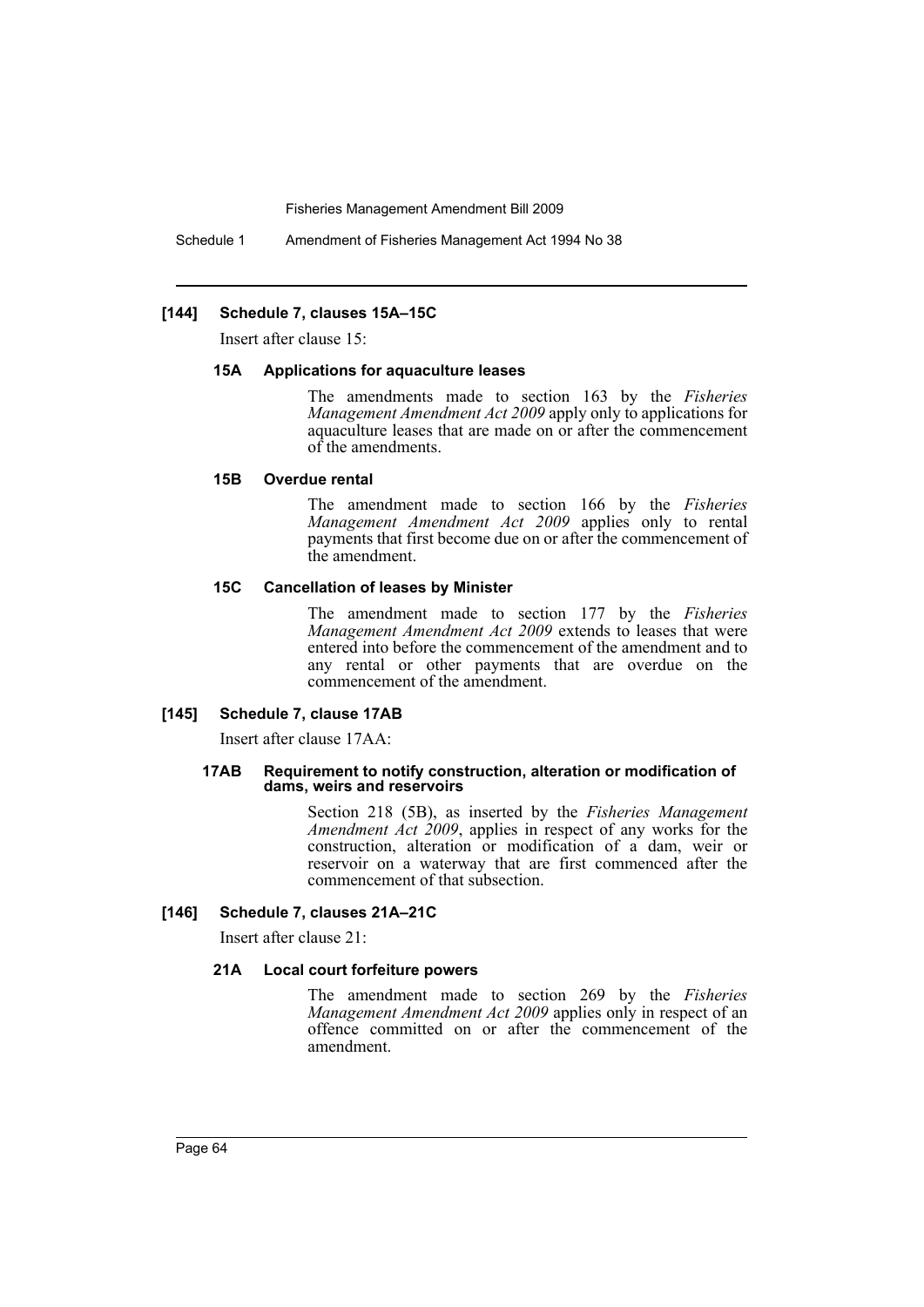Amendment of Fisheries Management Act 1994 No 38 Schedule 1

#### **21B Prohibition orders (2009 changes)**

- (1) A court has power to make an order under section 282C, as in force after the substitution of section 282C (1) by the *Fisheries Management Amendment Act 2009*, if the court convicts a repeat offender of a fisheries offence committed on or after that substitution (it does not matter that the other fisheries offences of which the repeat offender has been convicted were committed before that substitution).
- (2) A court continues to have power to make an order under section 282C, as in force immediately before the substitution of section 282C (1) by the *Fisheries Management Amendment Act 2009*, if the court convicts a repeat offender of a fisheries offence committed before that substitution.

# **21C Restoration orders**

Division 8 of Part 9, as inserted by the *Fisheries Management Amendment Act 2009*, applies only in respect of offences committed on or after the commencement of that Division.

# **[147] Schedule 7, clause 26**

Insert after clause 25:

# **26 References to Local Court**

On the date on which the *Local Courts Act 1982* is repealed by the *Local Court Act 2007* a reference in this Act:

- (a) to a Local Court is to be read as a reference to the Local Court constituted by the *Local Court Act 2007*, and
- (b) to the *Local Courts Act 1982* is to be read as a reference to the *Local Court Act 2007*.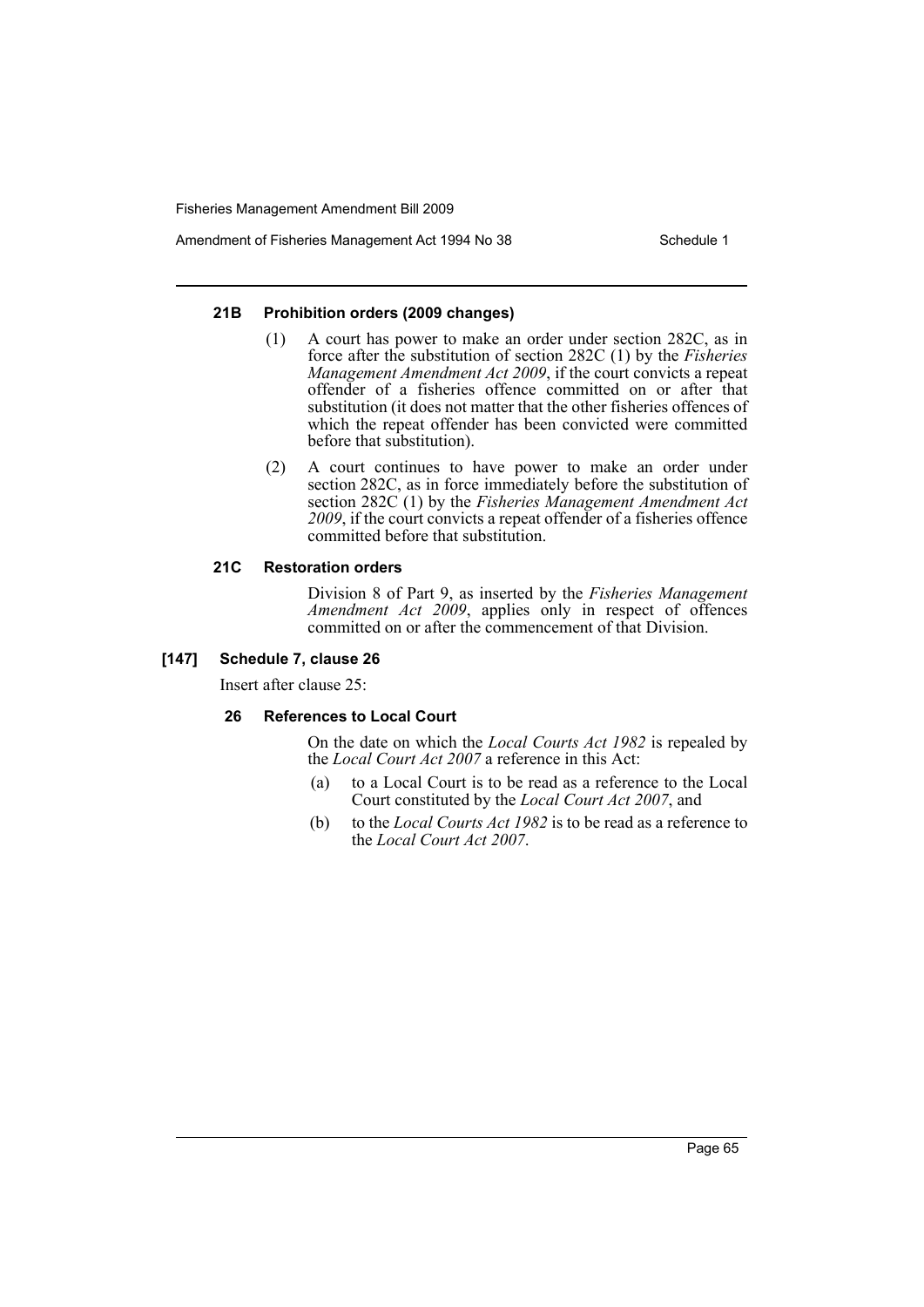# <span id="page-67-0"></span>**Schedule 2 Amendment of other Acts**

# **2.1 Criminal Procedure Act 1986 No 209**

### **Schedule 1 Indictable offences triable summarily**

Insert after clause 10B in Part 6 of Table 2:

# **10C Trafficking in fish**

An offence under section 21B of the *Fisheries Management Act 1994*.

# **2.2 Land and Environment Court Act 1979 No 204**

**Section 19 Class 3—land tenure, valuation, rating and compensation matters**

Omit "or 202" from section 19 (g1). Insert instead ", 202 or 220AA".

# **2.3 Local Court Act 2007 No 93**

# **Section 3 Definitions**

Insert after paragraph (h) of the definition of *criminal proceedings* in section  $3(1)$ :

> (i) proceedings on an appeal against an order under section 282I of the *Fisheries Management Act 1994*.

# **2.4 Local Courts Act 1982 No 164**

#### **Section 36 Proceedings to which Part does not apply**

Insert after section 36 (2) (e):

(f) proceedings on an appeal against an order under section 282I of the *Fisheries Management Act 1994*.